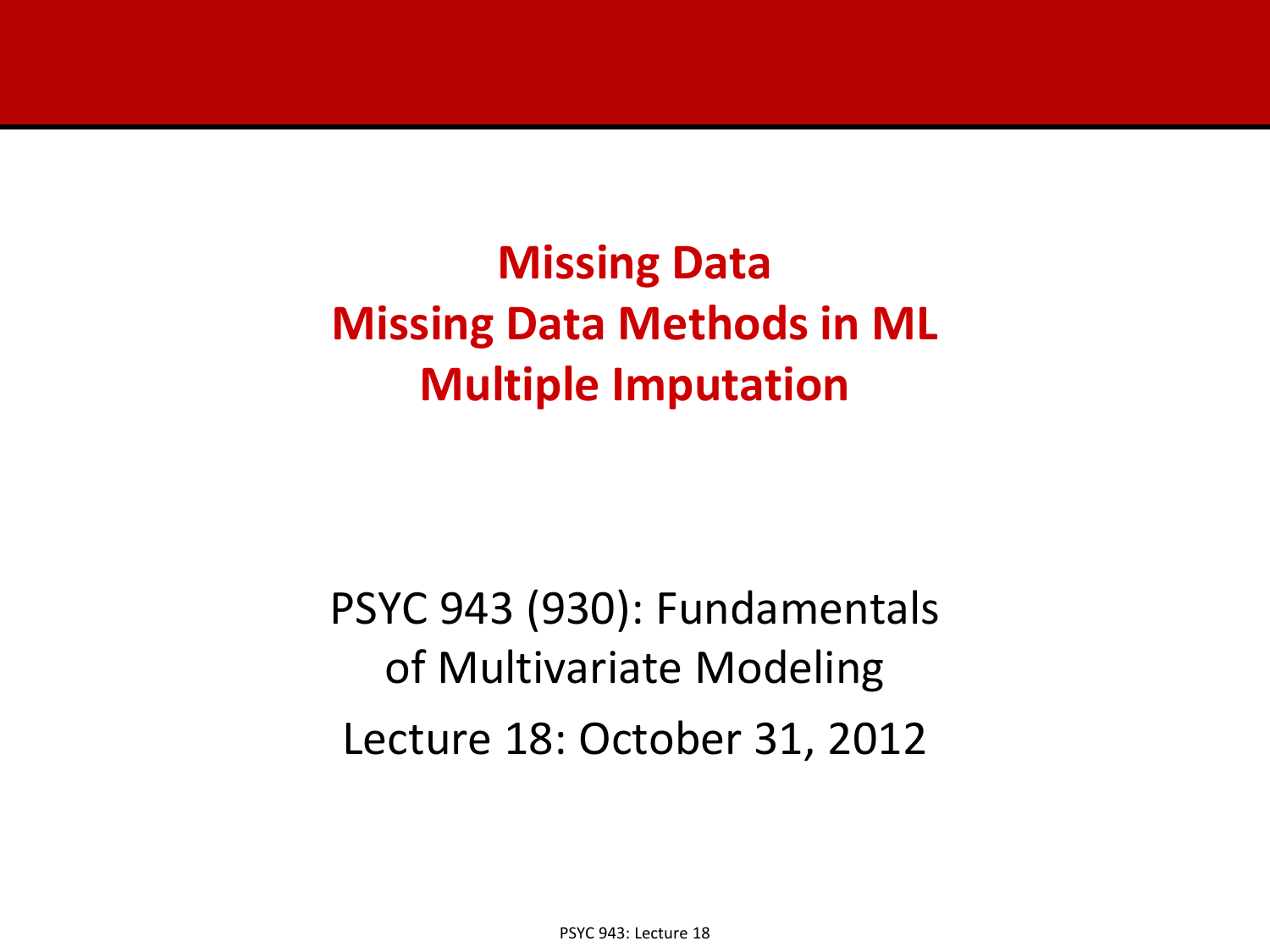# **Today's Lecture**

- The basics of missing data:
	- $\triangleright$  Types of missing data
- How NOT to handle missing data
	- $\triangleright$  Deletion methods (both pairwise and listwise)
	- $\triangleright$  Mean-substitution
	- $\triangleright$  Single Imputation
- How maximum likelihood works with missing data
- Multiple imputation for missing data
	- $\triangleright$  How imputation works
	- $\triangleright$  How to conduct analyses with missing data using imputation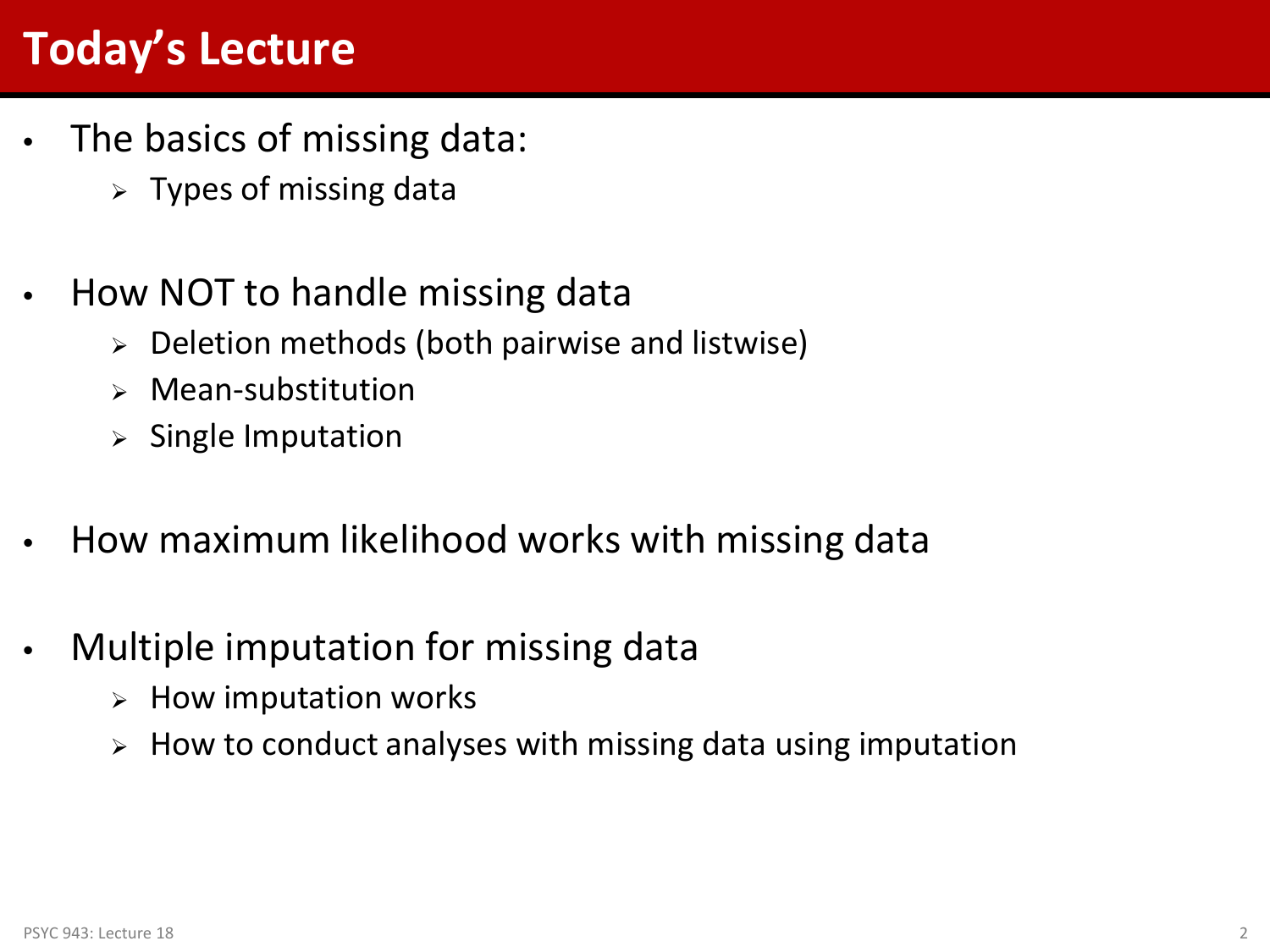### **Example Data #1**

- To demonstrate some of the ideas of types of missing data, let's consider a situation where you have collected two variables:
	- $>$  IQ scores
	- $>$  Job performance
- Imagine you are an employer looking to hire employees for a job where IQ is important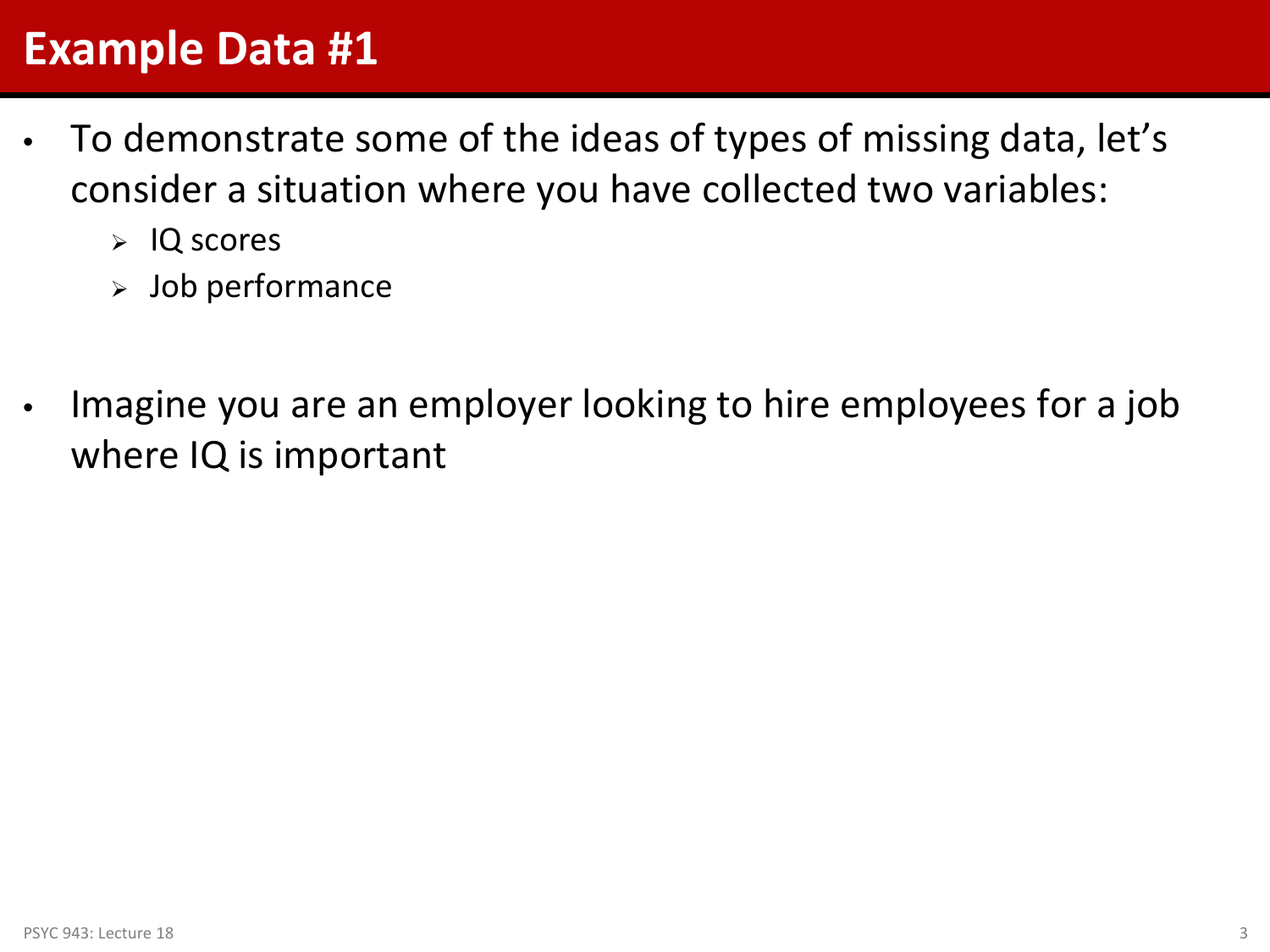| $\overline{1Q}$ | <b>Performance</b> |
|-----------------|--------------------|
| 78              | 9                  |
| 84              | 13                 |
| 84              | 10                 |
| 85              | 8                  |
| 87              | $\overline{7}$     |
| 91              | $\overline{7}$     |
| 92              | 9                  |
| 94              | 9                  |
| 94              | 11                 |
| 96              | $\overline{7}$     |
| 99              | $\overline{7}$     |
| 105             | 10                 |
| 105             | 11                 |
| 106             | 15                 |
| 108             | 10                 |
| 112             | 10                 |
| 113             | 12                 |
| 115             | 14                 |
| 118             | 16                 |
| 134             | 12                 |

### **Complete Data From Enders (2010)**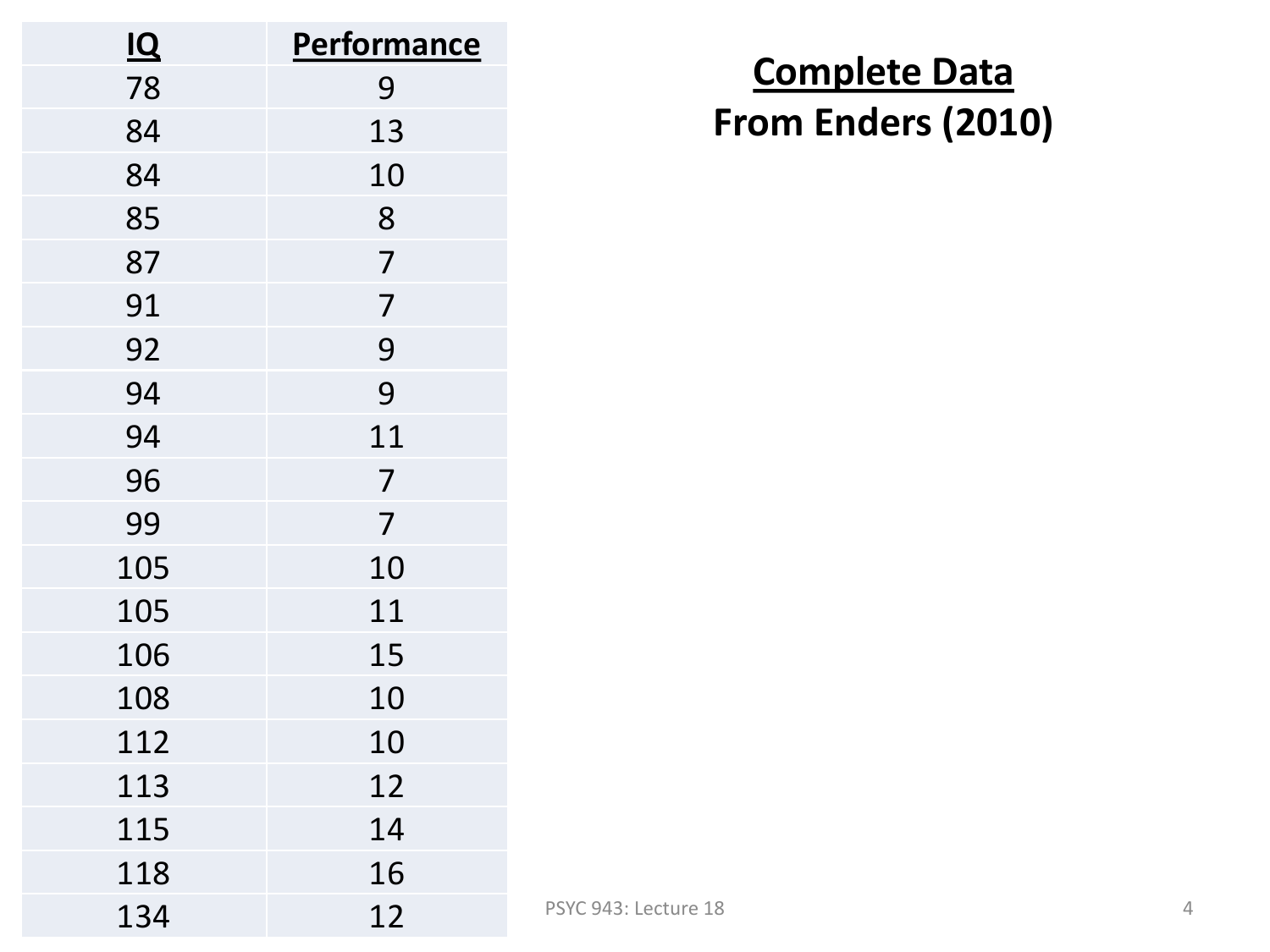# **TYPES OF MISSING DATA**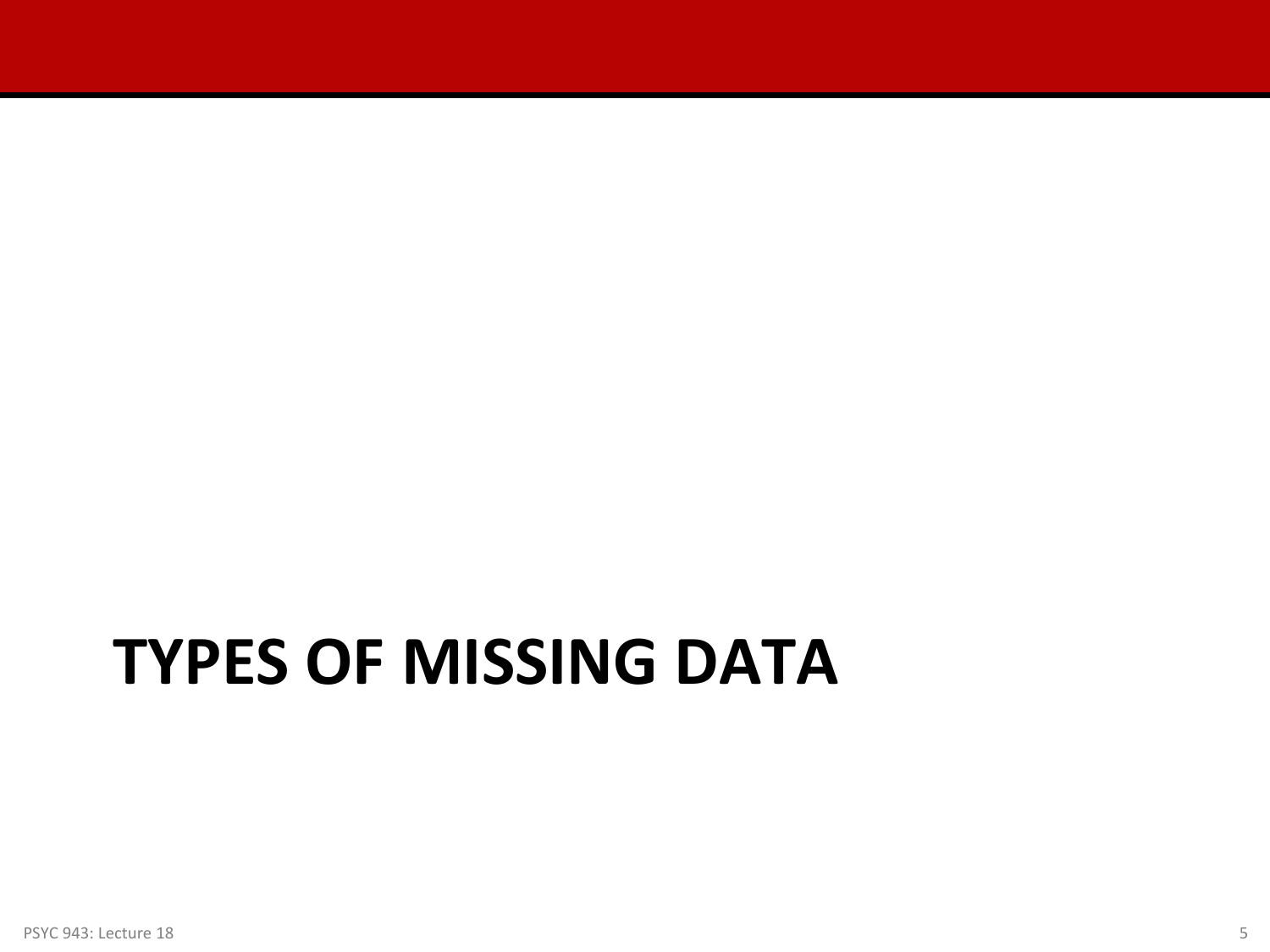### **Our Notational Setup**

• Let's let **D** denote our data matrix, which will include dependent (**Y**) and independent (**X**) variables

 $D = {X, Y}$ 

**Problem:** some elements of **D** are missing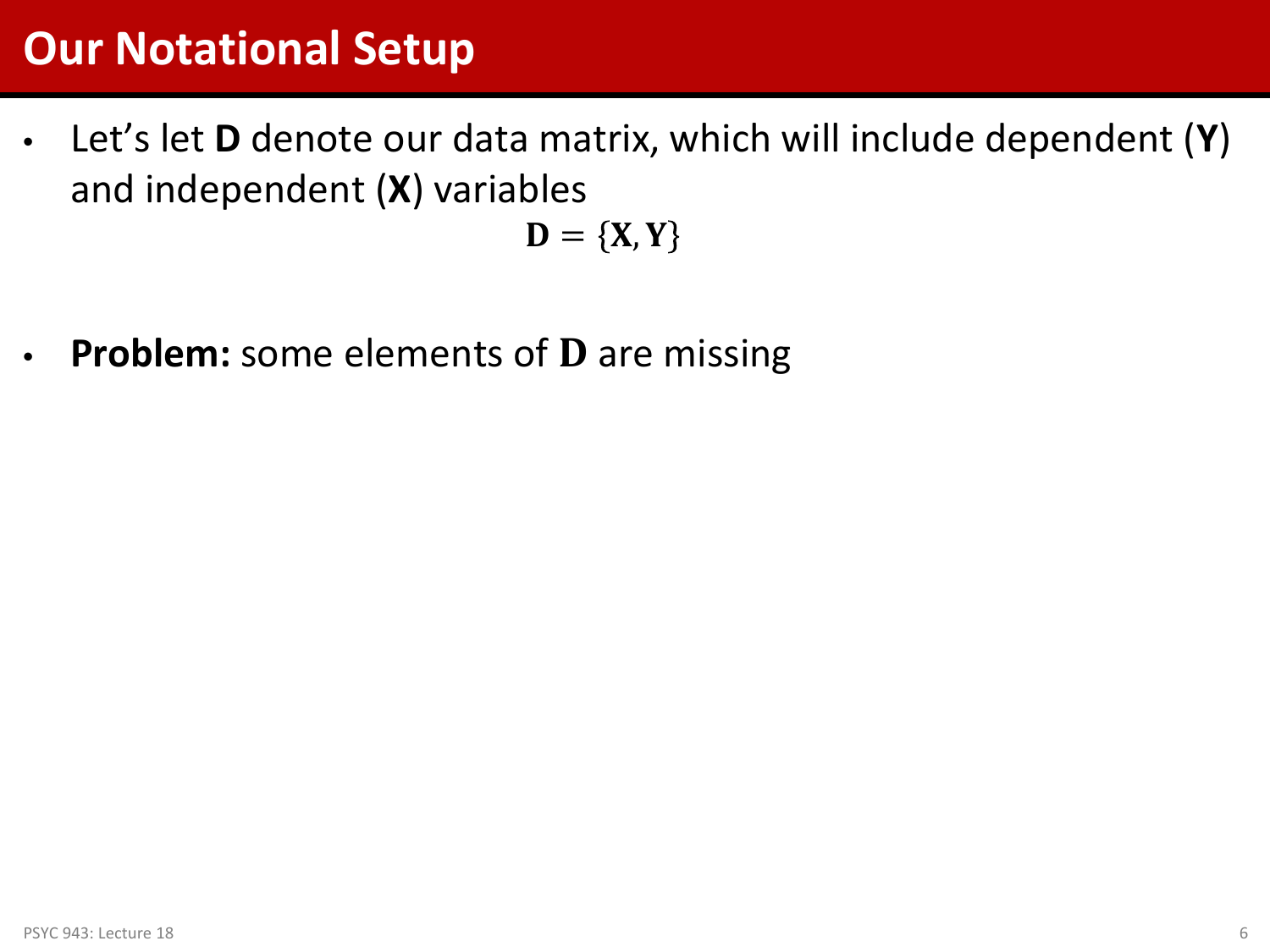### **Missingness Indicator Variables**

• We can construct an alternate matrix **M** consisting of indicators of missingness for each element in our data matrix **D**

 $M_{ij} = 0$  if the  $i^{th}$  observation's  $j^{th}$  variable is **not** missing  $M_{ij} = 1$  if the  $i^{th}$ observation's  $j^{th}$  variable is missing

Let  $\mathbf{M}_{obs}$  and  $\mathbf{M}_{mis}$  denote the observed and missing parts of M  $M = \{ M_{obs}, M_{mis} \}$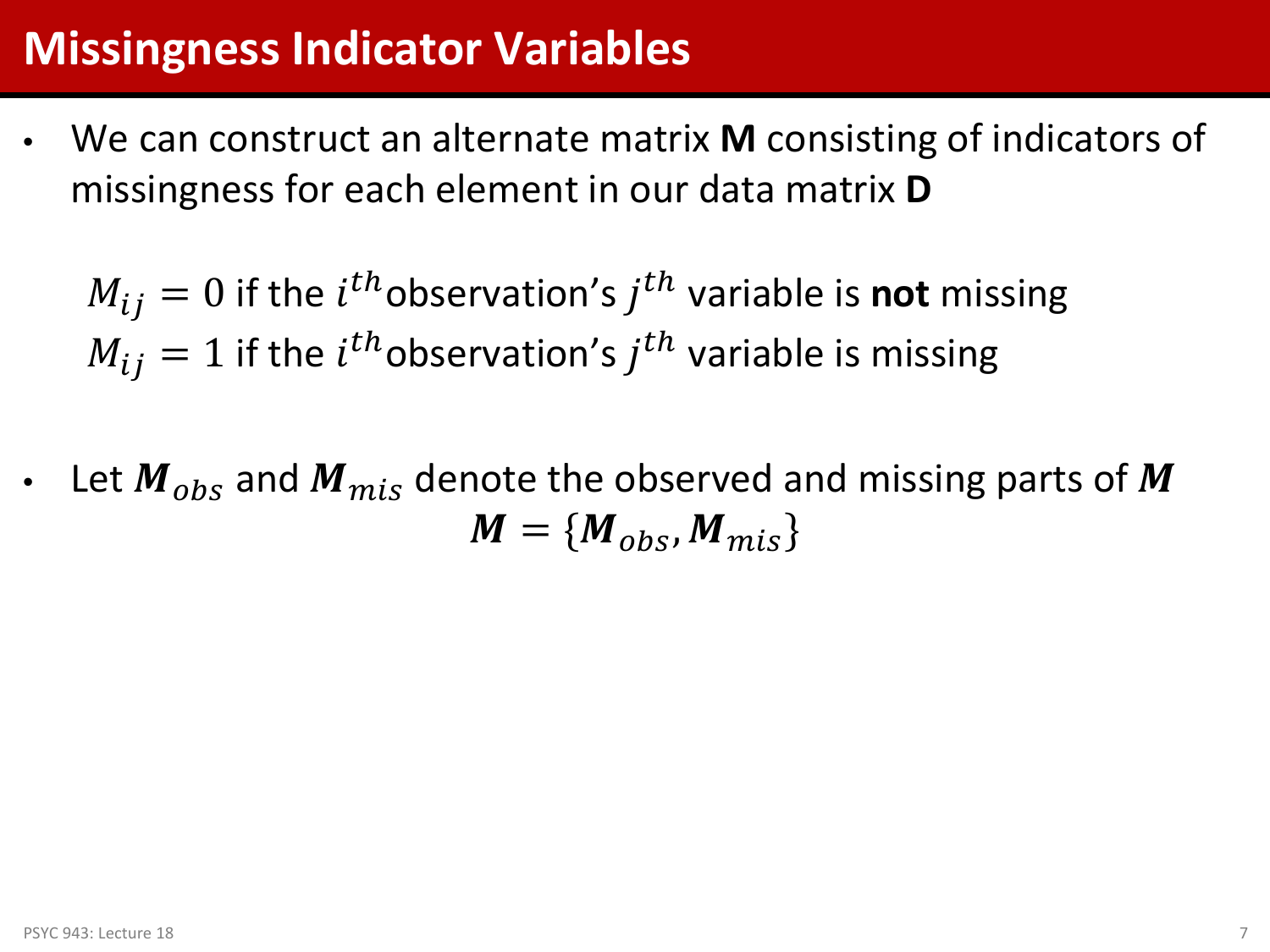# **Types of Missing Data**

- A very rough typology of missing data puts missing observations into three categories:
- 1. Missing Completely At Random (MCAR)
- 2. Missing At Random (MAR)
- 3. Missing Not At Random (MNAR)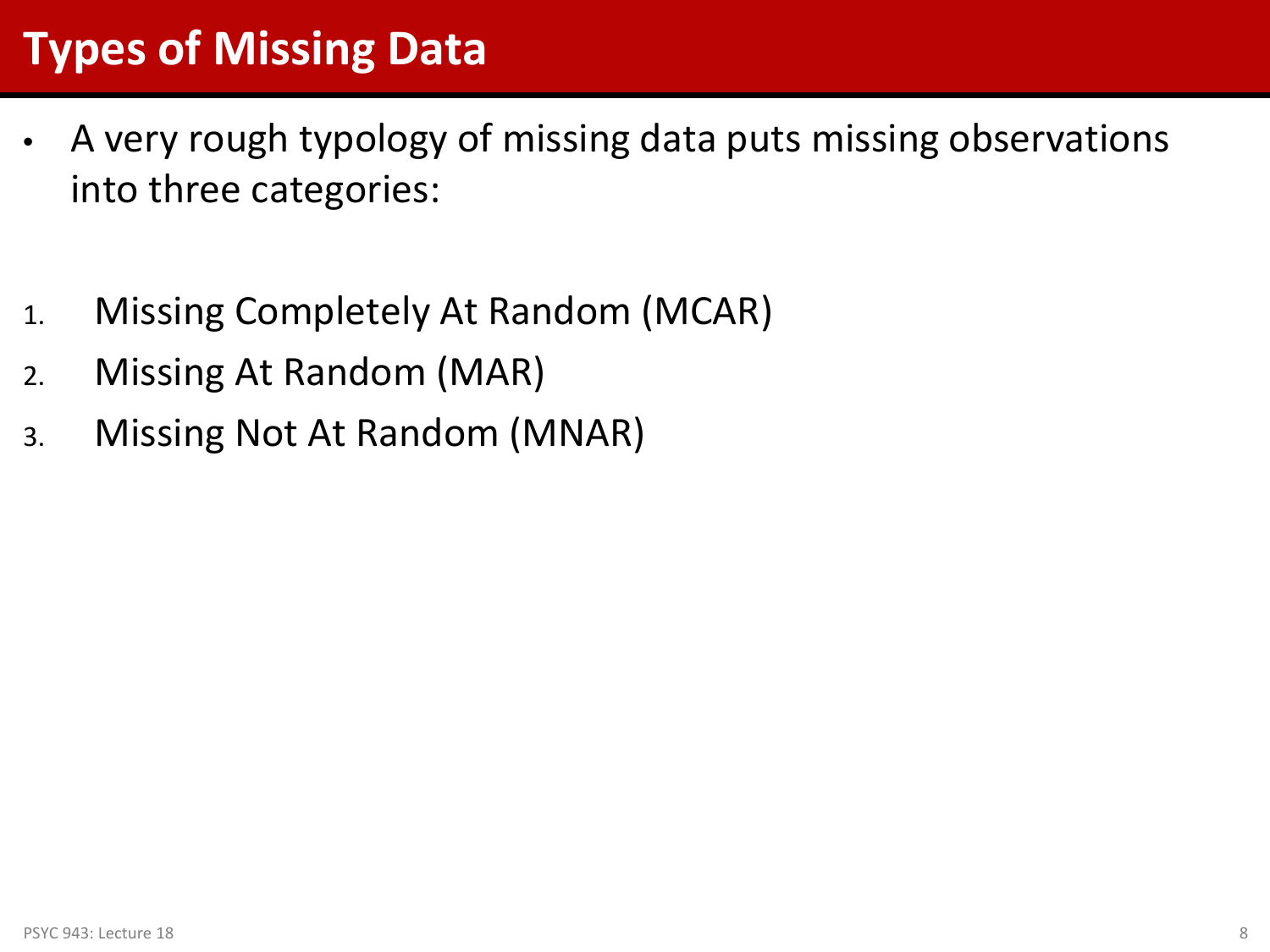# **Missing Completely At Random (MCAR)**

- Missing data are MCAR if the events that lead to missingness are independent of:
	- $\triangleright$  The observed variables

### *-and-*

- $\triangleright$  The unobserved parameters of interest
- Examples:
	- $\triangleright$  Planned missingness in survey research
		- Some large-scale tests are sampled using booklets
		- Students receive only a few of the total number of items
		- $\bullet$  The items not received are treated as missing  $-$  but that is completely a function of sampling and no other mechanism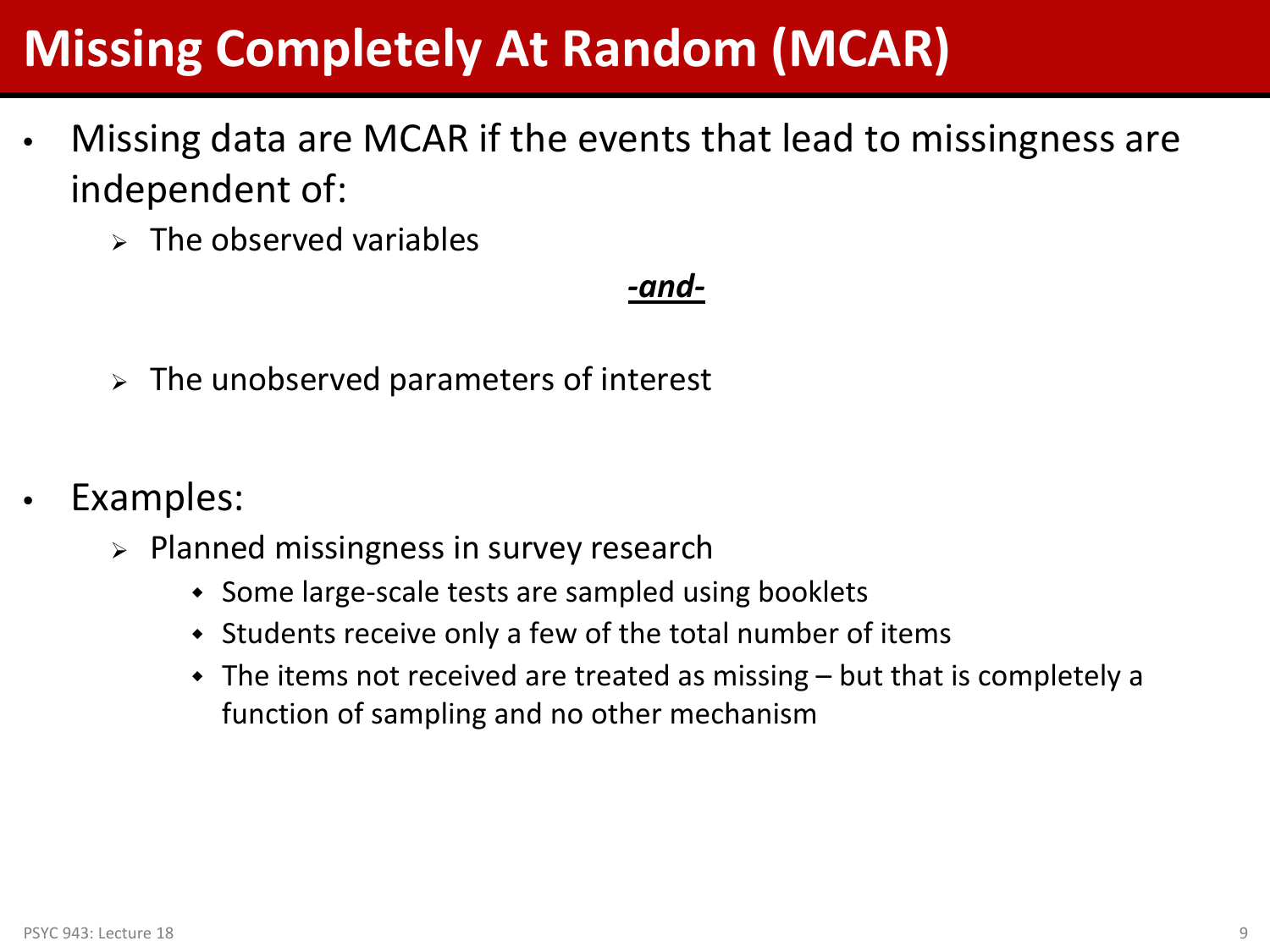# **A (More) Formal MCAR Definition**

Our missing data indicators, M are statistically independent of our observed data  $\bm{D}$ 

 $P(M|D) = P(M)$ 

### **this comes from how independence works with pdfs**

Like saying a missing observation is due to pure randomness (i.e., flipping a coin)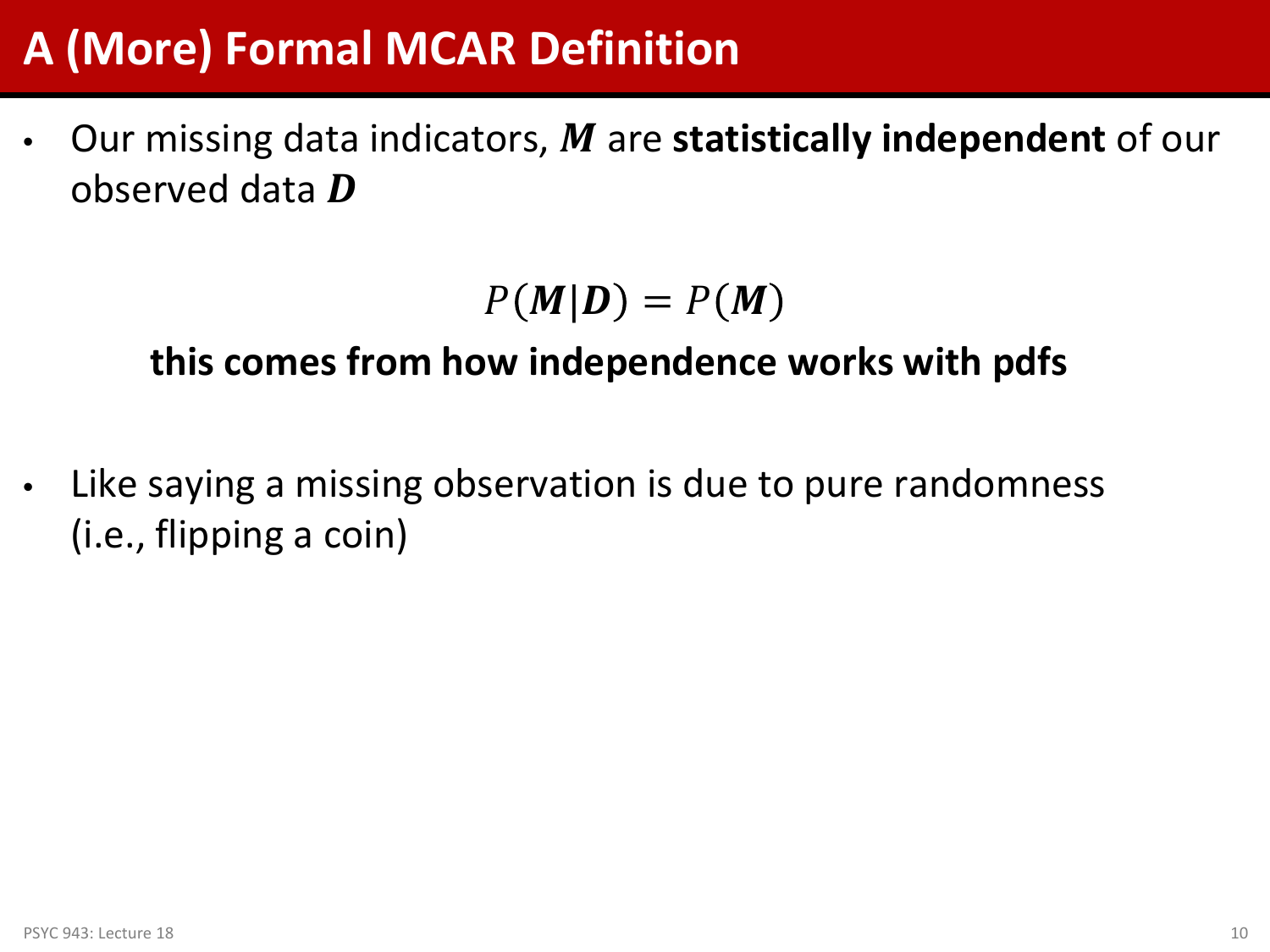## **Implications of MCAR**

- Because the mechanism of missing is not due to anything other than chance, inclusion of MCAR in data will not bias your results
	- Can use methods based on listwise deletion, multiple imputation, or maximum likelihood
- Your effective sample size is lowered, though
	- $\triangleright$  Less power, less efficiency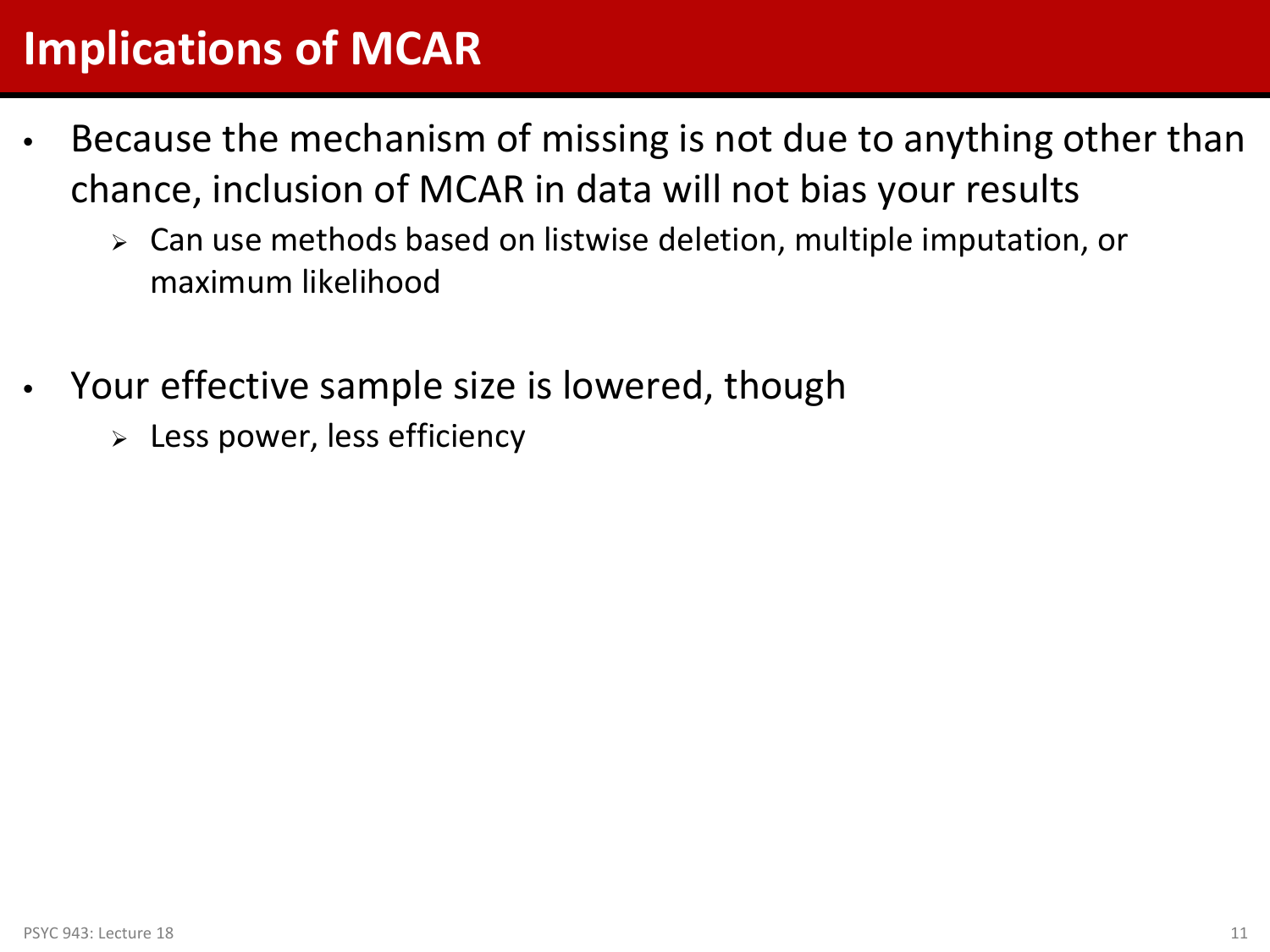| $\overline{1Q}$ | <b>Performance</b> |
|-----------------|--------------------|
| 78              |                    |
| 84              | 13                 |
| 84              |                    |
| 85              | 8                  |
| 87              | $\overline{7}$     |
| 91              | $\overline{7}$     |
| 92              | 9                  |
| 94              | 9                  |
| 94              | 11                 |
| 96              |                    |
| 99              | $\overline{7}$     |
| 105             | 10                 |
| 105             | 11                 |
| 106             | 15                 |
| 108             | 10                 |
| 112             |                    |
| 113             | 12                 |
| 115             | 14                 |
| 118             | 16                 |
| 134             |                    |

### **MCAR Data**

Missing data are dispersed randomly throughout data

Mean IQ of complete cases: 99.7 Mean IQ of incomplete cases: 100.8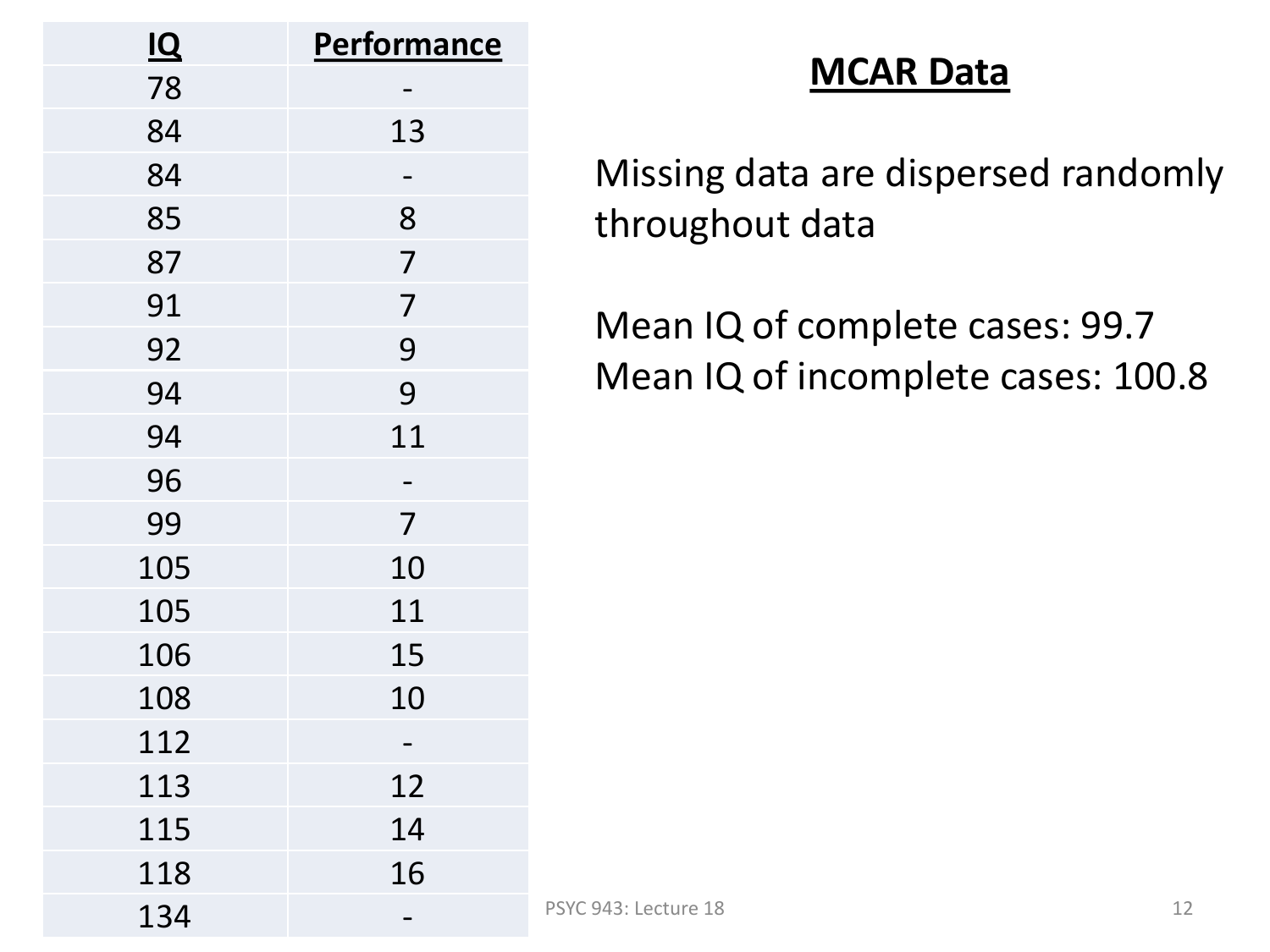## **Missing At Random (MAR)**

- Data are MAR if the probability of missing depends **only** on some (or all) of the observed data
- $\bm{M}$  is independent of  $\bm{D}_{mis}$  $P(M|D) = P(M|D_{obs})$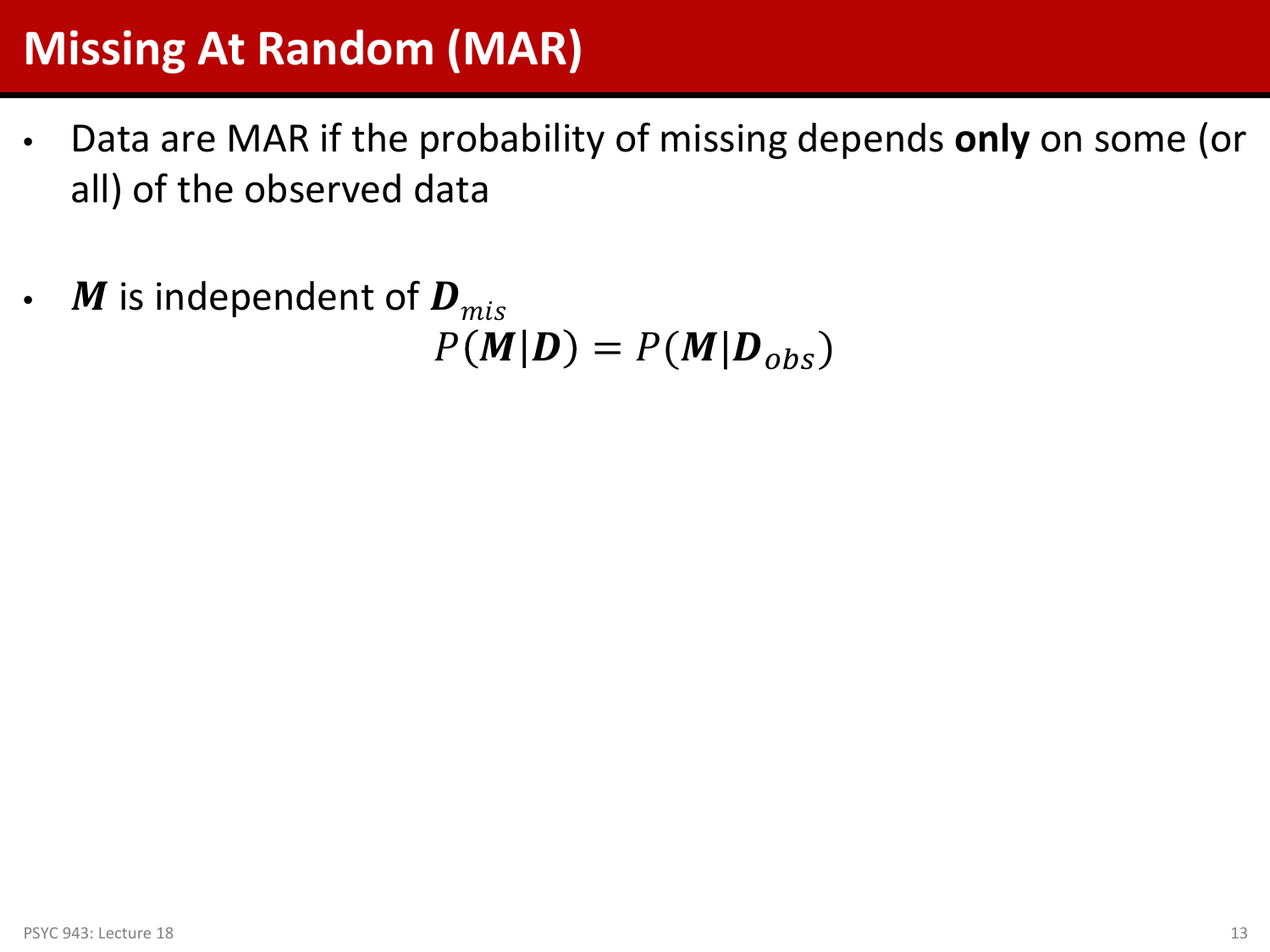| <u>IQ</u> | <u>Perf</u>    | <b>Indicator</b> |
|-----------|----------------|------------------|
| 78        |                | 1                |
| 84        |                | $\overline{1}$   |
| 84        |                | $\overline{1}$   |
| 85        |                | $\overline{1}$   |
| 87        |                | $\overline{1}$   |
| 91        | $\overline{7}$ | $\overline{0}$   |
| 92        | 9              | $\overline{0}$   |
| 94        | 9              | $\overline{0}$   |
| 94        | 11             | $\overline{0}$   |
| 96        | $\overline{7}$ | $\overline{0}$   |
| 99        | $\overline{7}$ | $\overline{0}$   |
| 105       | 10             | $\overline{0}$   |
| 105       | 11             | $\overline{0}$   |
| 106       | 15             | $\overline{0}$   |
| 108       | 10             | $\overline{0}$   |
| 112       | 10             | $\overline{0}$   |
| 113       | 12             | $\overline{0}$   |
| 115       | 14             | $\overline{0}$   |
| 118       | 16             | $\overline{0}$   |
| 134       | 12             | $\overline{0}$   |

### **MAR Data**

Missing data are related to other data:

Any IQ less than 90 did not have a performance variable

Mean IQ of incomplete cases: 83.6 Mean IQ of complete cases: 105.5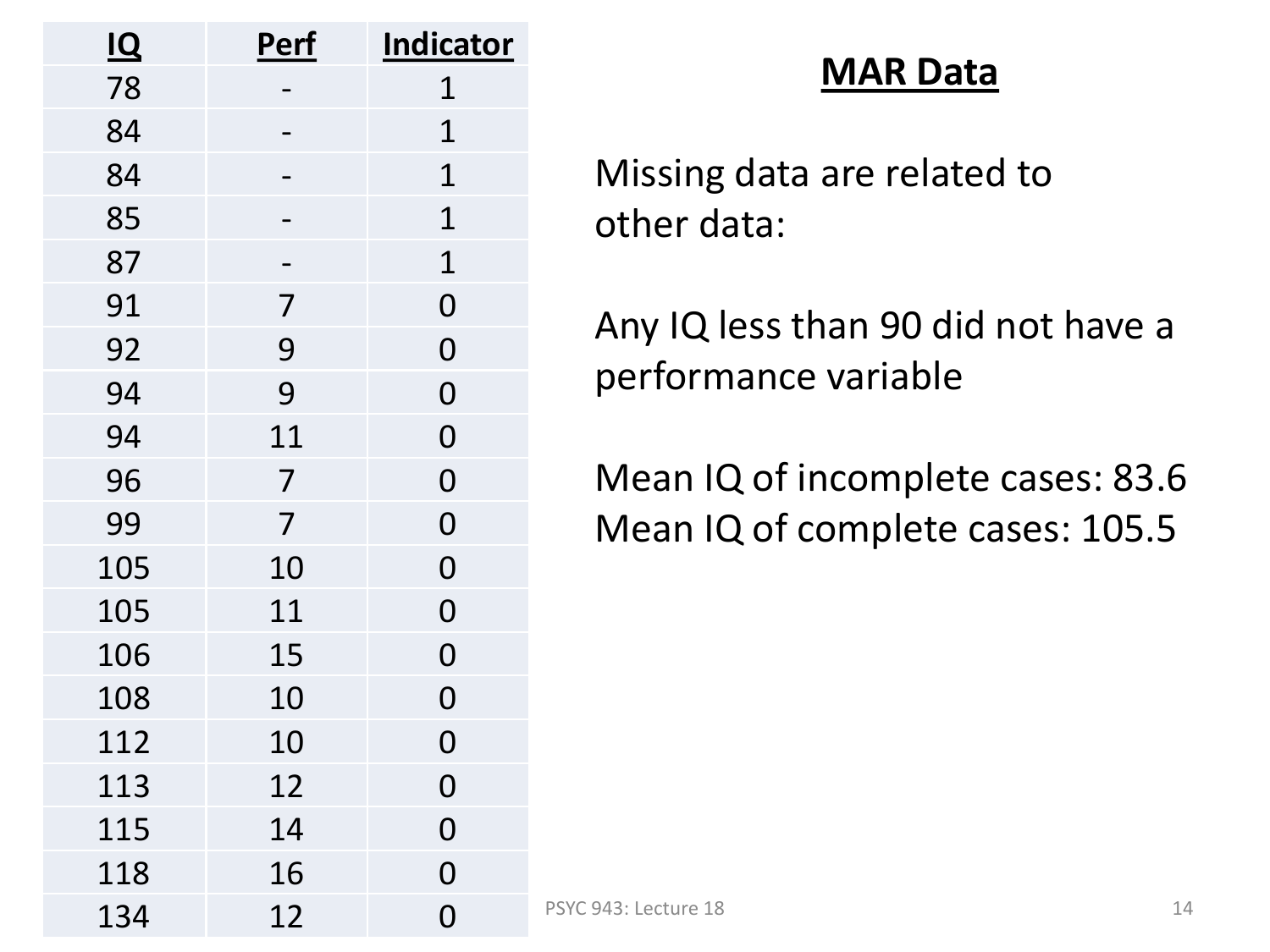## **Implications of MAR**

- If data are missing at random, biased results could occur
- Inferences based on listwise deletion will be biased and inefficient
	- $\triangleright$  Fewer data points = more error in analysis
- Inferences based on maximum likelihood will be unbiased but inefficient
- We will focus on methods for MAR data today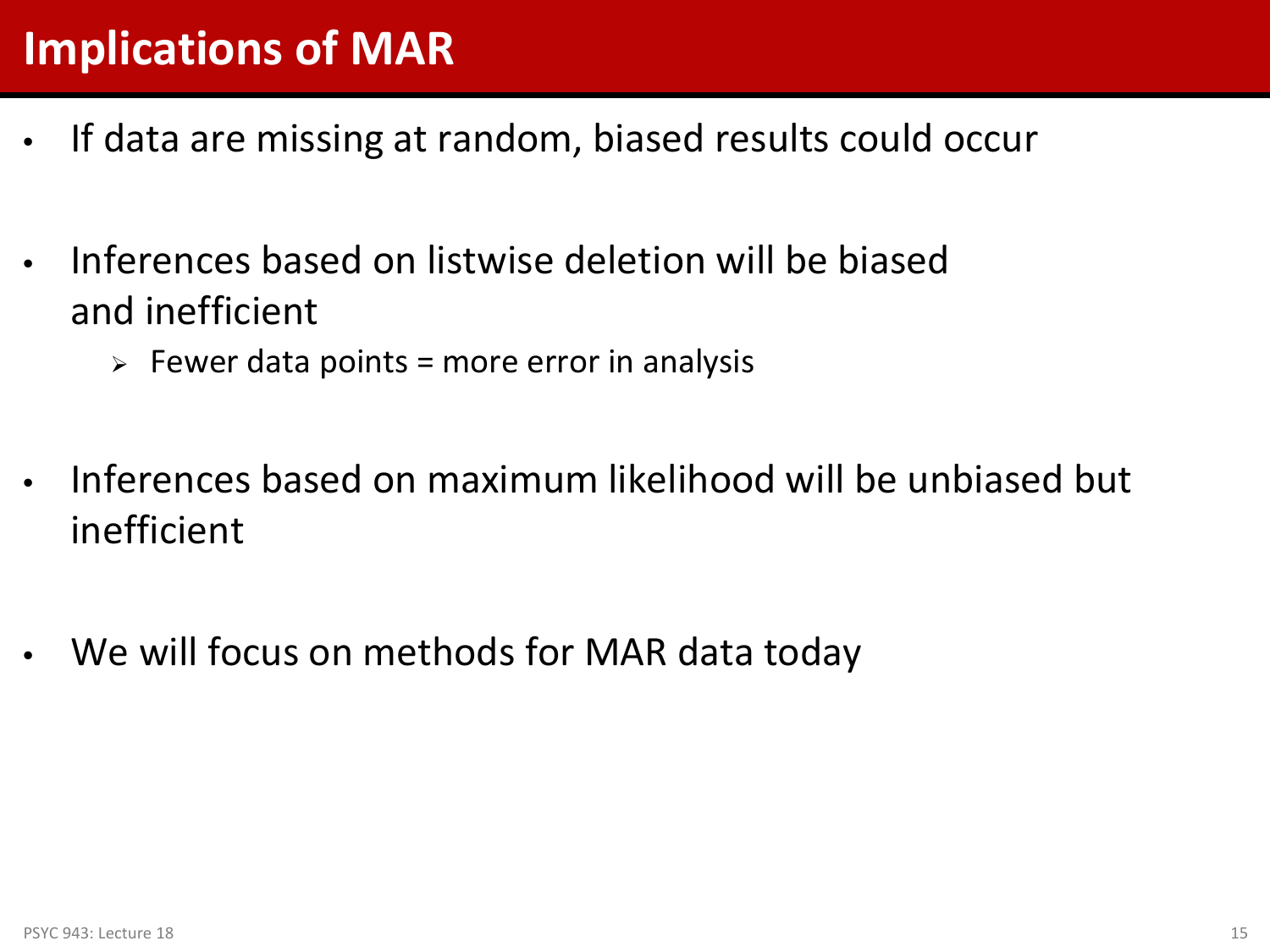# **Missing Not At Random (MNAR)**

• Data are MNAR if the probability of missing data is related to values of the variable itself

$$
P(\mathbf{M}|\mathbf{D}) = P(\mathbf{M}|\mathbf{D}_{obs}, \mathbf{D}_{mis})
$$

- Often called non-ignorable missingness
	- $\triangleright$  Inferences based on listwise deletion or maximum likelihood will be biased and inefficient
- Need to provide statistical model for missing data simultaneously with estimation of original model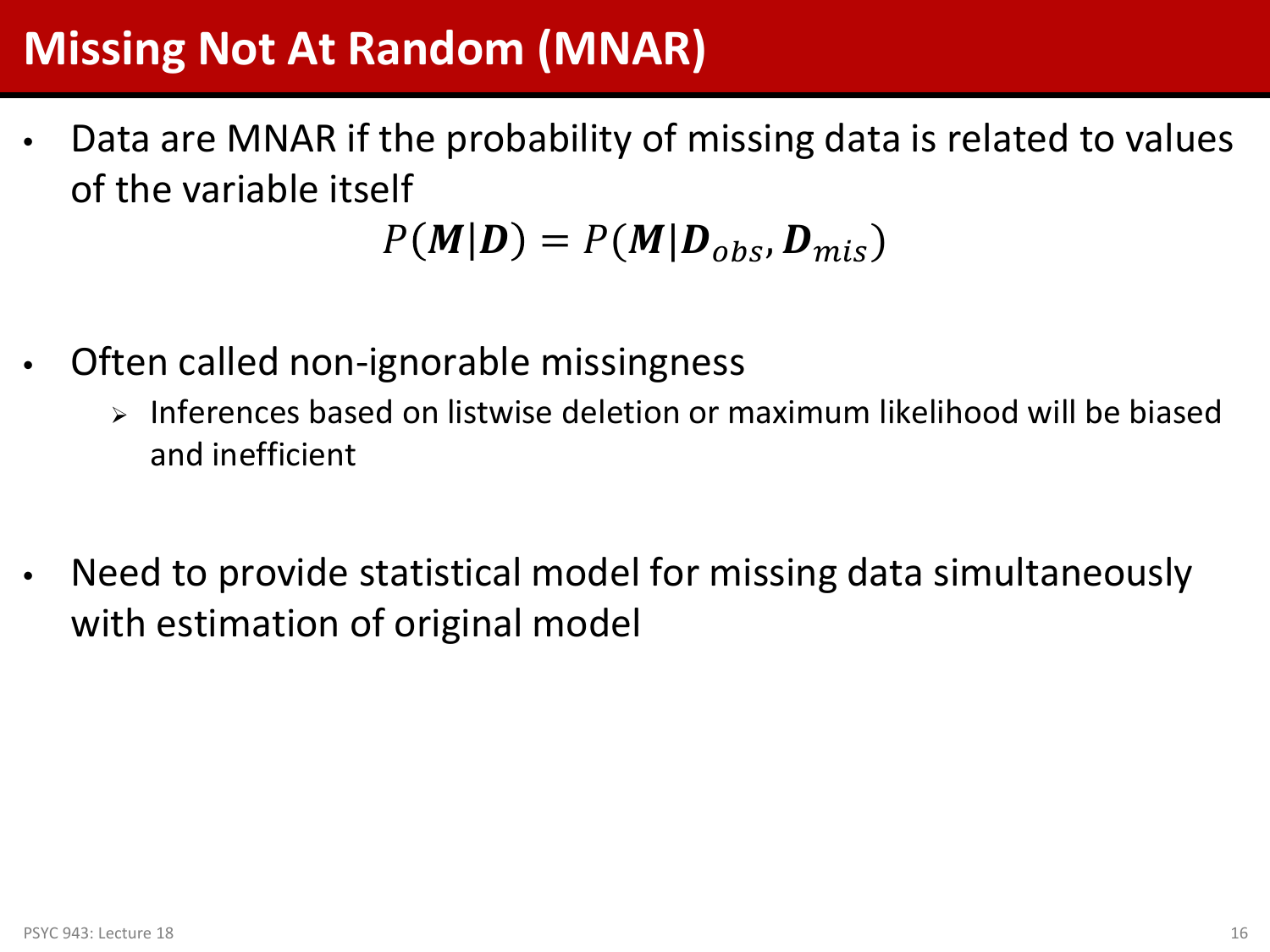# **SURVIVING MISSING DATA: A BRIEF GUIDE**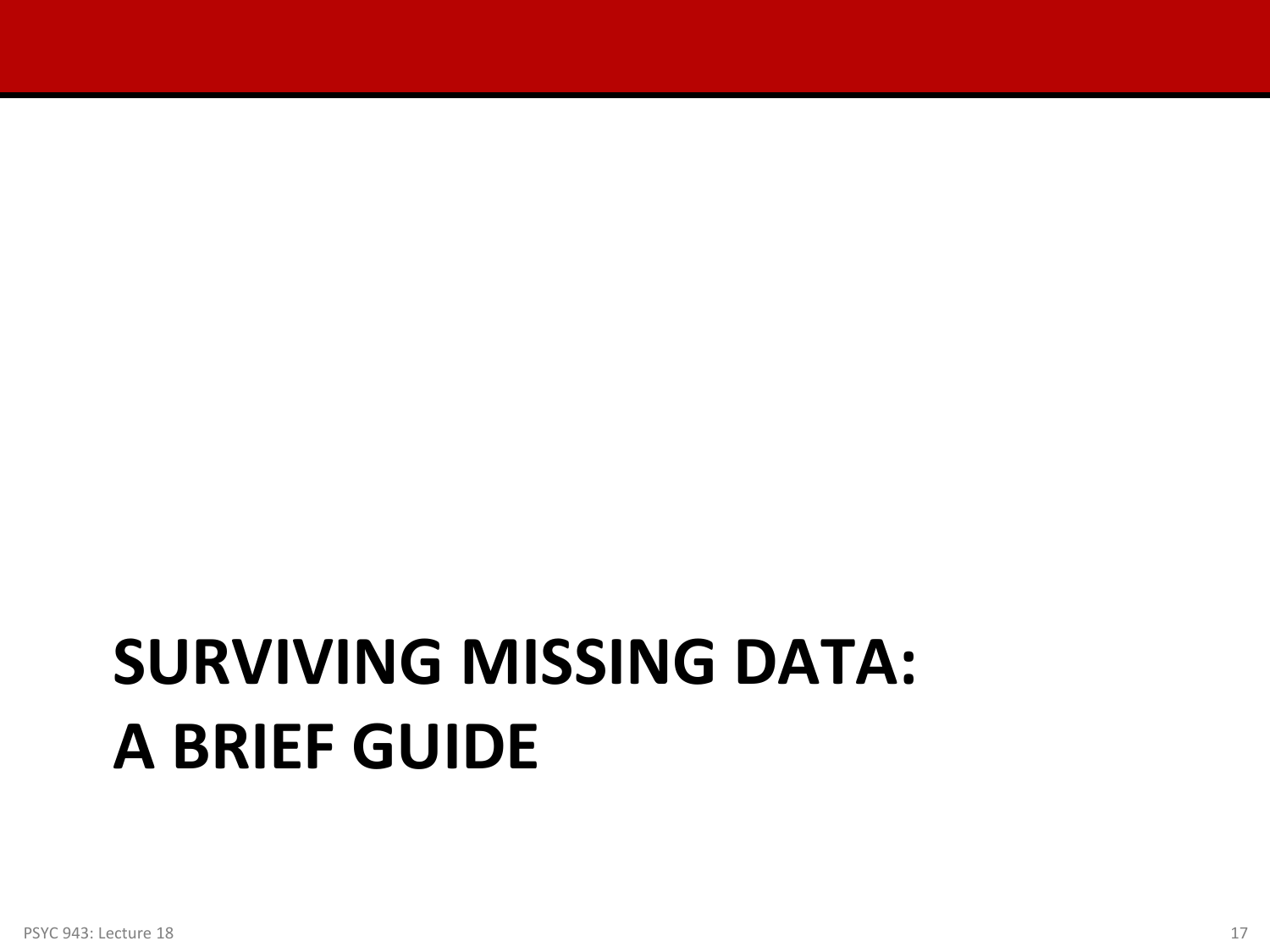# **Using Statistical Methods with Missing Data**

- Missing data can alter your analysis results dramatically depending upon:
	- 1. The type of missing data
	- 2. The type of analysis algorithm
- The choice of an algorithm and missing data method is important in avoiding issues due to missing data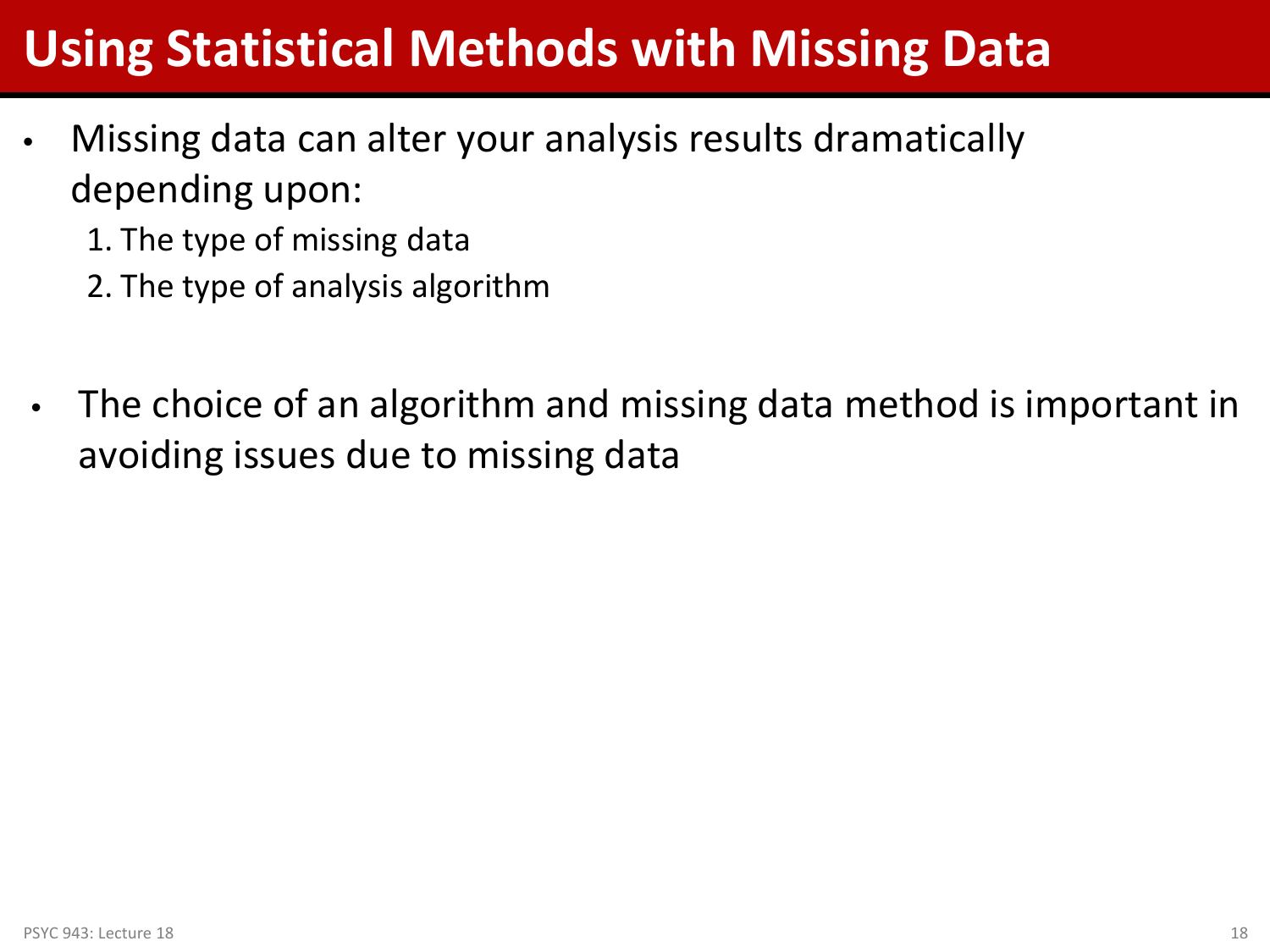### **The Worst Case Scenario: MNAR**

- The worst case scenario is when data are MNAR: missing not at random
	- $\triangleright$  Non-ignorable missing
- You cannot easily get out of this mess
	- $\triangleright$  Instead you have to be clairvoyant
- Analyses algorithms must incorporate models for missing data
	- $\triangleright$  And these models must also be right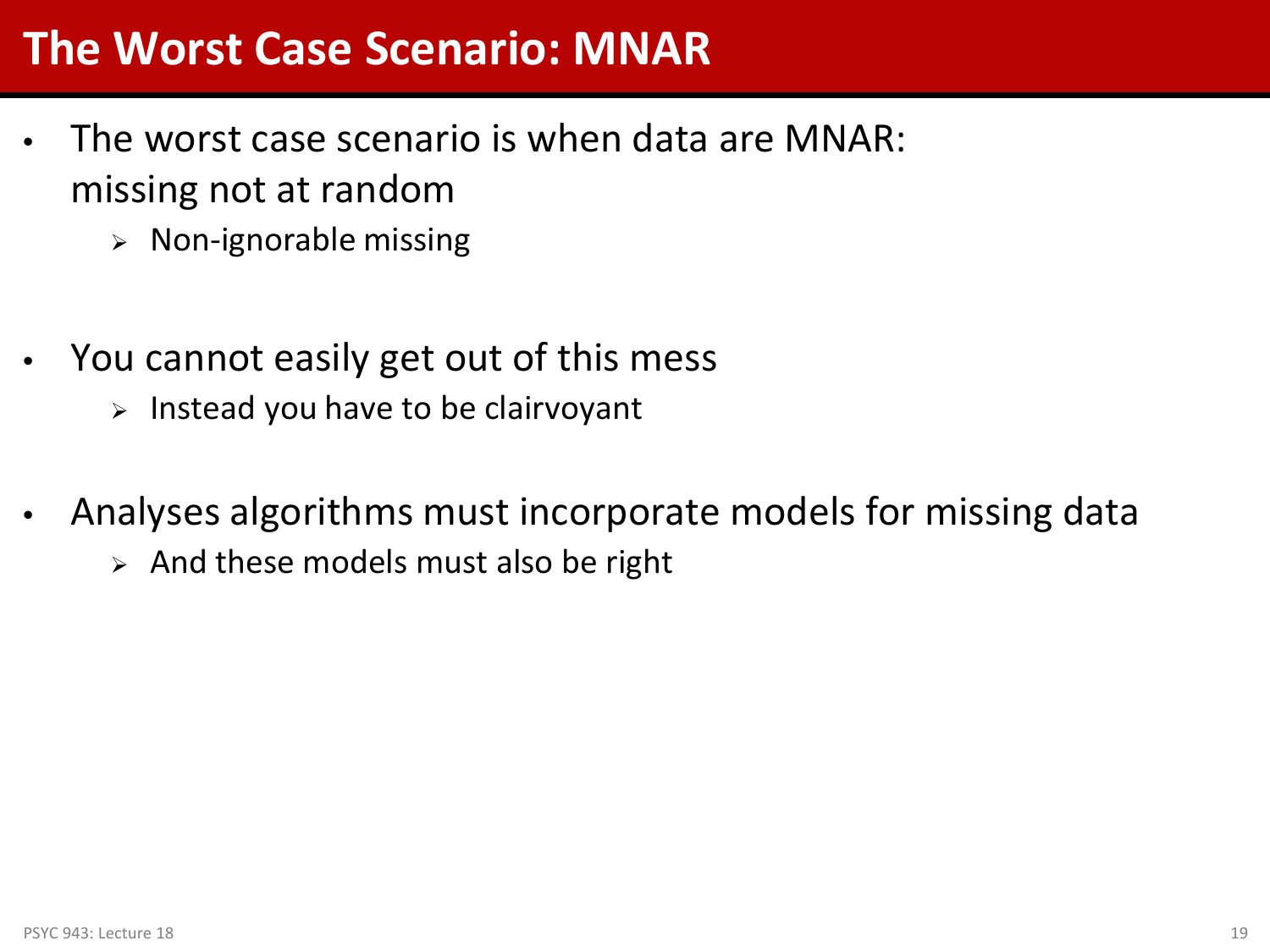# **The Reality**

- In most empirical studies, MNAR as a condition is an afterthought
- It is impossible to know definitively if data truly are MNAR
	- $>$  So data are treated as MAR or MCAR
- Hypothesis tests do exist for MCAR
	- $\triangleright$  Although they have some issues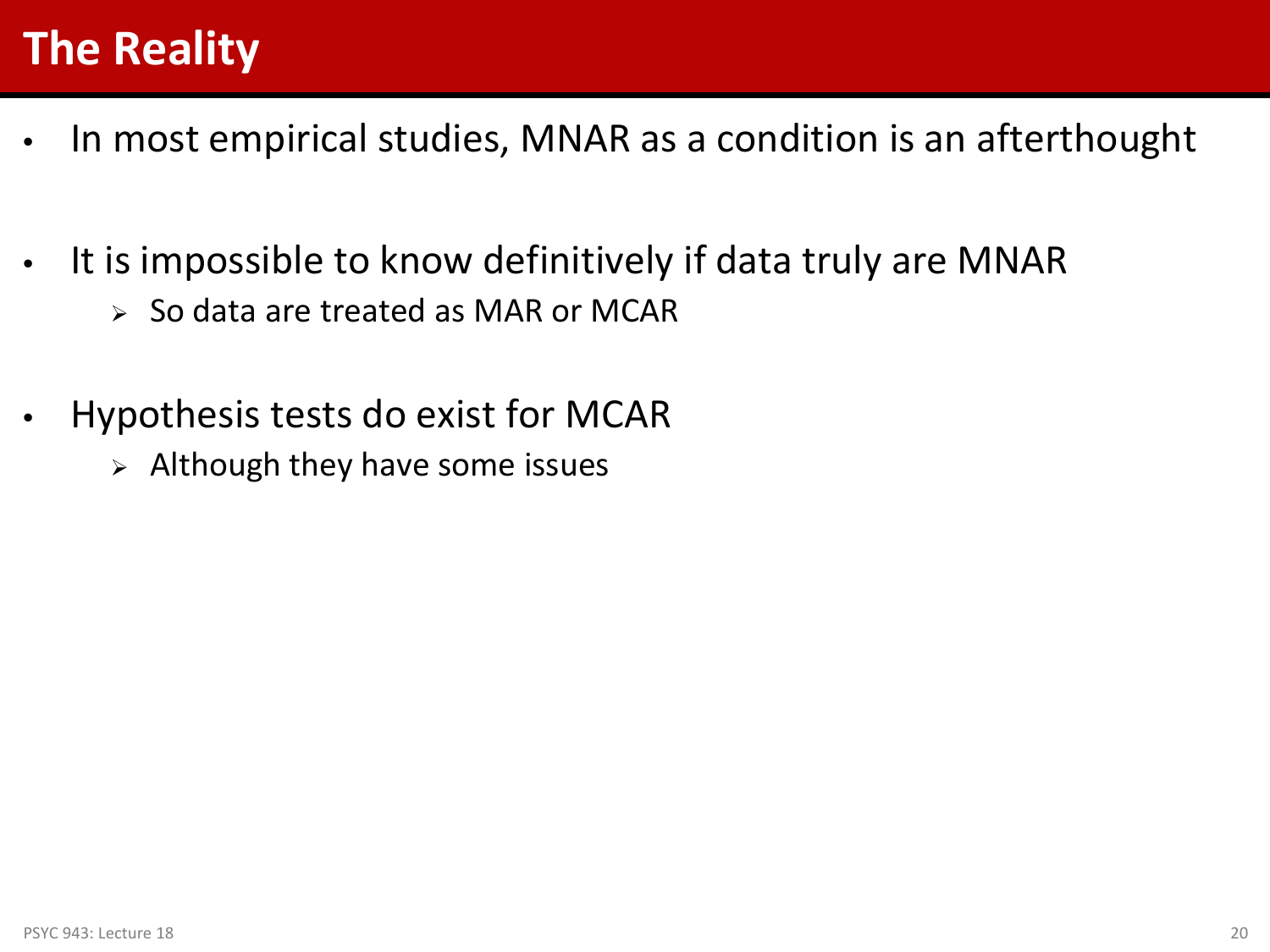### **The Best Case Scenario: MCAR**

- Under MCAR, pretty much anything you do with your data will give you the "right" (unbiased) estimates of your model parameters
- MCAR is very unlikely to occur
	- $\triangleright$  In practice, MCAR is treated as equally unlikely as MNAR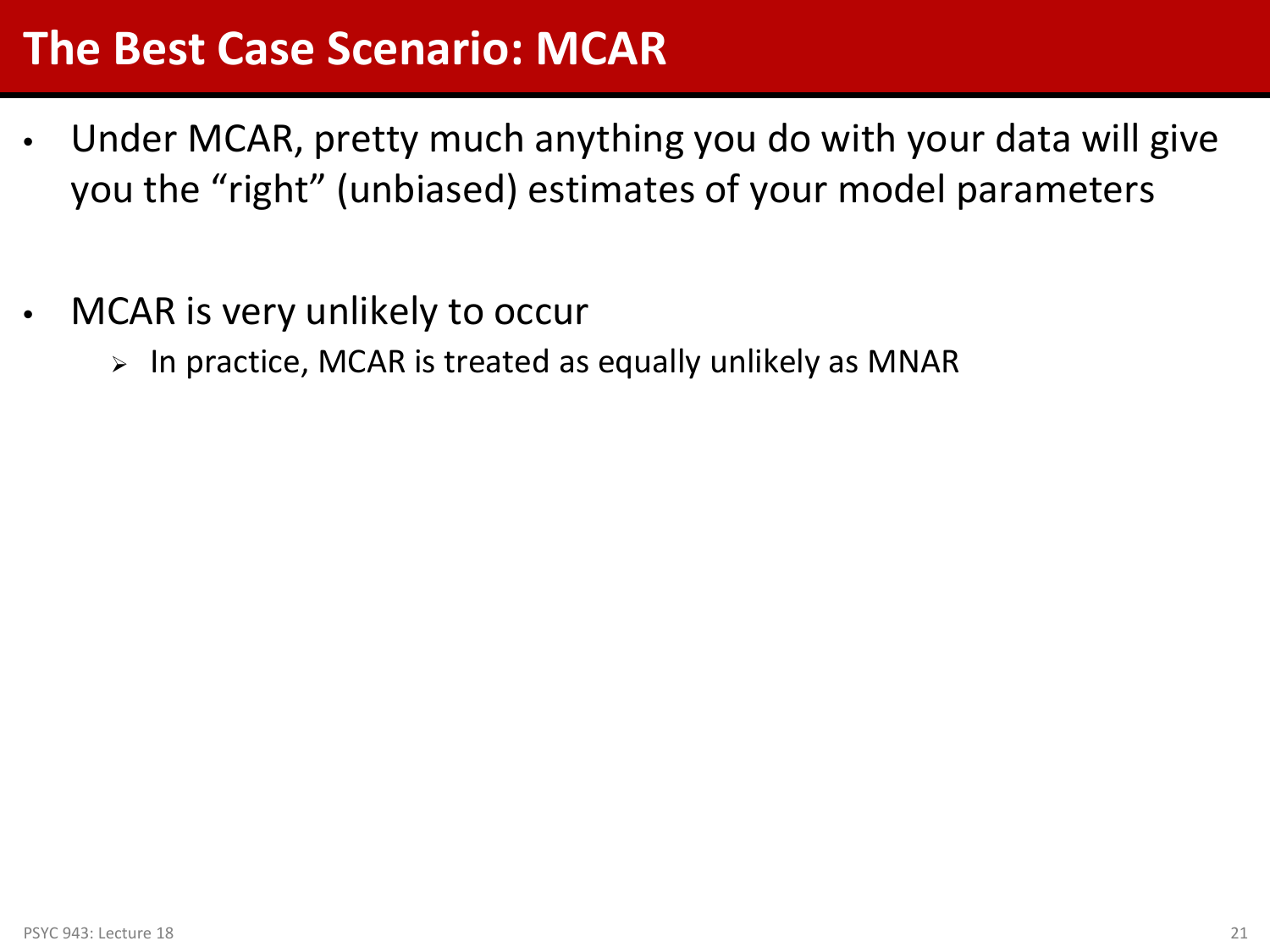## **The Middle Ground: MAR**

- MAR is the common compromise used in most empirical research
	- Under MAR, maximum likelihood algorithms are unbiased
- Maximum likelihood is for many methods:
	- $\triangleright$  Linear mixed models in PROC MIXED
	- Models with "latent" random effects (CFA/SEM models) in Mplus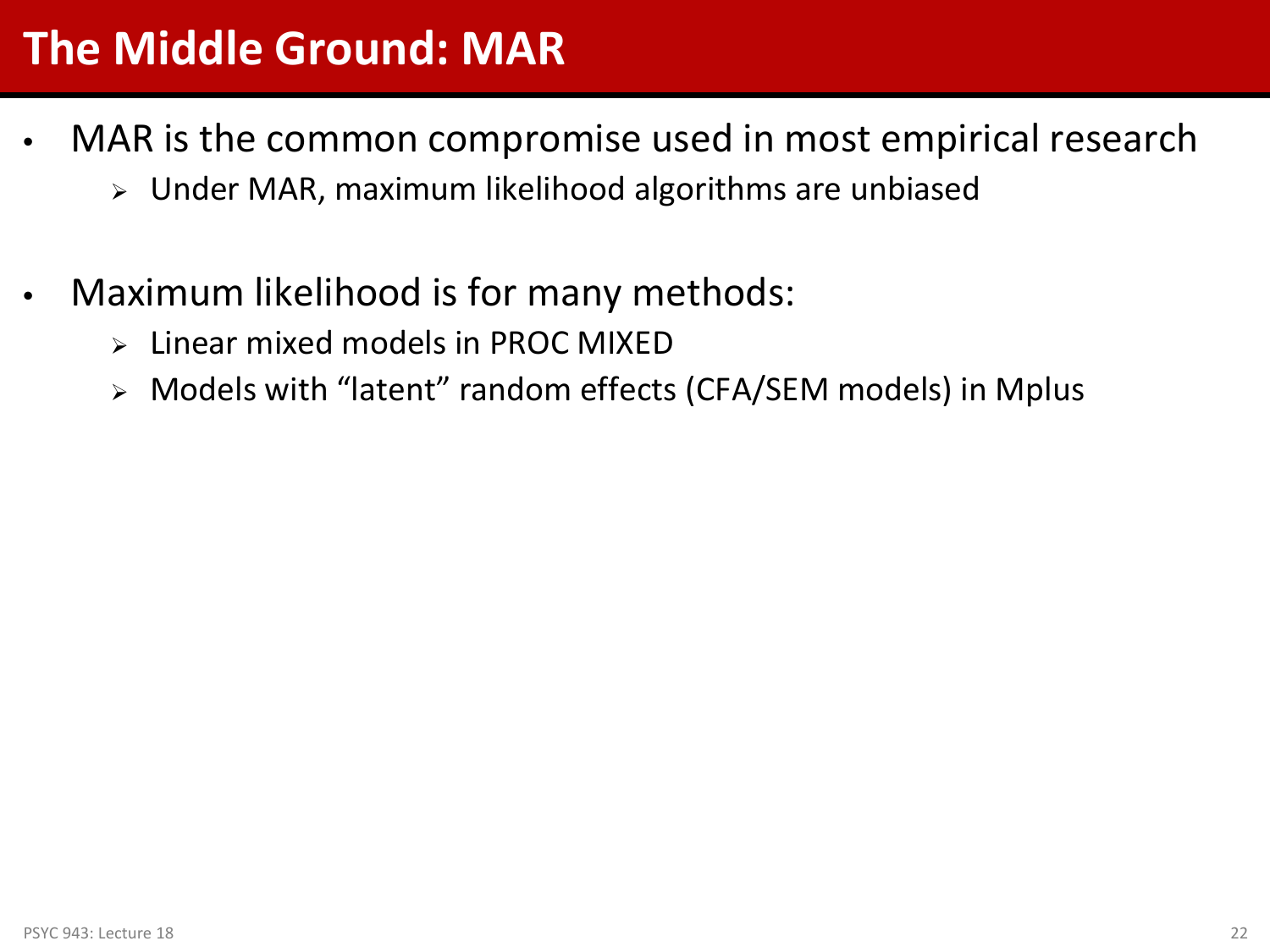# **MISSING DATA IN MAXIMUM LIKELIHOOD**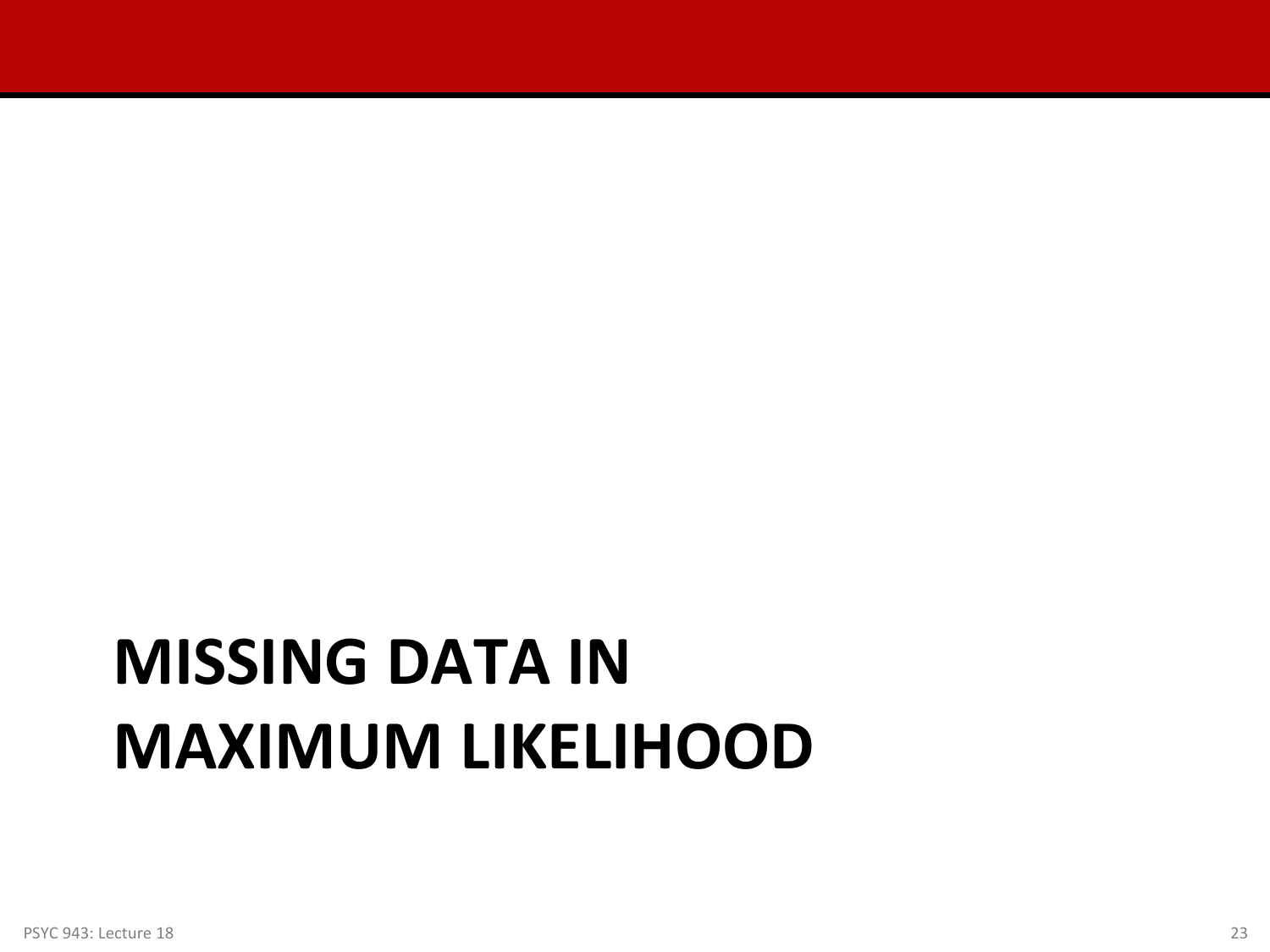## **Missing Data with Maximum Likelihood**

- Handling missing data in maximum likelihood is much more straightforward due to the calculation of the log-likelihood function
	- $\triangleright$  Each subject contributes a portion due to their observations
- If some of the data are missing, the log-likelihood function uses a reduced form of the MVN distribution
	- $\triangleright$  Capitalizing on the property of the MVN that subsets of variables from an MVN distribution are also MVN
- The total log-likelihood is then maximized
	- $\triangleright$  Missing data just are "skipped" they do not contribute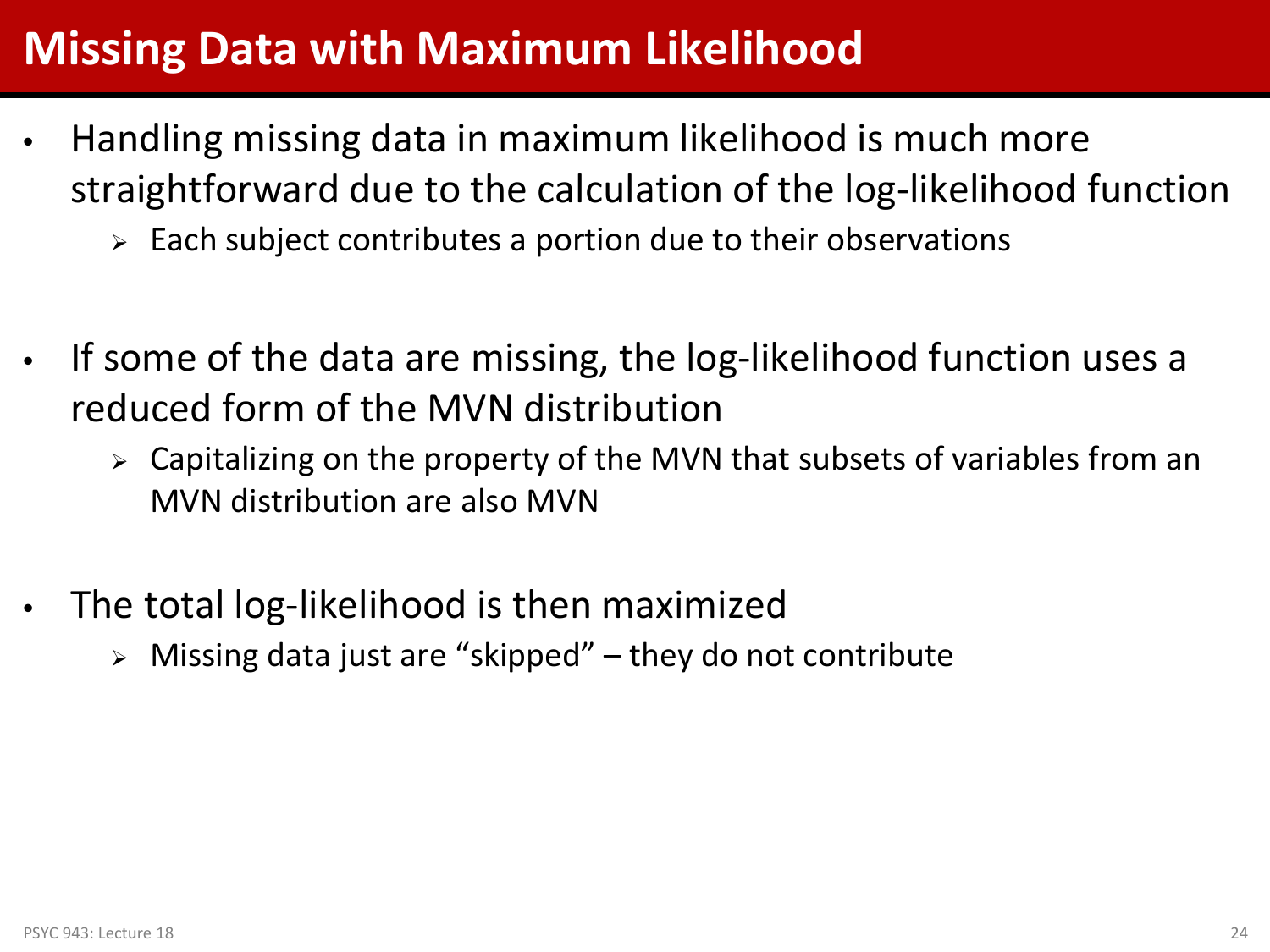### **Each Person's Contribution to the Log-Likelihood**

For a person  $p$ , the MVN log-likelihood can be written:

$$
\log L_p = -\frac{V}{2}\log(2\pi) - \frac{1}{2}\log(|\Sigma_p|) - \frac{(y_p - \mu_p)^T \Sigma_p^{-1}(y_p - \mu_p)}{2}
$$

 $\triangleright$  From our examples with missing data, subjects could either have all of their data...so their input into  $\log L_n$  uses:

$$
\mathbf{y}_p = \begin{bmatrix} y_{p,IQ} \\ y_{p,Perf} \end{bmatrix};
$$

$$
\boldsymbol{\mu}_p = \mathbf{X}_p \boldsymbol{\beta} = \begin{bmatrix} 1 & 1 \\ 1 & 0 \end{bmatrix} \begin{bmatrix} \beta_0 \\ \beta_1 \end{bmatrix} = \begin{bmatrix} \beta_0 + \beta_1 \\ \beta_0 \end{bmatrix} = \begin{bmatrix} \mu_{IQ} \\ \mu_{Perf} \end{bmatrix};
$$

$$
\boldsymbol{\Sigma}_p = \begin{bmatrix} \sigma_{IQ}^2 & \sigma_{IQ,Perf} \\ \sigma_{IQ,Perf} & \sigma_{Perf}^2 \end{bmatrix}
$$

 $\triangleright$  ... or could be missing the performance variable, yielding:

$$
\mathbf{y}_p = [y_{p,IQ}]; \boldsymbol{\mu}_p = \mathbf{X}_p \boldsymbol{\beta} = \begin{bmatrix} 1 & 1 \end{bmatrix} \begin{bmatrix} \beta_0 \\ \beta_1 \end{bmatrix} = [\beta_0 + \beta_1] = [\mu_{IQ}]; \boldsymbol{\Sigma}_p = [\sigma_{IQ}^2]
$$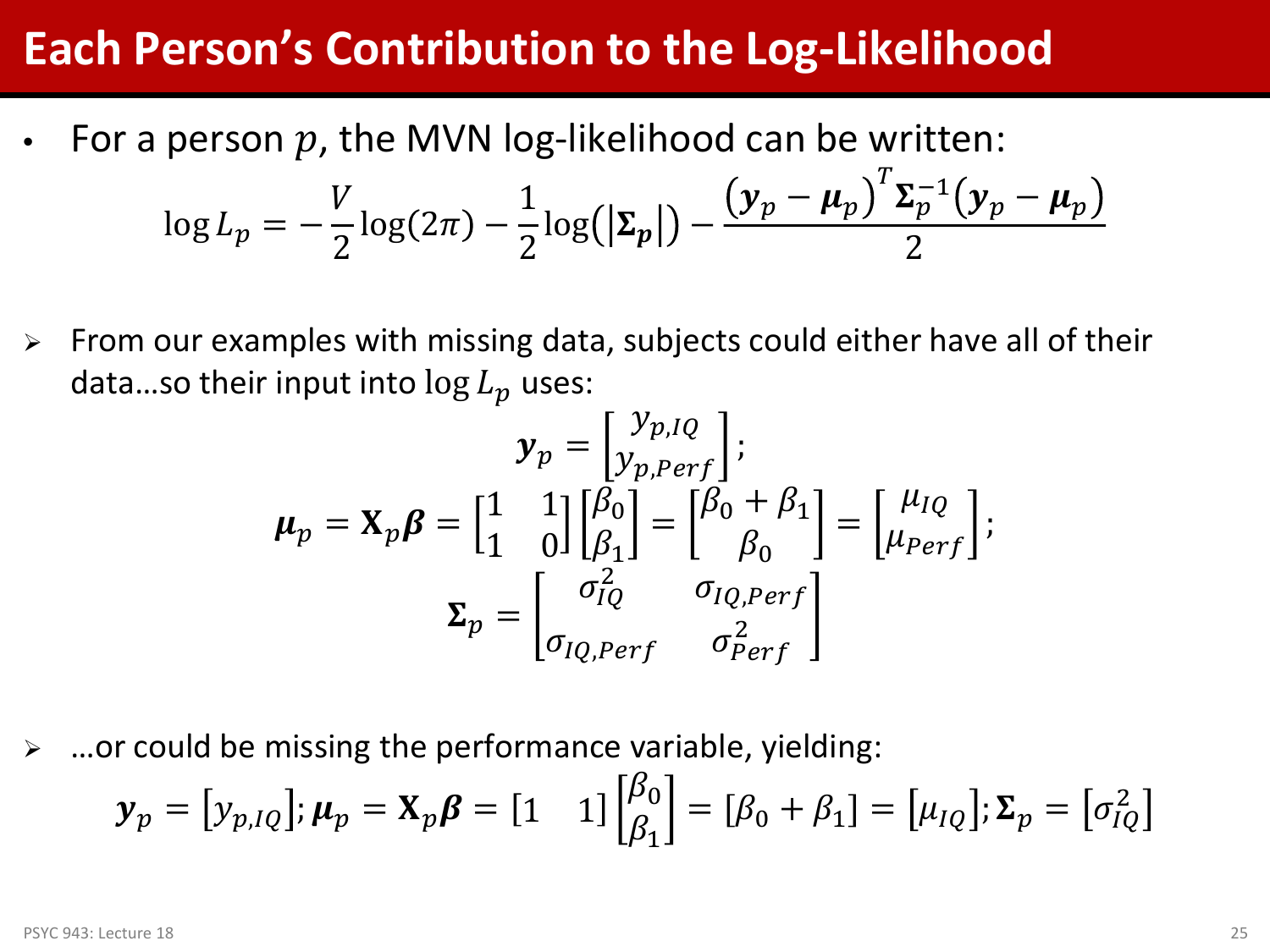### **Evaluation of Missing Data in PROC MIXED (and pretty much all other packages)**

- If the dependent variables are missing, PROC MIXED automatically skips those variables in the likelihood
	- $\triangleright$  The REPEATED statement specifies observations with the same subject ID and uses the non-missing observations from that subject only
- If independent variables are missing, however, PROC MIXED uses listwise deletion
	- $\triangleright$  If you have missing IVs, this is a problem
	- $\triangleright$  You can sometimes phrase IVs as DVs, though
- SAS Syntax (identical to when you have complete data):

```
*EMPTY MODEL: MCAR Data:
PROC MIXED DATA=WORK.jobstackMCAR METHOD=ML COVTEST NOPROFILE ITDETAILS IC;
CLASS variable:
MODEL value = variable / S;
REPEATED / SUBJECT=ID TYPE=UN R=1,2 RCORR;
RUN:
```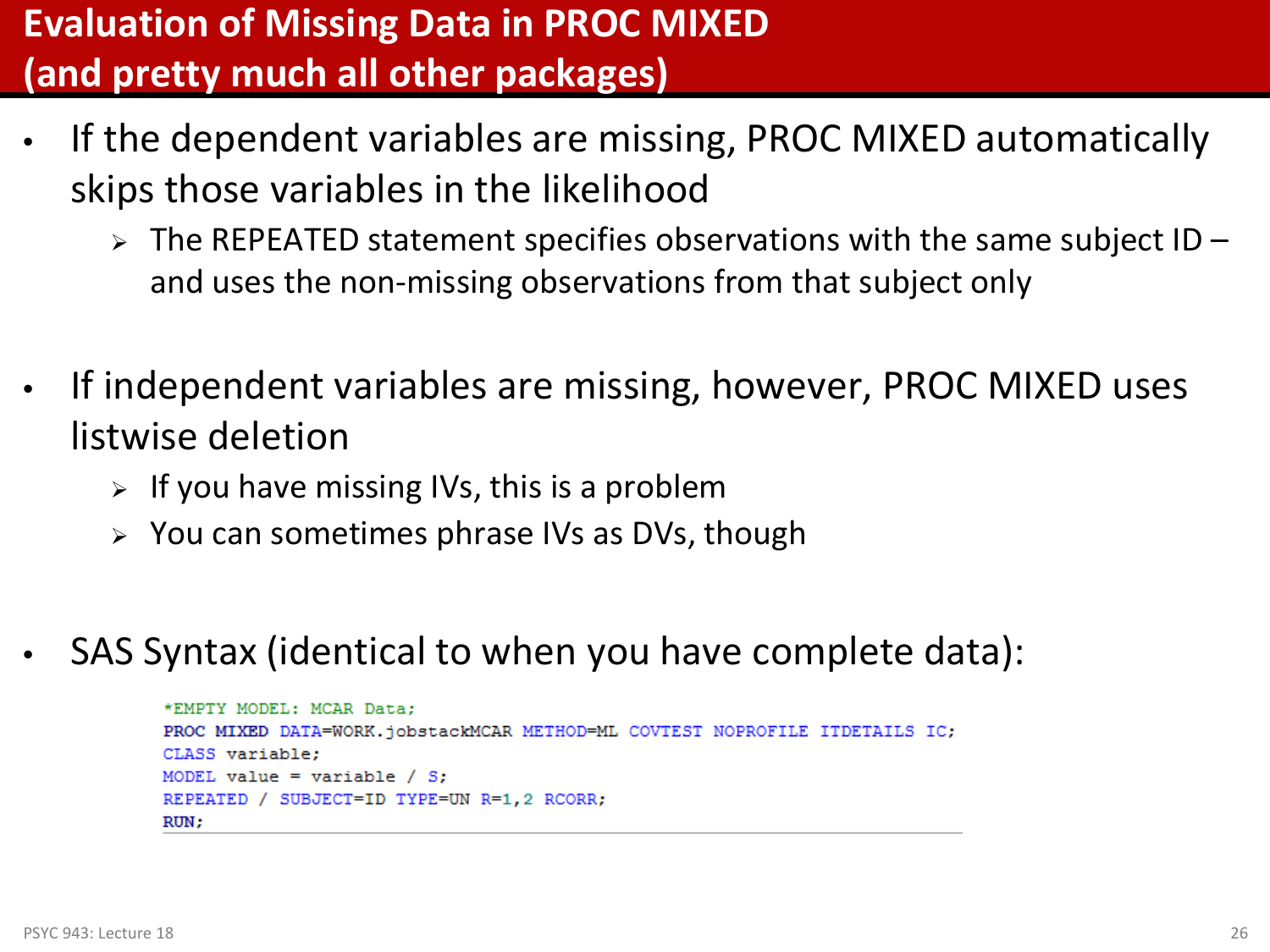### **Analysis of MCAR Data with PROC MIXED**

• Covariance matrices from slide #4 (MIXED is closer to complete):

| MCAR Data (Pairwise Deletion) |       | <b>Complete Data</b> |                  |       |      |
|-------------------------------|-------|----------------------|------------------|-------|------|
|                               | 115.6 | 19.4                 |                  | 189.6 | 19.5 |
| Performance                   | 19.4  | 8.N                  | Performance 19.5 |       | 6.8  |

**Estimated R matrix from PROC MIXED:** 

|                                | Covariance Parameter Estimates |                              |                              |                      |                            |
|--------------------------------|--------------------------------|------------------------------|------------------------------|----------------------|----------------------------|
| Cov Parm                       | Subject                        | Estimate                     | Standard<br>Error            | Value                | Pr <sub>2</sub>            |
| UN(1,1)<br>UN(2,1)<br>UN(2, 2) | ID<br>ID<br>ID                 | 189.60<br>31.7352<br>10.0446 | 59.9557<br>14.0984<br>4.0984 | 3.16<br>2.25<br>2.45 | 0.0008<br>0.0244<br>0.0071 |

Output for each observation (obs  $#1 = \text{missing}$ , obs  $#2 = \text{complete}$ ):

|     | Estimated R<br>Matrix for<br>Subject 1 |                                     |                    |
|-----|----------------------------------------|-------------------------------------|--------------------|
| Row | Co11                                   | Estimated R Matrix<br>for Subject 2 |                    |
| 1   | $189.60$ Row                           | Co11                                | Co12               |
|     | 2                                      | 189.60<br>31.7352                   | 31.7352<br>10.0446 |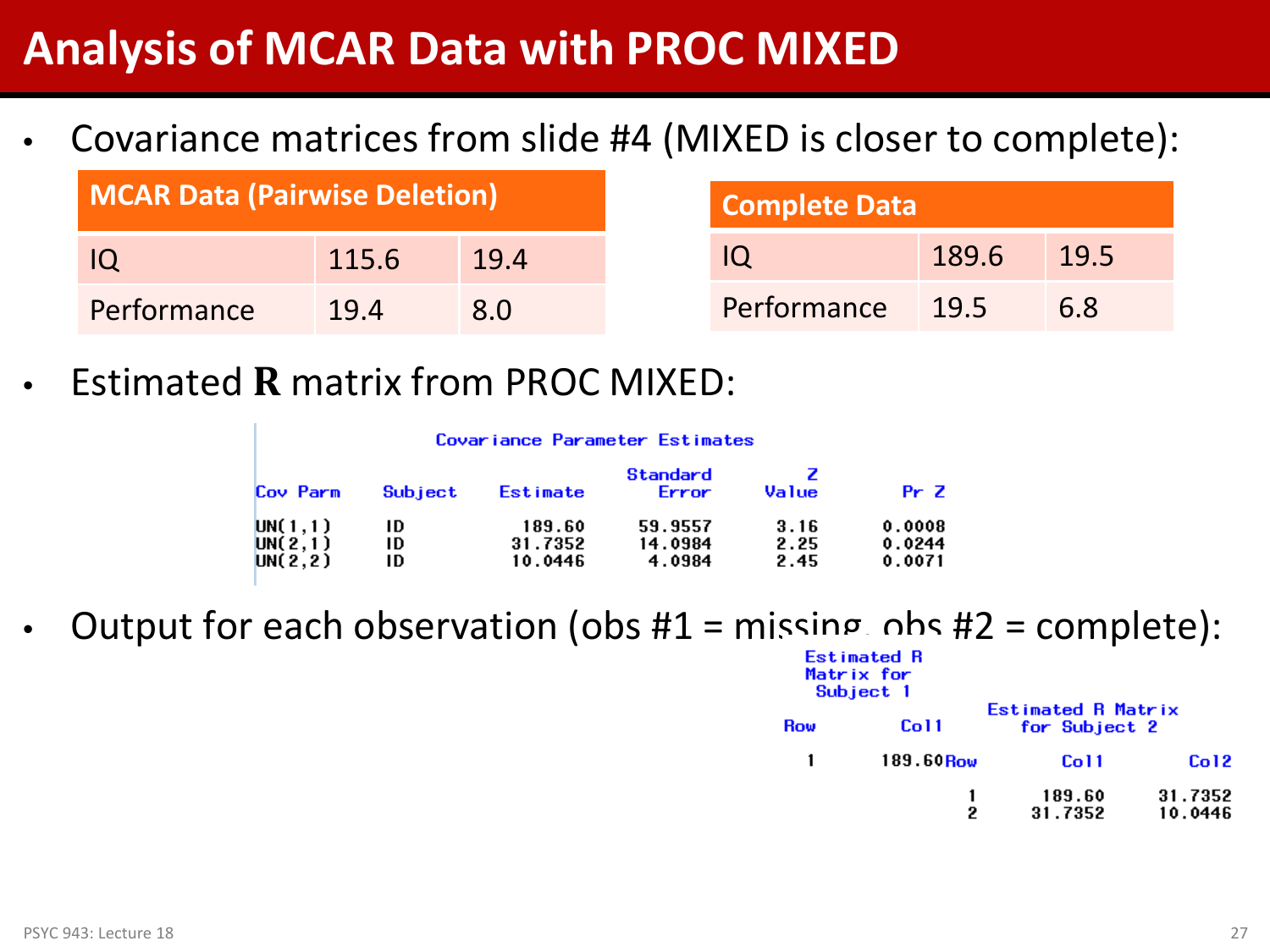### **MCAR Analysis: Estimated Fixed Effects**

• Estimated mean vectors:

| <b>Variable</b> | <b>MCAR Data</b><br>(pairwise deletion) | <b>Complete Data</b> |
|-----------------|-----------------------------------------|----------------------|
|                 | 93.73                                   | 100                  |
| Performance     | 10.6                                    | 10.35                |

• Estimated fixed effects:

#### Solution for Fixed Effects

| <b>Effect</b>         | variable         | Estimate           | Standard<br>Error |          | DF t Value $Pr$ >  t |                                |
|-----------------------|------------------|--------------------|-------------------|----------|----------------------|--------------------------------|
| Intercept<br>variable | 10               | 10.6446<br>89.3554 | 0.7623<br>2.6244  | 19<br>19 | 13.96<br>34.05       | $\zeta$ .0001<br>$\zeta$ .0001 |
| variable              | Performance MCAR |                    |                   |          |                      |                                |

• Means  $-$  IQ = 89.36+10.64 = 100; Performance = 10.64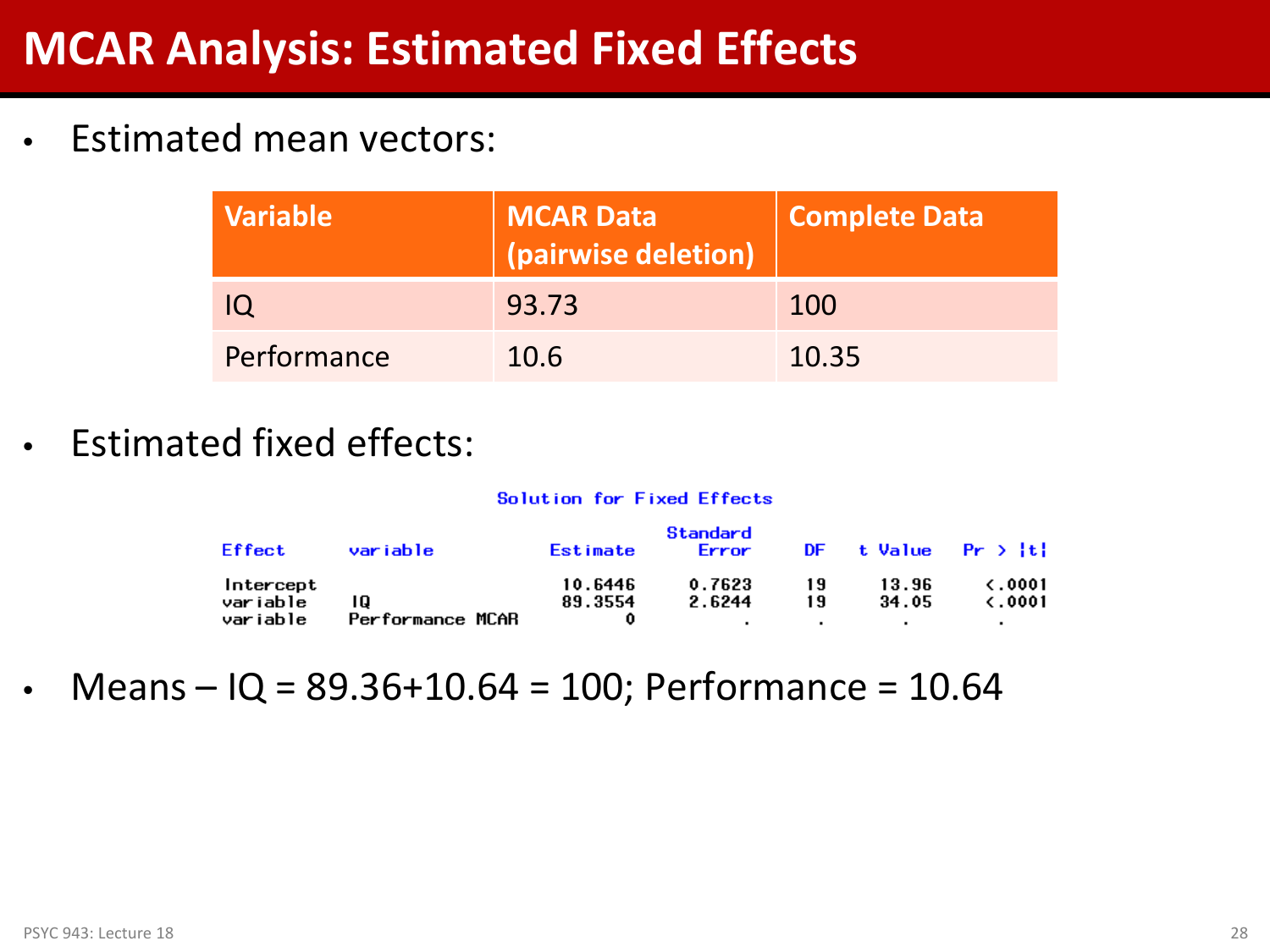### **Analysis of MAR Data with PROC MIXED**

• Covariance matrices from slide #4 (MIXED is closer to complete):

| MAR Data (Pairwise Deletion |       | Complete Data |                  |          |      |
|-----------------------------|-------|---------------|------------------|----------|------|
| - IO                        | 130.2 | 19.5          |                  | $-189.6$ | 19.5 |
| Performance 19.5            |       |               | Performance 19.5 |          | 6.8  |

**Estimated R matrix from PROC MIXED:** 

#### Covariance Parameter Estimates

| Cov Parm | Subject | Estimate | Standard<br>Error | Value | $Pr$ Z |
|----------|---------|----------|-------------------|-------|--------|
| UN(1,1)  | ID      | 189.60   | 59.9567           | 3.16  | 0.0008 |
| JN(2,1)  | ID      | 28.3696  | 12.6862           | 2.24  | 0.0253 |
| JN(2,2)  | ID      | 8.6176   | 3.3995            | 2.53  | 0.0056 |

Output for each observation (obs  $#1 =$  missing, obs  $#10 =$  complete):

| <b>Estimated R</b><br>Matrix for<br>Subject 1 |                |            | <b>Estimated R Matrix</b><br>for Subject 10 |                   |  |
|-----------------------------------------------|----------------|------------|---------------------------------------------|-------------------|--|
|                                               |                | <b>Row</b> | Co <sub>11</sub>                            | Co <sub>12</sub>  |  |
| <b>Row</b>                                    | Co11<br>189.60 |            | 189.60<br>28.3696                           | 28.3696<br>8.6176 |  |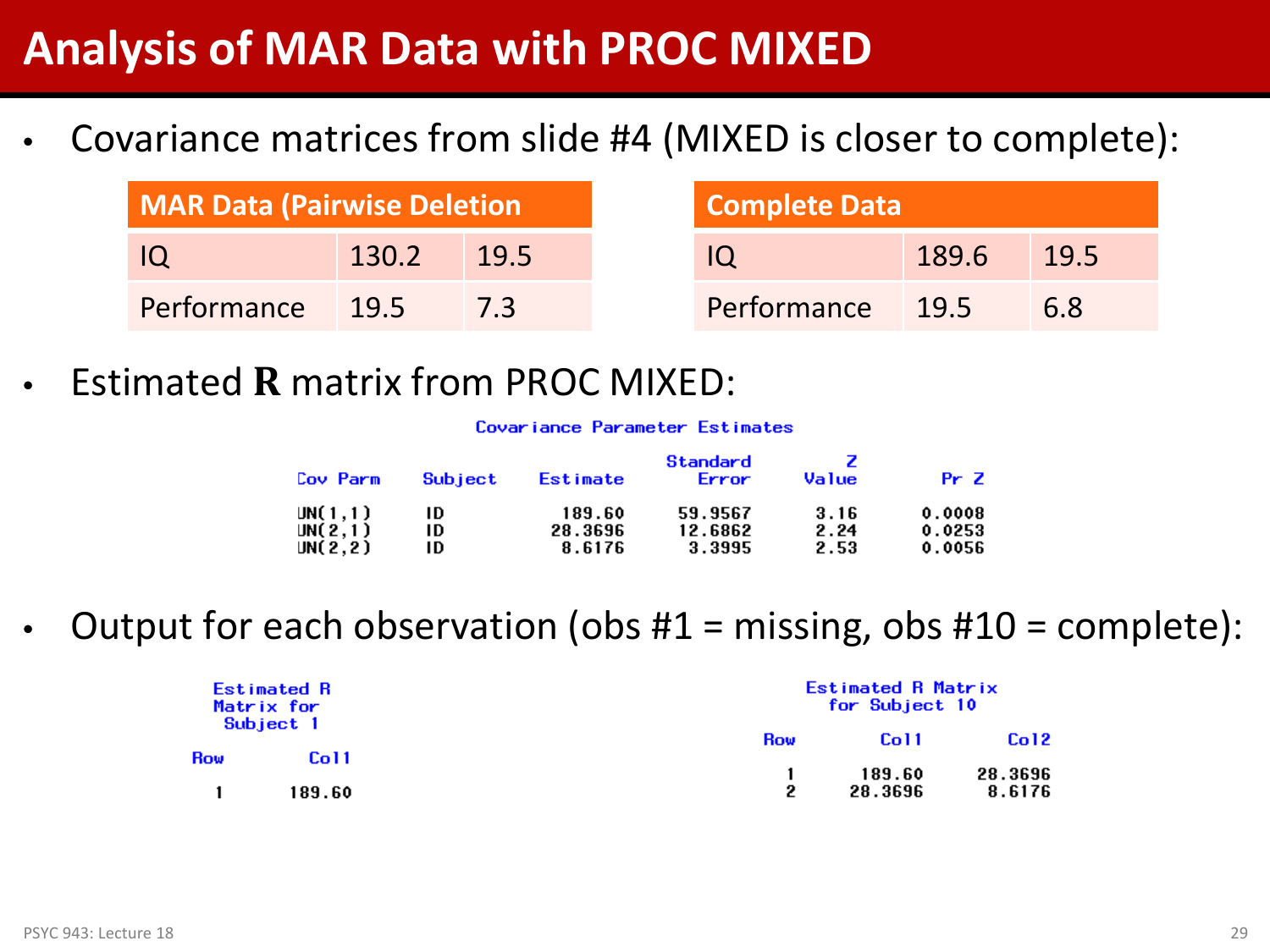### **MAR Analysis: Estimated Fixed Effects**

• Estimated mean vectors:

| <b>Variable</b> | <b>MCAR Data</b><br>(pairwise deletion) | <b>Complete Data</b> |
|-----------------|-----------------------------------------|----------------------|
|                 | 105.4                                   | 100                  |
| Performance     | 10.7                                    | 10.35                |

• Estimated fixed effects:

#### Solution for Fixed Effects

| Effect    | variable        | Estimate | Standard<br>Error |    |       | $DF$ t Value $Pr$ > $It$ |
|-----------|-----------------|----------|-------------------|----|-------|--------------------------|
| Intercept |                 | 9.8487   | 0.7098            | 19 | 13.88 | $\zeta$ .0001            |
| variable  | 10              | 90.1513  | 2.6734            | 19 | 33.72 | $\zeta$ .0001            |
| variable  | Performance MAR | 0        |                   |    |       |                          |

• Means  $-$  IQ = 90.15+9.85 = 100; Performance = 9.85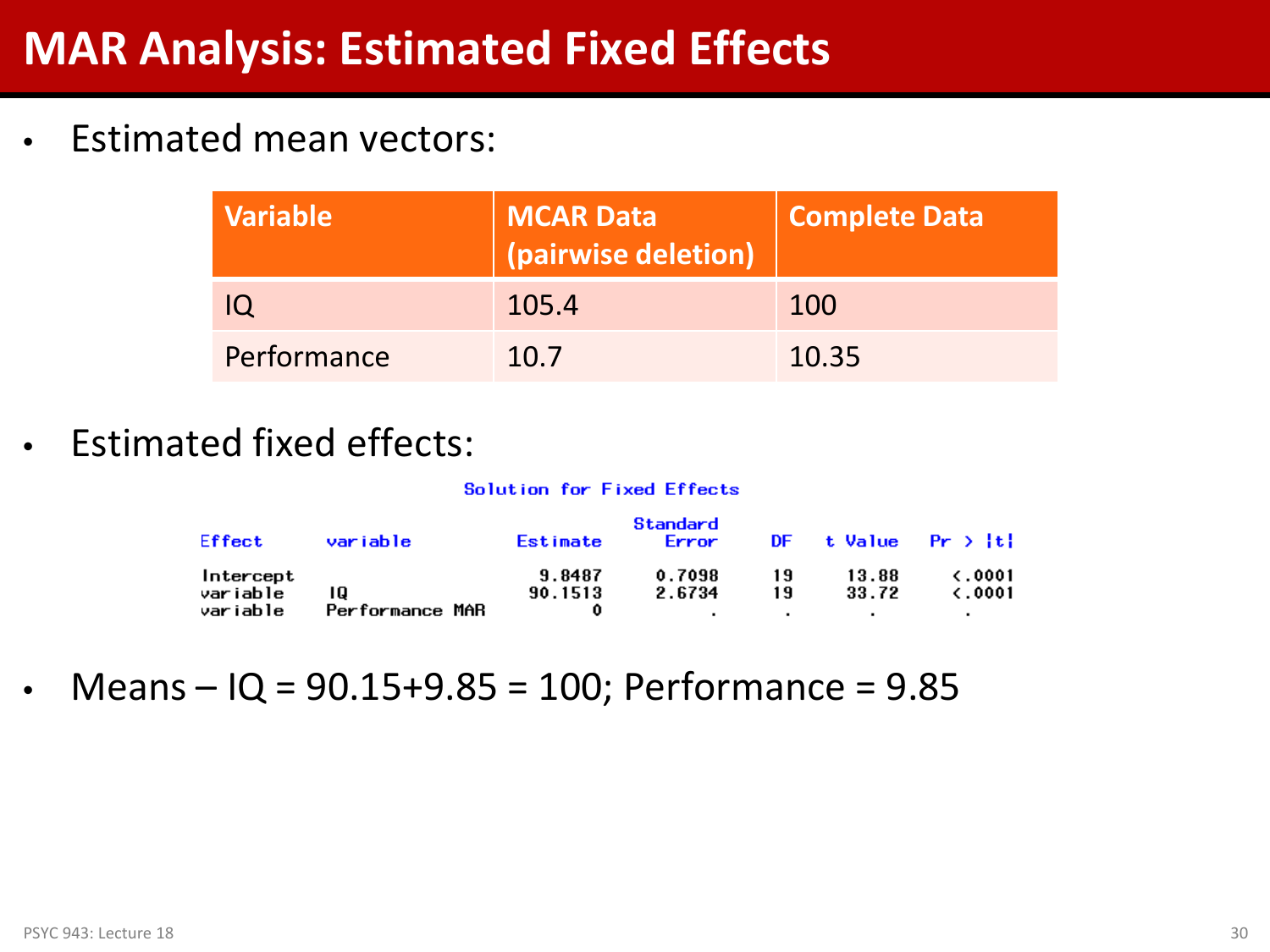### **Additional Issues with Missing Data and Maximum Likelihood**

- Given the structure of the missing data, the standard errors of the estimated parameters may be computed differently
	- $\triangleright$  Standard errors come from -1\*inverse information matrix
		- $\bullet$  Information matrix = matrix of second derivatives = hessian
- Several versions of this matrix exist
	- $\triangleright$  Some based on what is expected under the model
		- $\bullet$  The default in SAS good only for MCAR data
	- $\triangleright$  Some based on what is observed from the data
		- Empirical option in SAS works for MAR data (only for fixed effects)
- Implication: some SEs may be biased if data are MAR
	- $\triangleright$  May lead to incorrect hypothesis test results
	- Correction needed for likelihood ratio/deviance test statistics
		- Not available in SAS; available for some models in Mplus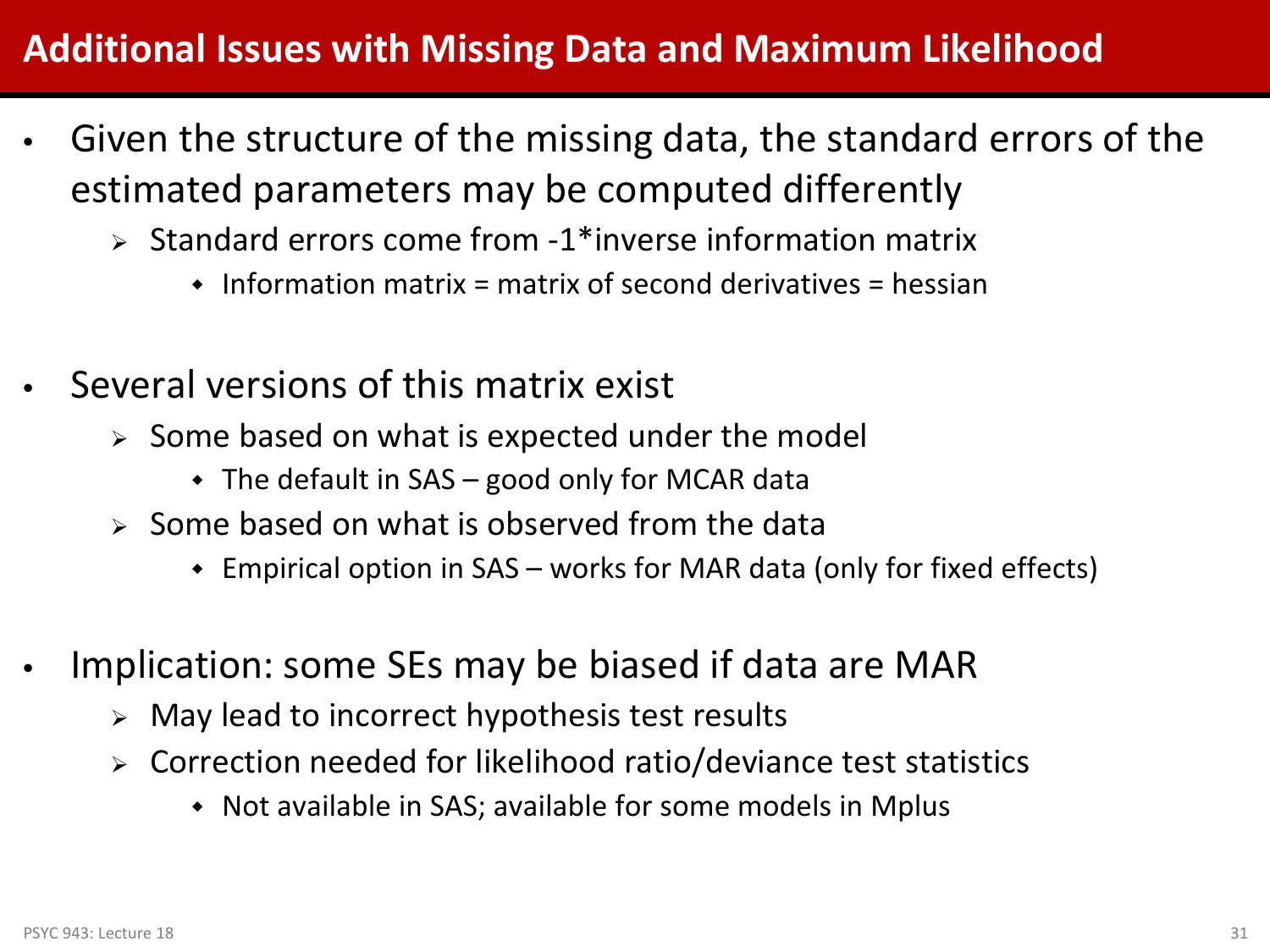### **When ML Goes Bad…**

- For linear models with missing **dependent variable(s)** PROC MIXED and almost every other stat package works great
	- $\triangleright$  ML "skips" over the missing DVs in the likelihood function, using only the data you have observed
- For linear models with missing **independent variable(s)**, PROC MIXED and almost every other stat package uses list-wise deletion
	- Gives biased parameter estimates under MAR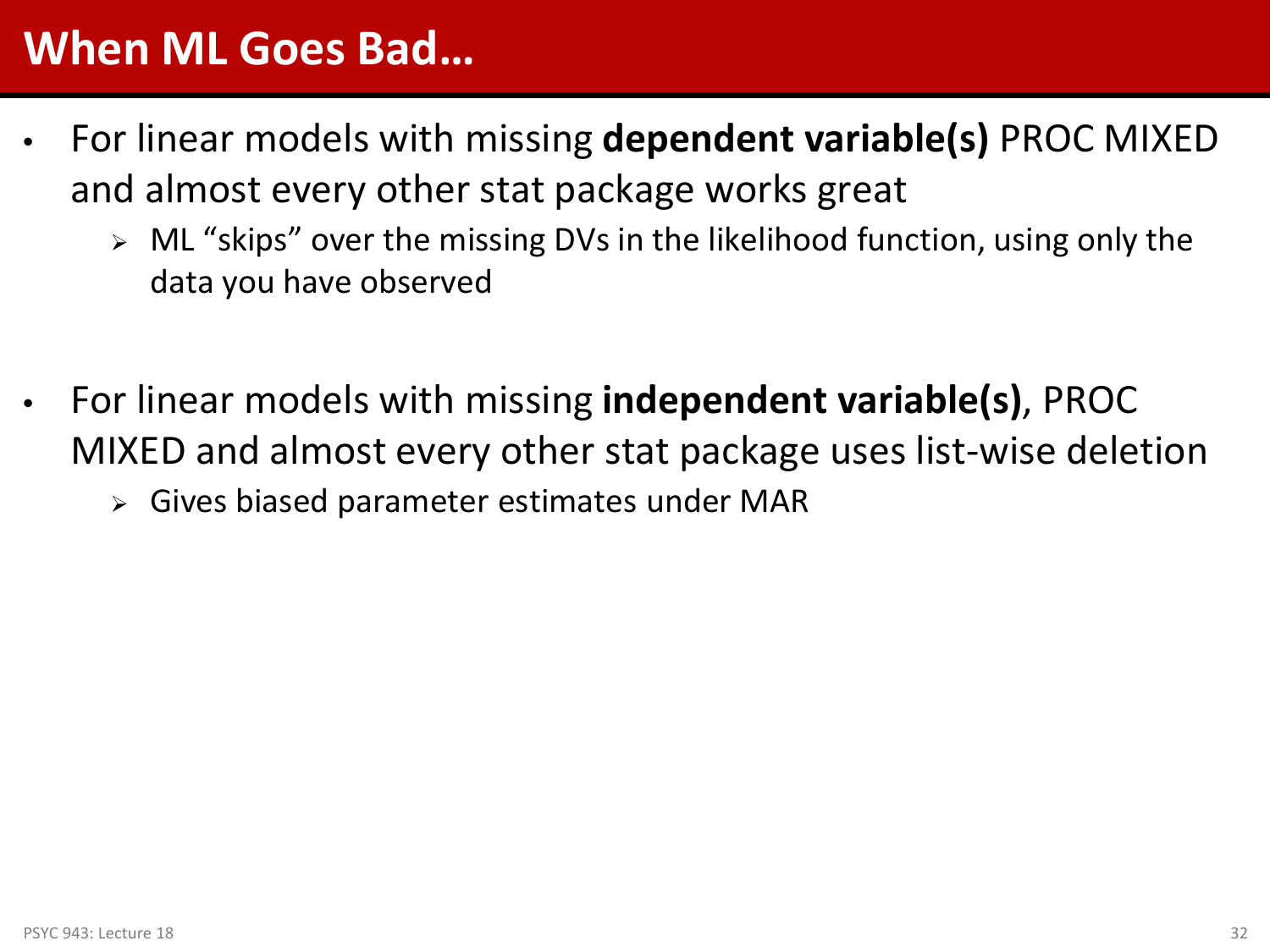### **Options for MAR for Linear Models with Missing Independent Variables**

**1. Use ML Estimators and hope for MCAR**

### **2. Rephrase IVs as DVs**

- $\triangleright$  In SAS: hard to do, but possible for some models
	- Dummy coding, correlated random effects
	- Rely on properties of how correlations/covariances are related to linear model coefficients  $\beta$
- In Mplus: much easier…looks more like a structural equation model
	- Predicted variables then function like DVs in MIXED

### **3. Impute IVs (multiple times) and then use ML Estimators**

 $\triangleright$  Not usually a great idea...but often the only option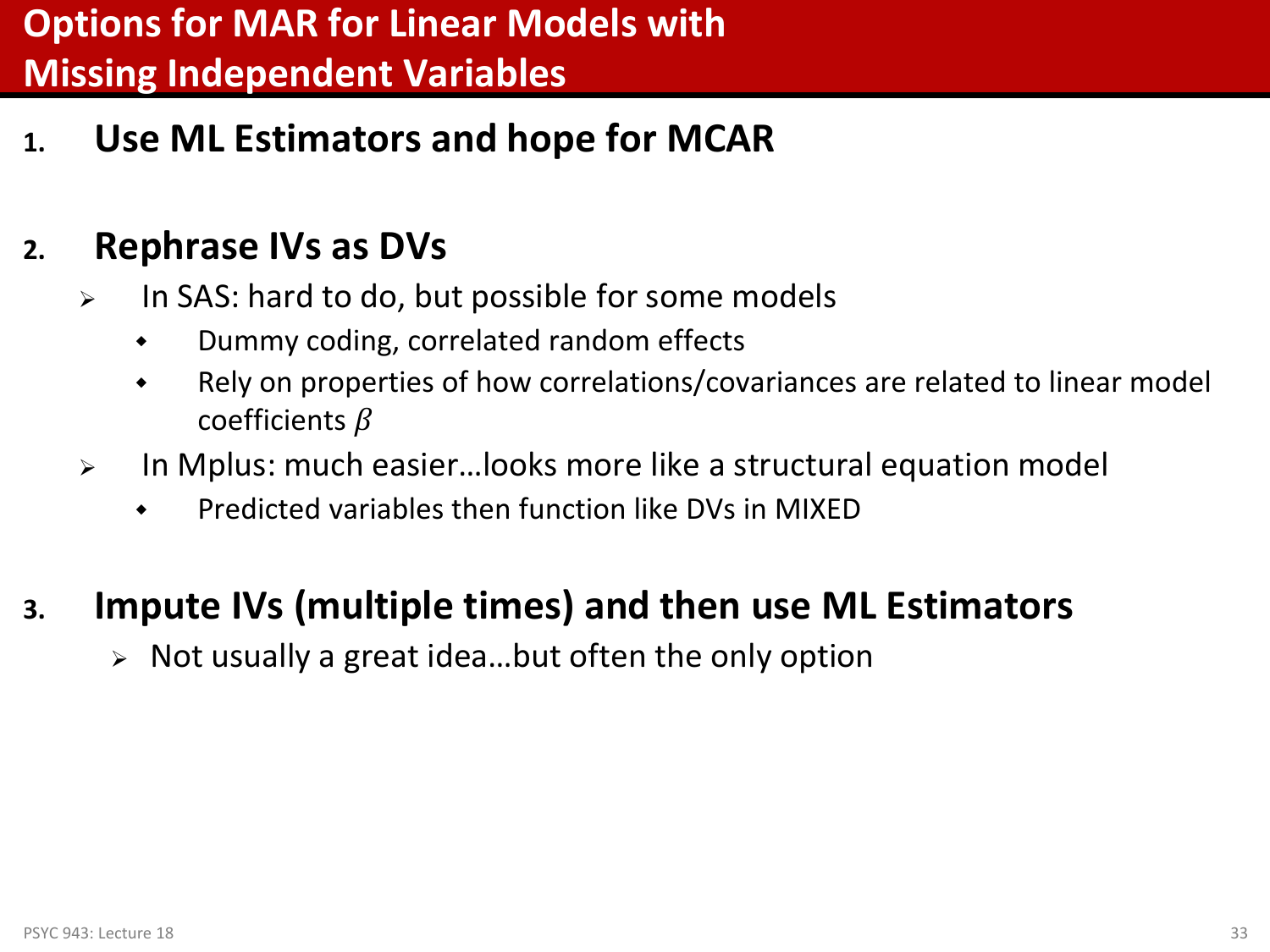# **ANOTHER EXAMPLE DATA SET**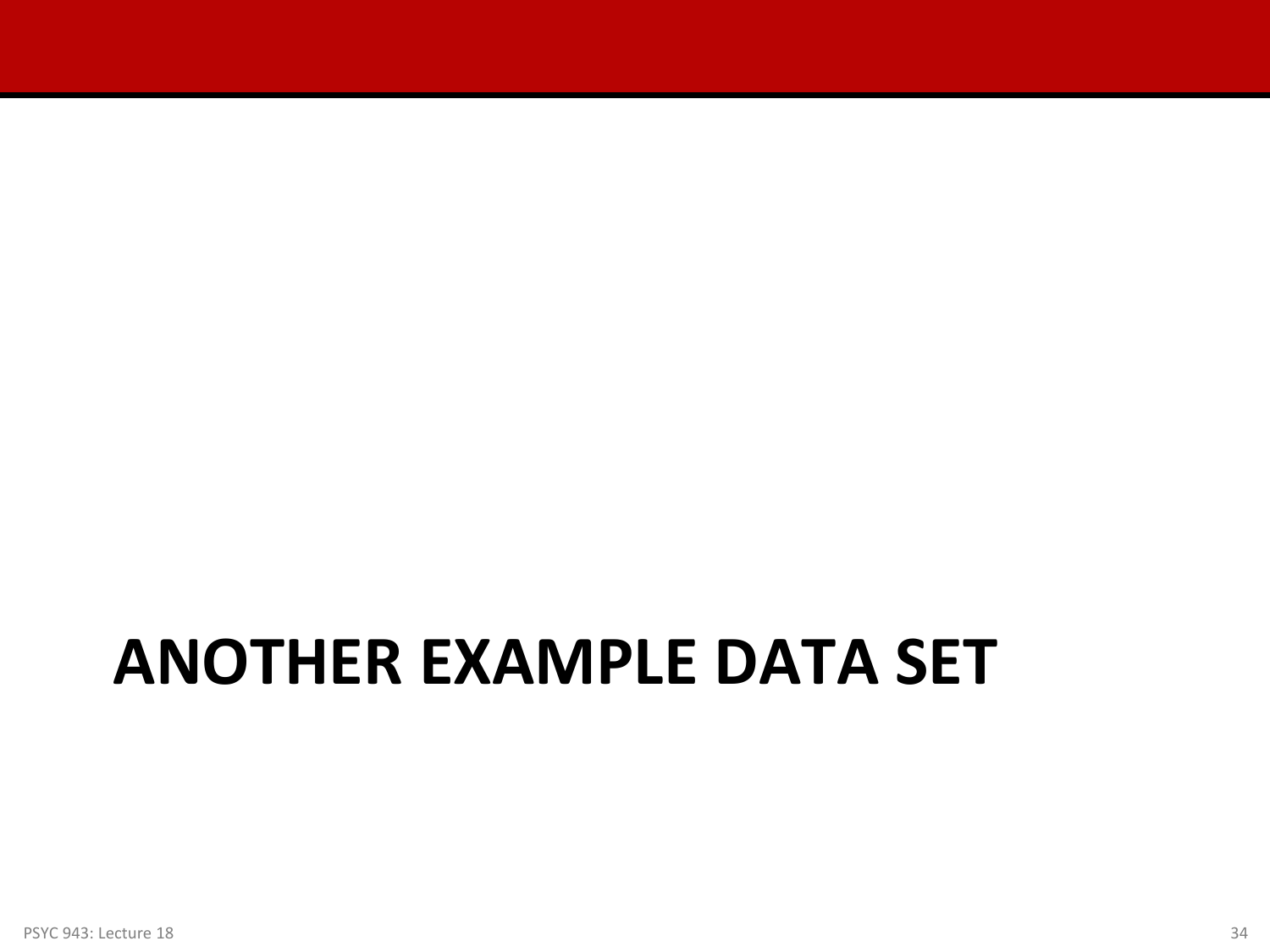- Three variables were collected from a sample of 31 men in a course at NC State
	- **Oxygen**: oxygen intake, ml per kg body weight, per mintue
	- **Runtime**: time to run 1.5 miles in minutes
	- **Runpulse**: heart rate while running
- The research question: how does oxygen intake vary as a function of exertion (running time and running heart rate)
- The problem: some of the data are missing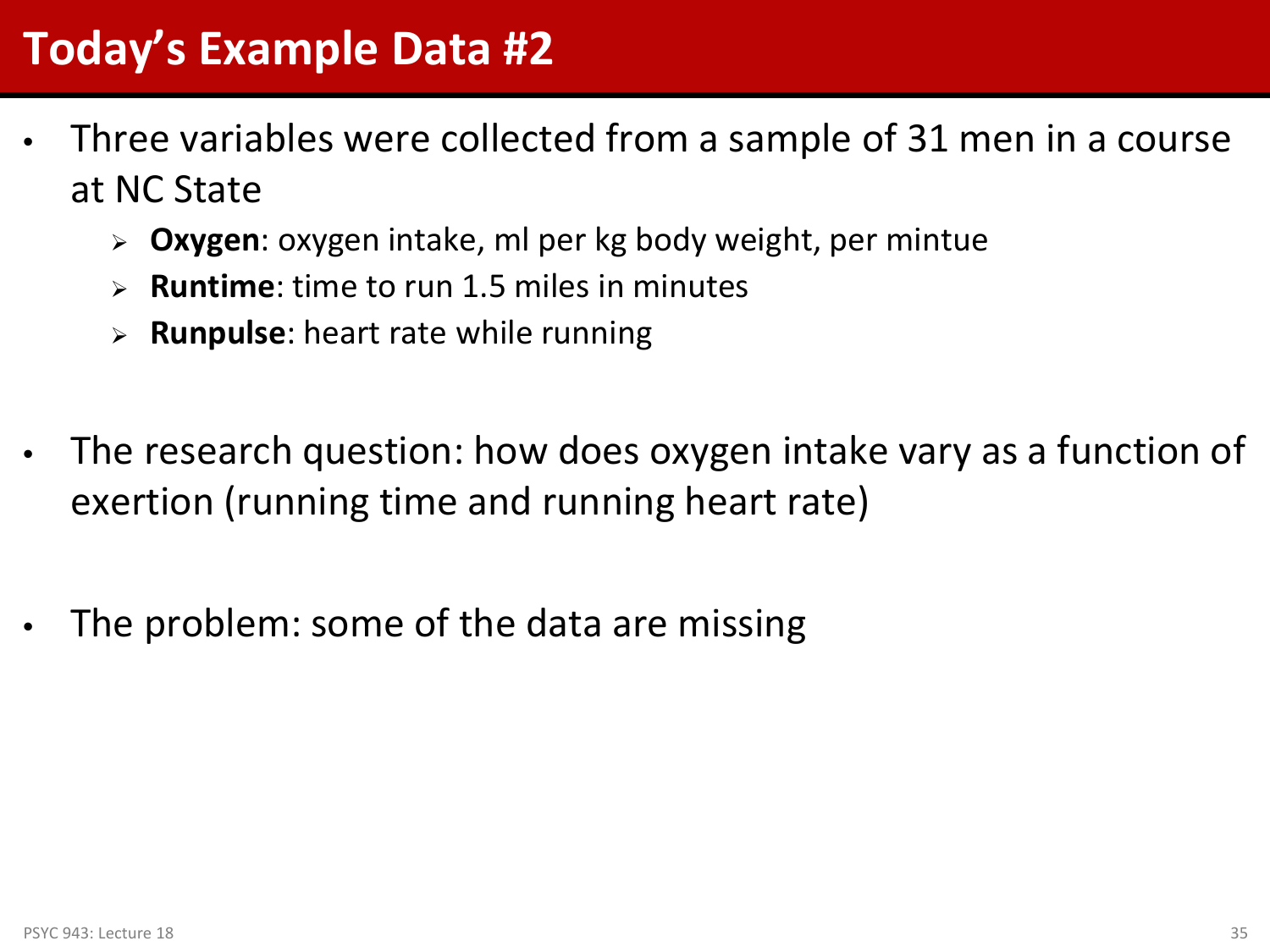### **Descriptive Statistics of Missing Data**

• Descriptive statistics of our data:

### The MEANS Procedure

| Var i ab l e   | Mean        | Std Dev    | N  |
|----------------|-------------|------------|----|
| Oxygen         | 47.1161786  | 5.4130470  | 28 |
| <b>RunTime</b> | 10.6882143  | 1.3798794  | 28 |
| RunPulse       | 171.8636364 | 10.1432382 | 22 |

• Patterns of missing data:

#### The FREQ Procedure

| <b>MissingPattern</b>    | Frequency | Percent | <b>Cumulative</b><br>Frequency | Cumulative<br>Percent |
|--------------------------|-----------|---------|--------------------------------|-----------------------|
| None Missing             | 21        | 67.74   | 21                             | 67.74                 |
| Pulse Missing            | 4         | 12.90   | 25                             | 80.65                 |
| Time and Pulse Missing   | 3         | 9.68    | 28                             | 90.32                 |
| Oxygen Missing           |           | 3.23    | 29                             | 93.55                 |
| Oxygen and Pulse Missing | 2         | 6.45    | 31                             | 100.00                |
|                          |           |         |                                |                       |

--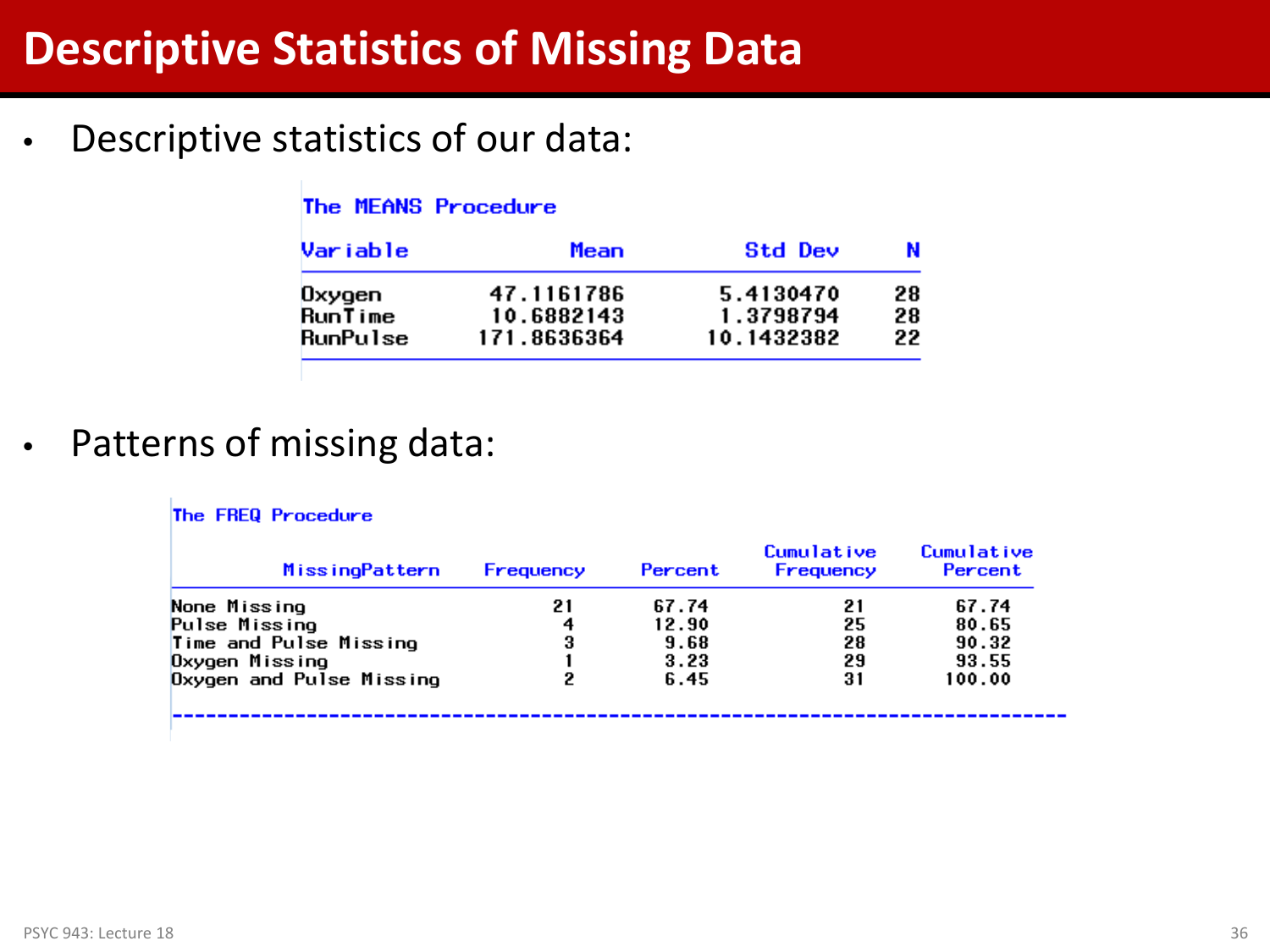## **Comparing Missing and Not Missing**

|                                             | OxygenMiss=Not Missing                  | Oxygen                               |                |  |
|---------------------------------------------|-----------------------------------------|--------------------------------------|----------------|--|
| The MEANS Procedure                         |                                         |                                      |                |  |
| Variable                                    | Mean                                    | <b>Std Dev</b>                       | N              |  |
| Oxygen<br><b>RunTime</b><br><b>RunPulse</b> | 47.1161786<br>10.7020000<br>171.6666667 | 5.4130470<br>1.3943368<br>10.3505233 | 28<br>25<br>21 |  |
|                                             |                                         |                                      |                |  |

### OxygenMiss=Missing

| Variable                                    | Mean                      | <b>Std Dev</b> | N      |
|---------------------------------------------|---------------------------|----------------|--------|
| Oxygen<br><b>RunTime</b><br><b>RunPulse</b> | 10.5733333<br>176.0000000 | 1.5338296      | 0<br>з |

### **RunPulseMiss=Not Missing**

#### The MEANS Procedure

### **Pulse Rate**

| Variable | Mean        | <b>Std Dev</b> |    |
|----------|-------------|----------------|----|
| Oxygen   | 46.3538095  | 5.4778395      | 21 |
| Run Time | 10.8613636  | 1.4576997      | 22 |
| RunPulse | 171.8636364 | 10.1432382     | 22 |

#### RunPulseMiss=Missing

| Var i ab le     | Mean       | <b>Std Dev</b> | N |
|-----------------|------------|----------------|---|
| Oxygen          | 49.4032857 | 4.8678064      |   |
| <b>RunTime</b>  | 10.0533333 | 0.8612936      |   |
| <b>RunPulse</b> | ٠          | ٠              |   |

| PSYC 943: Lecture 18 |  |
|----------------------|--|
|                      |  |

| Oxygen                               |                |                                             | <b>RunTimeMiss=Not Missing</b><br><b>The MEANS Procedure</b> | <b>Running Time</b>                  |                |
|--------------------------------------|----------------|---------------------------------------------|--------------------------------------------------------------|--------------------------------------|----------------|
| <b>Std Dev</b>                       | N              | Var i ab le                                 | Mean                                                         | Std Dev                              |                |
| 5.4130470<br>1.3943368<br>10.3505233 | 28<br>25<br>21 | Oxygen<br><b>RunTime</b><br><b>RunPulse</b> | 46.4747200<br>10.6882143<br>171.8636364                      | 5.0578561<br>1.3798794<br>10.1432382 | 25<br>28<br>22 |

### RunTimeMiss=Missing

| Variable        | Mean       | <b>Std Dev</b> | N  |
|-----------------|------------|----------------|----|
| Oxygen          | 52.4616667 | 6.3700017      | 3  |
| <b>RunTime</b>  | ٠          |                | 0. |
| <b>RunPulse</b> | ٠          |                | 0  |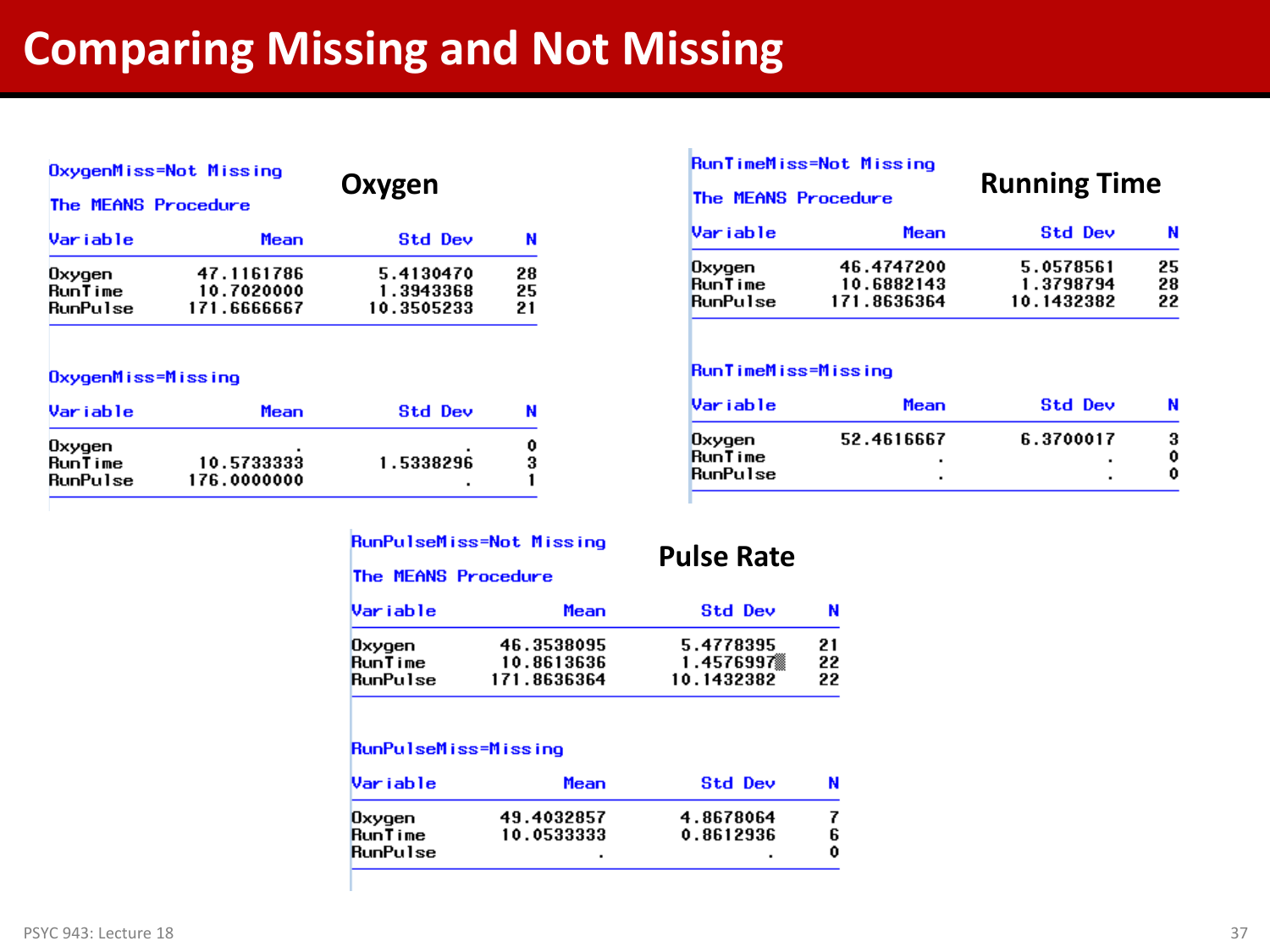# **HOW NOT TO HANDLE MISSING DATA**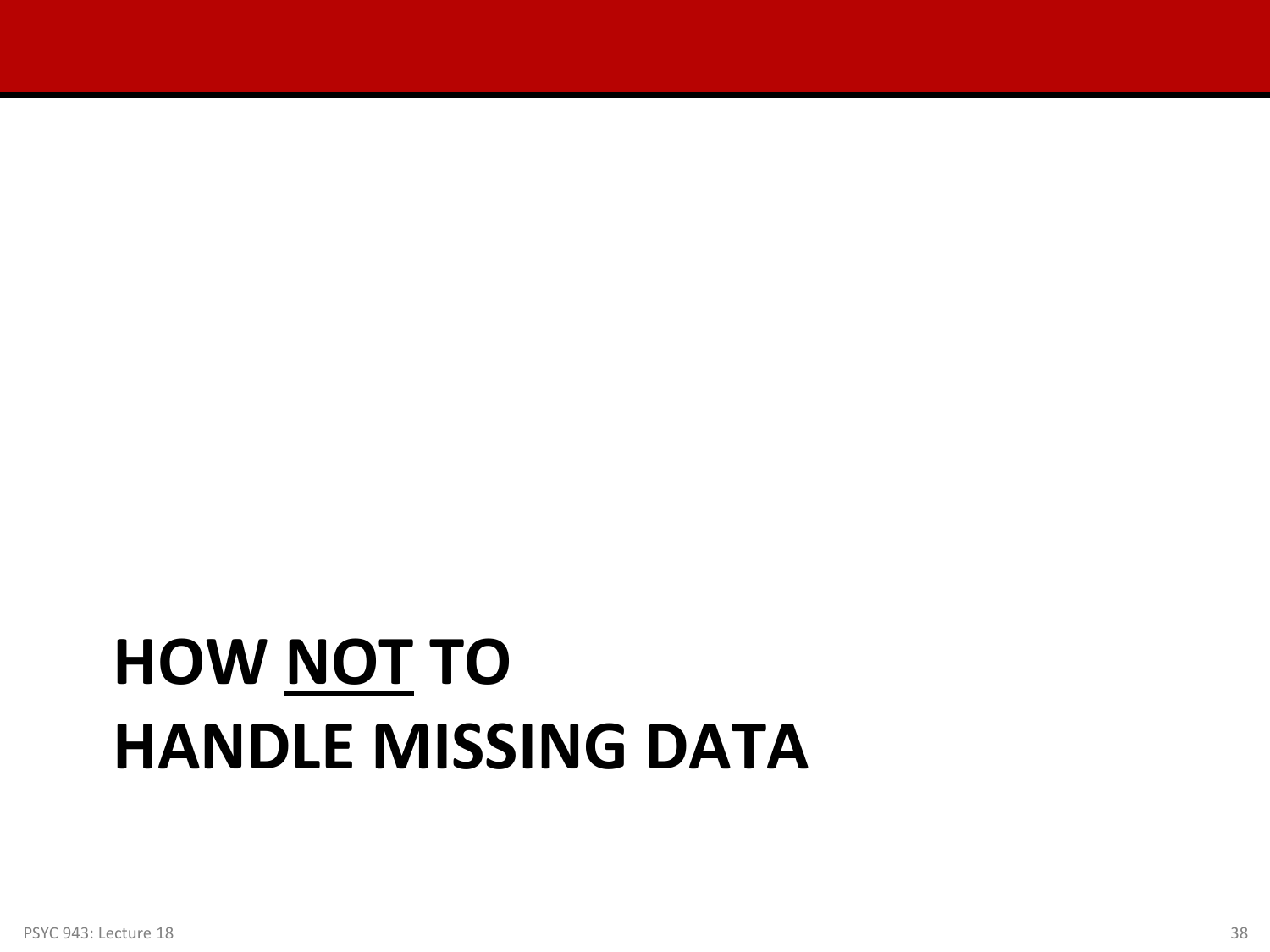## **Bad Ways to Handle Missing Data**

- Dealing with missing data is important, as the mechanisms you choose can dramatically alter your results
- This point was not fully realized when the first methods for missing data were created
	- $\triangleright$  Each of the methods described in this section should *never be used*
	- $\triangleright$  Given to show perspective and to allow you to understand what happens if you were to choose each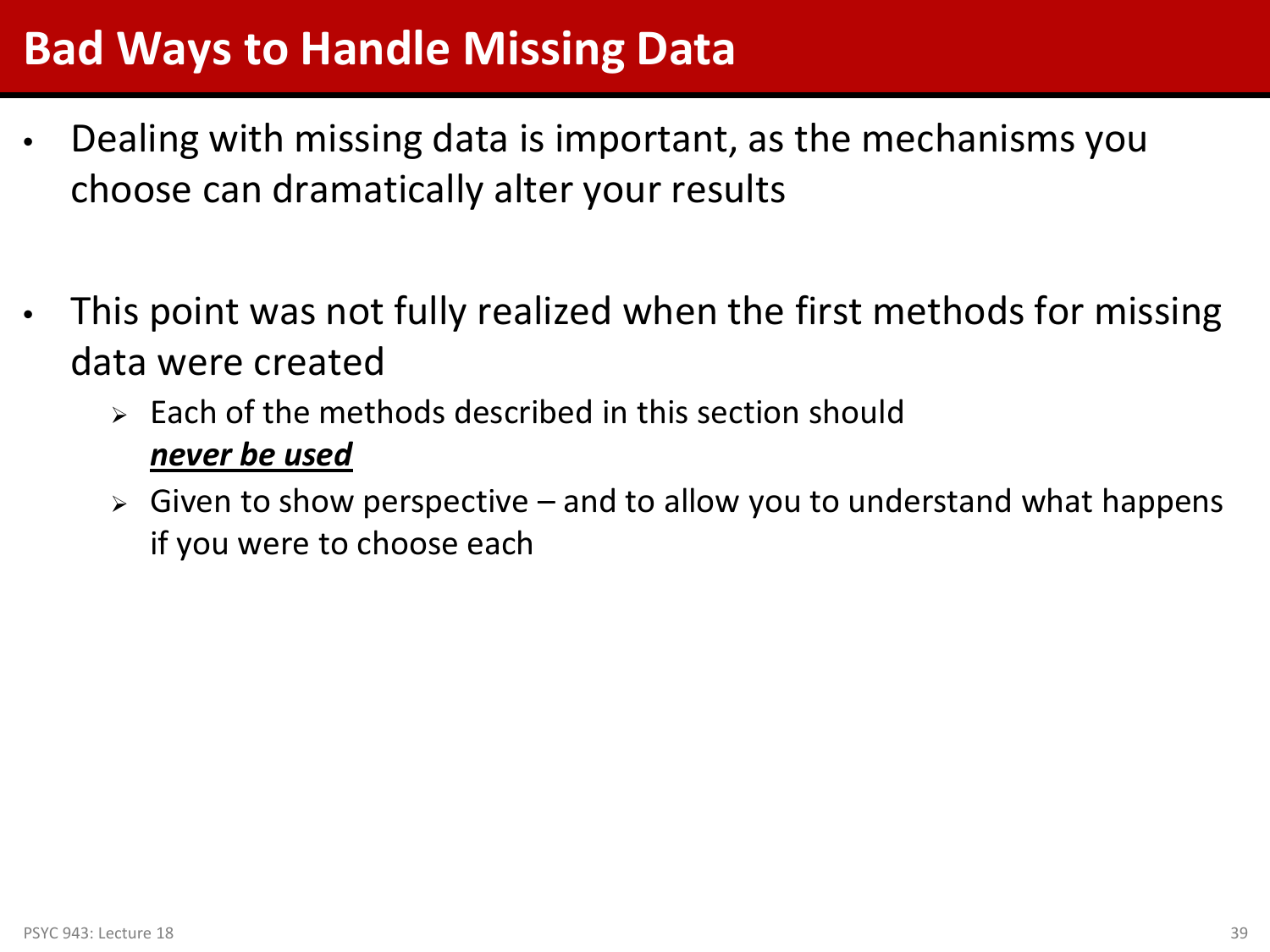## **Deletion Methods**

- Deletion methods are just that: methods that handle missing data by deleting observations
	- $\triangleright$  Listwise deletion: delete the entire observation if any values are missing
	- $\triangleright$  Pairwise deletion: delete a pair of observations if either of the values are missing
- Assumptions: Data are MCAR
- Limitations:
	- $\triangleright$  Reduction in statistical power if MCAR
	- Biased estimates if MAR or MNAR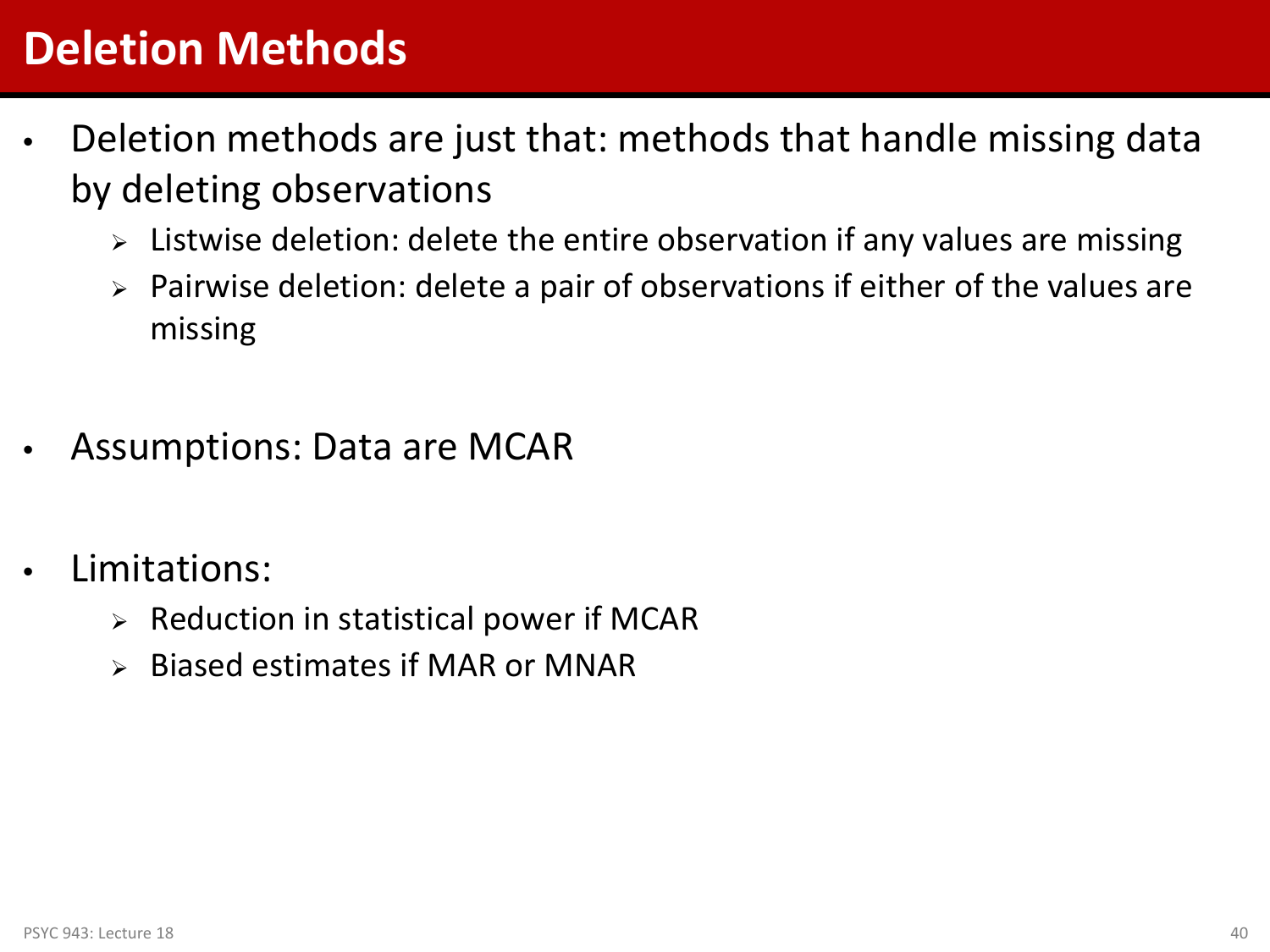## **Listwise Deletion**

- Listwise deletion discards *all* of the data from an observation if one or more variables are missing
- Most frequently used in statistical software packages that are not optimizing a likelihood function (need ML)
- In linear models:
	- SAS GLM list-wise deletes cases where **IVs** *or* **DVs** are missing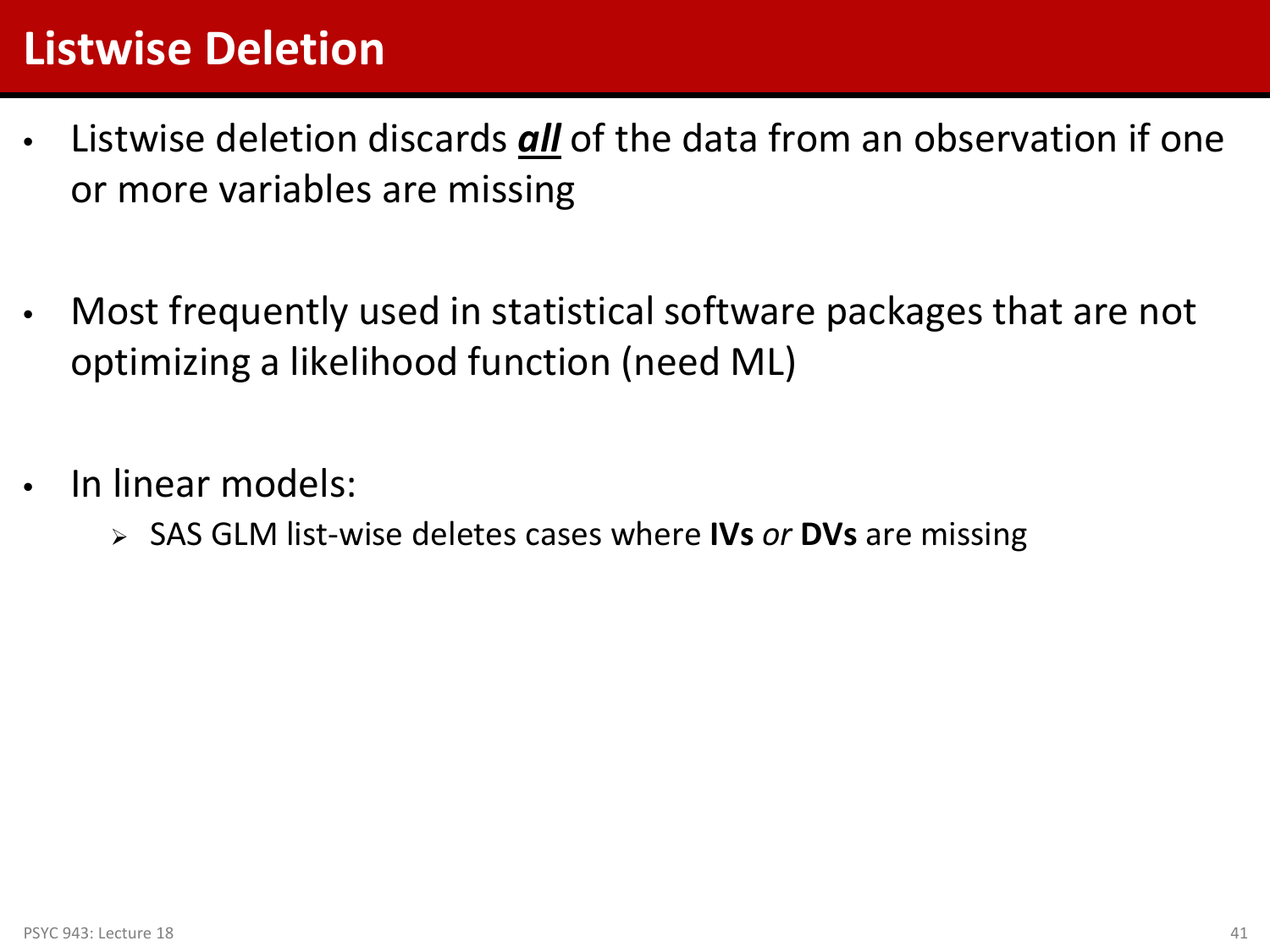## **Listwise Deletion Example**

- If you wanted to predict Oxygen from Running Time and Pulse Rate you could:
	- $\triangleright$  Start with one variable (running time):

| Dependent Variable: Oxygen |     |                   |                                                        |       |               |
|----------------------------|-----|-------------------|--------------------------------------------------------|-------|---------------|
| Source                     | DF. | Sum of<br>Squares | Mean Square $\quad$ F Value $\quad$ Pr $\rightarrow$ F |       |               |
| Mode 1                     |     | 442.6707707       | 442.6707707                                            | 59.44 | $\zeta$ .0001 |
| Error                      | 23  | 171.2950243       | 7.4476098                                              |       |               |
| Corrected Total            | 24  | 613.9657950       |                                                        |       |               |

 $\triangleright$  Then add the other (running time + pulse rate):

| Dependent Variable: Oxygen |    |                   |                                                        |       |               |  |  |
|----------------------------|----|-------------------|--------------------------------------------------------|-------|---------------|--|--|
| Source                     | DF | Sum of<br>Squares | Mean Square $\quad$ F Value $\quad$ Pr $\rightarrow$ F |       |               |  |  |
| Mode 1                     | 2  | 449.4733700       | 224.7366850                                            | 26.85 | $\zeta$ .0001 |  |  |
| Error                      | 18 | 150.6611373       | 8.3700632                                              |       |               |  |  |
| Corrected Total            | 20 | 600.1345072       |                                                        |       |               |  |  |

- The nested-model comparison test cannot be formed
	- > Degrees of freedom error changes as missing values are omitted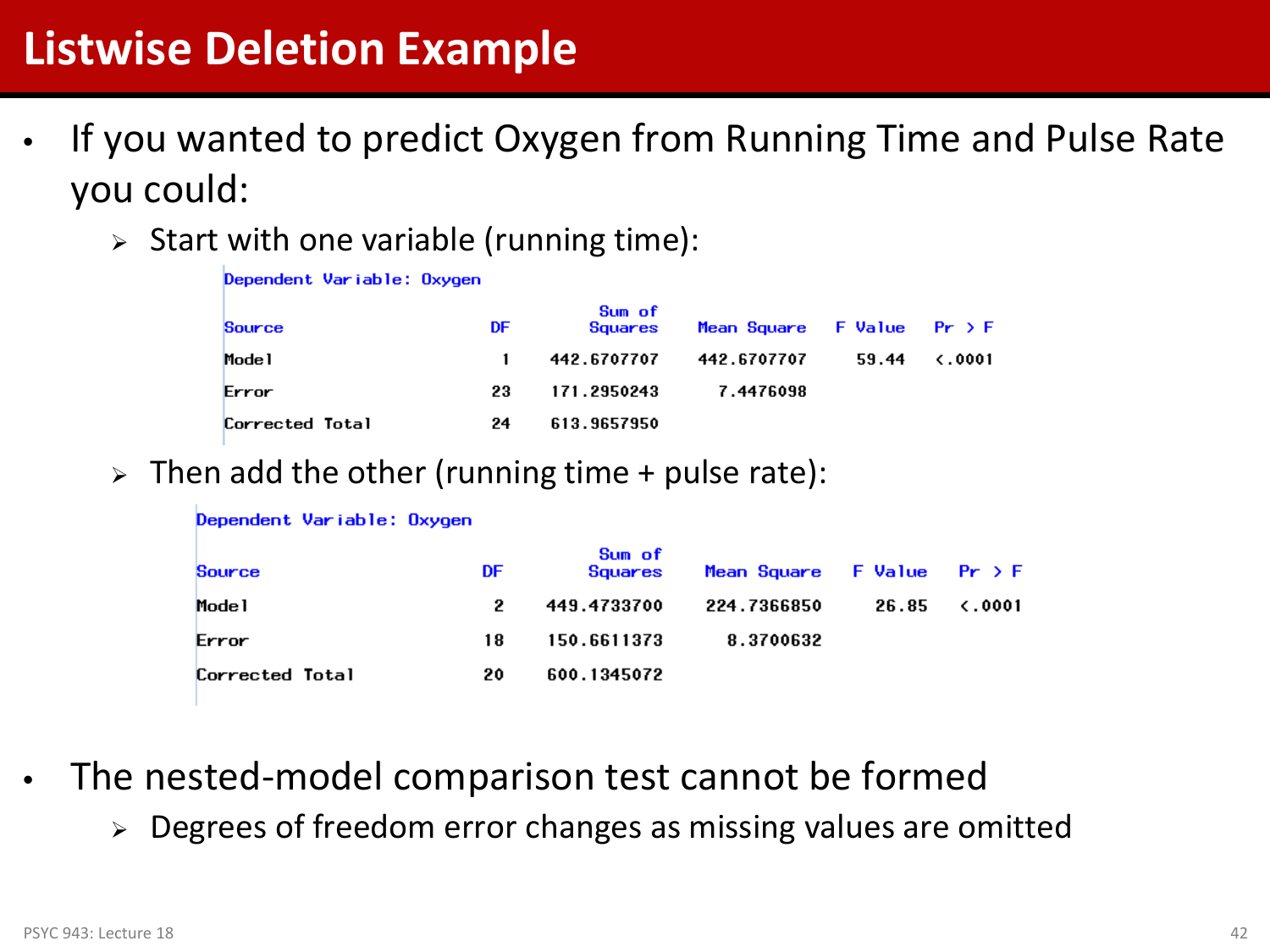## **Pairwise Deletion**

- Pairwise deletion discards a pair of observations if either one is missing
	- > Different from listwise: uses more data (rest of data not thrown out)
- Assumes: MCAR
- Limitations:
	- $\triangleright$  Reduction in statistical power if MCAR
	- Biased estimates if MAR or MNAR
- Can be an issue when forming covariance/correlation matrices
	- $\triangleright$  May make them non-invertible, problem if used as input into statistical procedures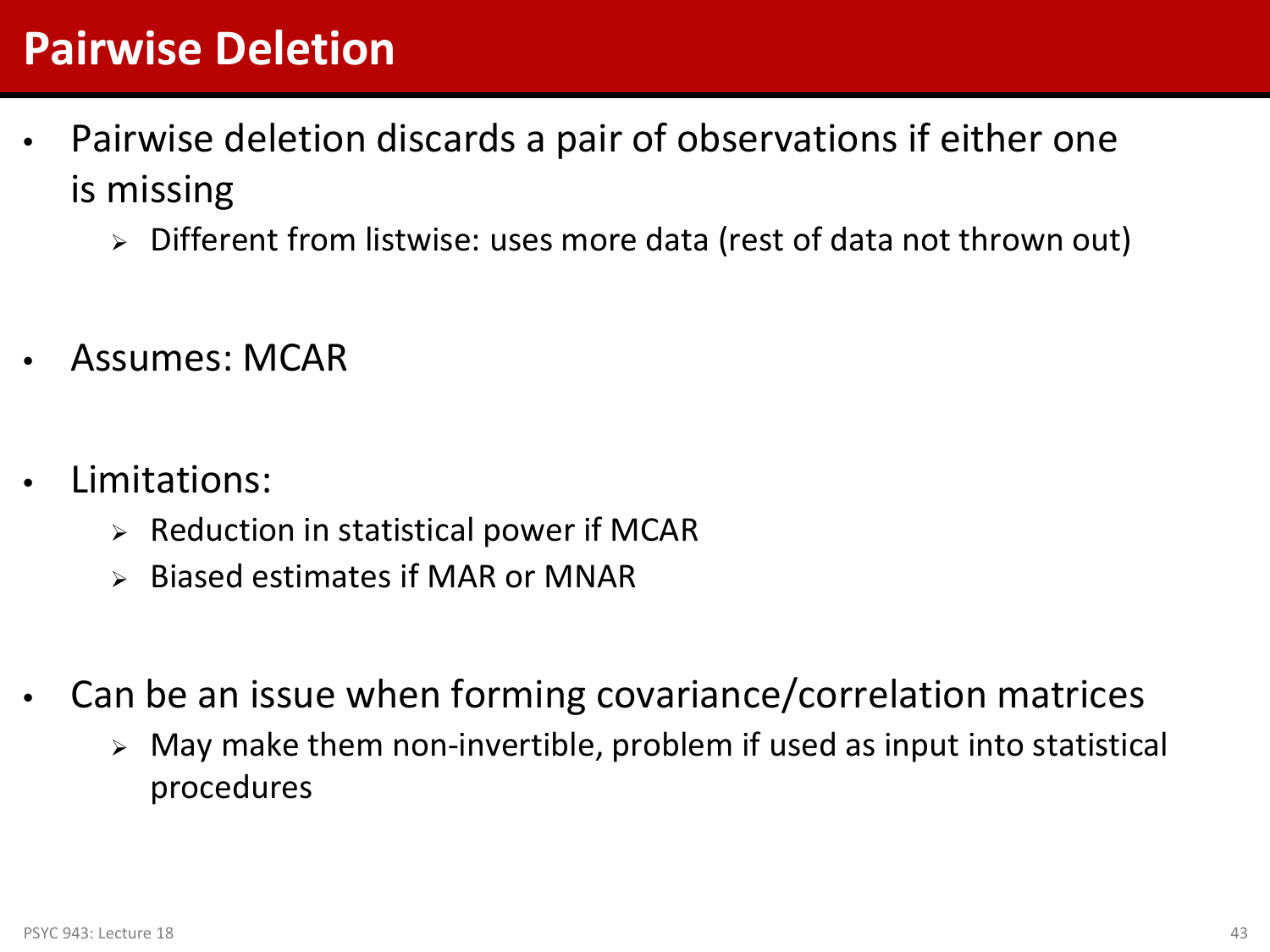• Covariance Matrix from PROC CORR (see the different DF):

Variables: Oxygen RunTime RunPulse 3.

### Variances and Covariances Covariance / Row Var Variance / Col Var Variance / DF

|                 | Oxygen       | <b>RunTime</b> | <b>RunPulse</b> |
|-----------------|--------------|----------------|-----------------|
| <b>Jxygen</b>   | 29.3010776   | -5.9882853     | $-19.5021167$   |
|                 | 29.3010776   | 25.5819081     | 30.0067254      |
|                 | 29.3010776   | 1.9441750      | 107.1333333     |
|                 | 27           | 24             | 20              |
| <b>RunTime</b>  | $-5.9882853$ | 1.9040671      | 3.6559091       |
|                 | 1.9441750    | 1.9040671      | 2.1248885       |
|                 | 25.5819081   | 1.9040671      | 102.8852814     |
|                 | 24           | 27             | 21              |
| <b>RunPulse</b> | -19.5021167  | 3.6559091      | 102.8852814     |
|                 | 107.1333333  | 102.8852814    | 102.8852814     |
|                 | 30.0067254   | 2.1248885      | 102.8852814     |
|                 | 20           | 21             | 21              |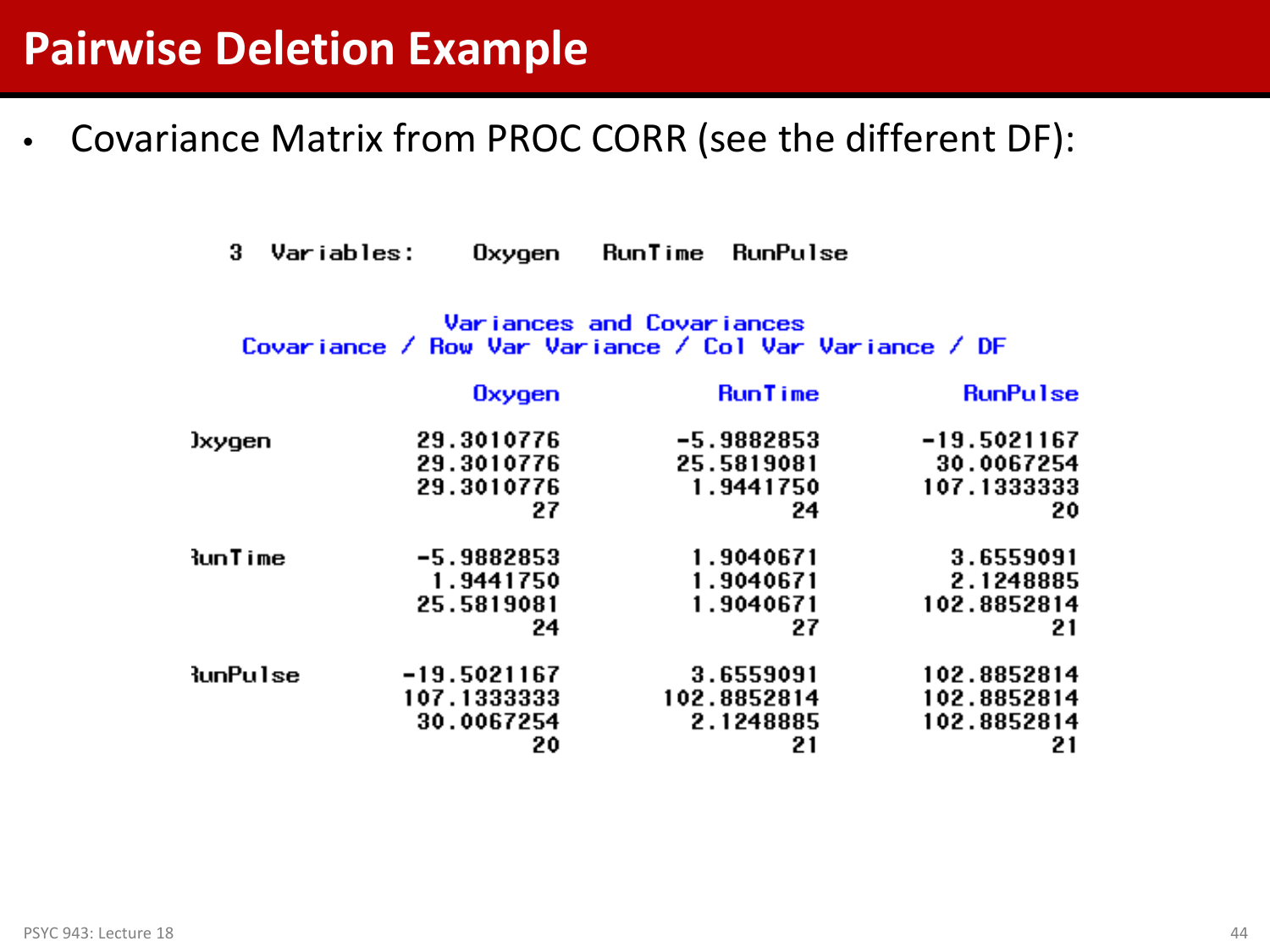## **Single Imputation Methods**

- **Single imputation** methods replace missing data with some type of value
	- **Single:** one value used
	- **Imputation:** replace missing data with value
- Upside: can use entire data set if missing values are replaced
- Downside: biased parameter estimates and standard errors (even if missing is MCAR)
	- $\triangleright$  Type-I error issues
- Still: never use these techniques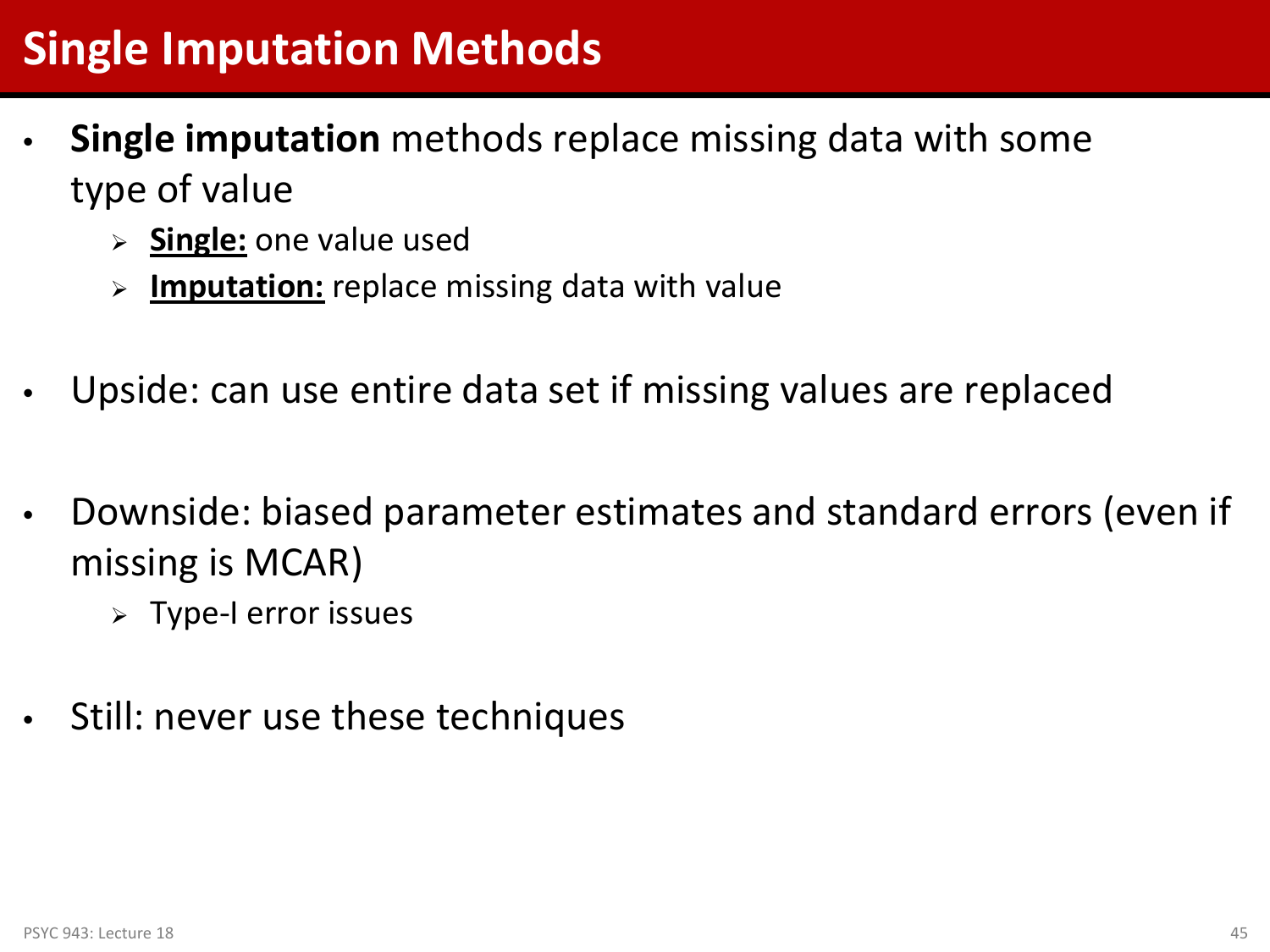## **Unconditional Mean Imputation**

- Unconditional mean imputation replaces the missing values of a variable with its estimated mean
	- $\triangleright$  Unconditional = mean value without any input from other variables
- Example: missing Oxygen =  $47.1$ ; missing RunTime =  $10.7$ ; missing RunPulse = 171.9

### **Before Single Imputation: After Single Imputation:**

| The MEANS Procedure                         |                                         |                                      |                | The MEANS Procedure                         |                                         |                                     |                |
|---------------------------------------------|-----------------------------------------|--------------------------------------|----------------|---------------------------------------------|-----------------------------------------|-------------------------------------|----------------|
| Var i ab l e                                | Mean                                    | Std Dev                              | N              | Var i ab l e                                | Mean                                    | Std Dev                             |                |
| Oxygen<br><b>RunTime</b><br><b>RunPulse</b> | 47.1161786<br>10.6882143<br>171.8636364 | 5.4130470<br>1.3798794<br>10.1432382 | 28<br>28<br>22 | Oxygen<br><b>RunTime</b><br><b>RunPulse</b> | 47.1146129<br>10.6893548<br>171.8741935 | 5.1352696<br>1.3090733<br>8.4864585 | 31<br>31<br>31 |

• Notice: uniformly smaller standard deviations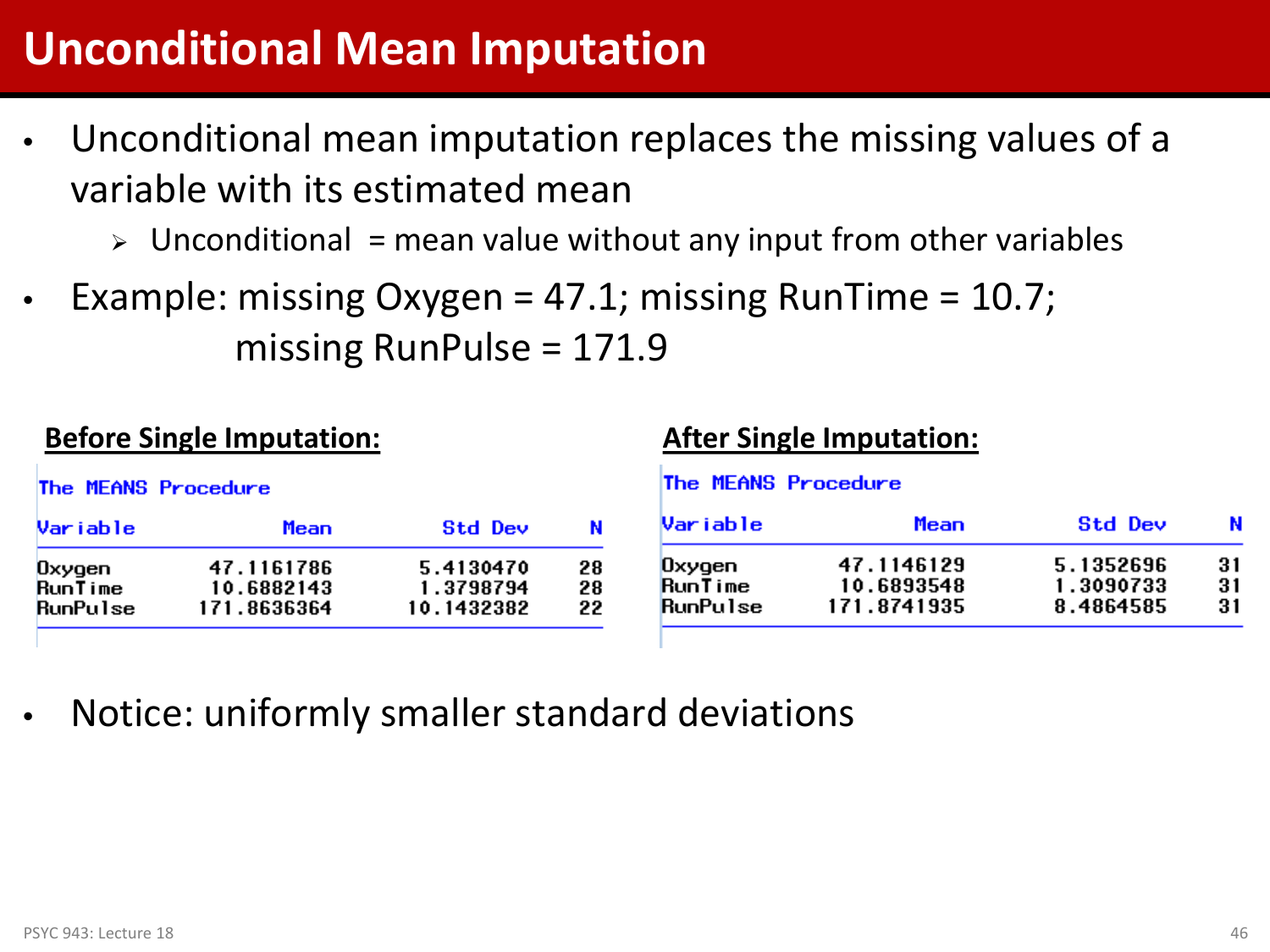## **Conditional Mean Imputation (Regression)**

- Conditional mean imputation uses regression analyses to impute missing values
	- $\triangleright$  The missing values are imputed using the predicted values in each regression (conditional means)
- For our data we would form regressions for each outcome using the other variables
	- $\triangleright$  OXYGEN =  $\beta_{01}$  +  $\beta_{11}$ <sup>\*</sup>RUNTIME +  $\beta_{21}$ <sup>\*</sup>PULSE
	- $\triangleright$  RUNTIME =  $\beta_{02}$  +  $\beta_{12}$ \*OXYGEN +  $\beta_{22}$ \*PULSE
	- $\triangleright$  PULSE =  $\beta_{03}$  +  $\beta_{13}$ \*OXYGEN +  $\beta_{23}$ \*RUNTIME
- More accurate than unconditional mean imputation
	- $\triangleright$  But still provides biased parameters and SEs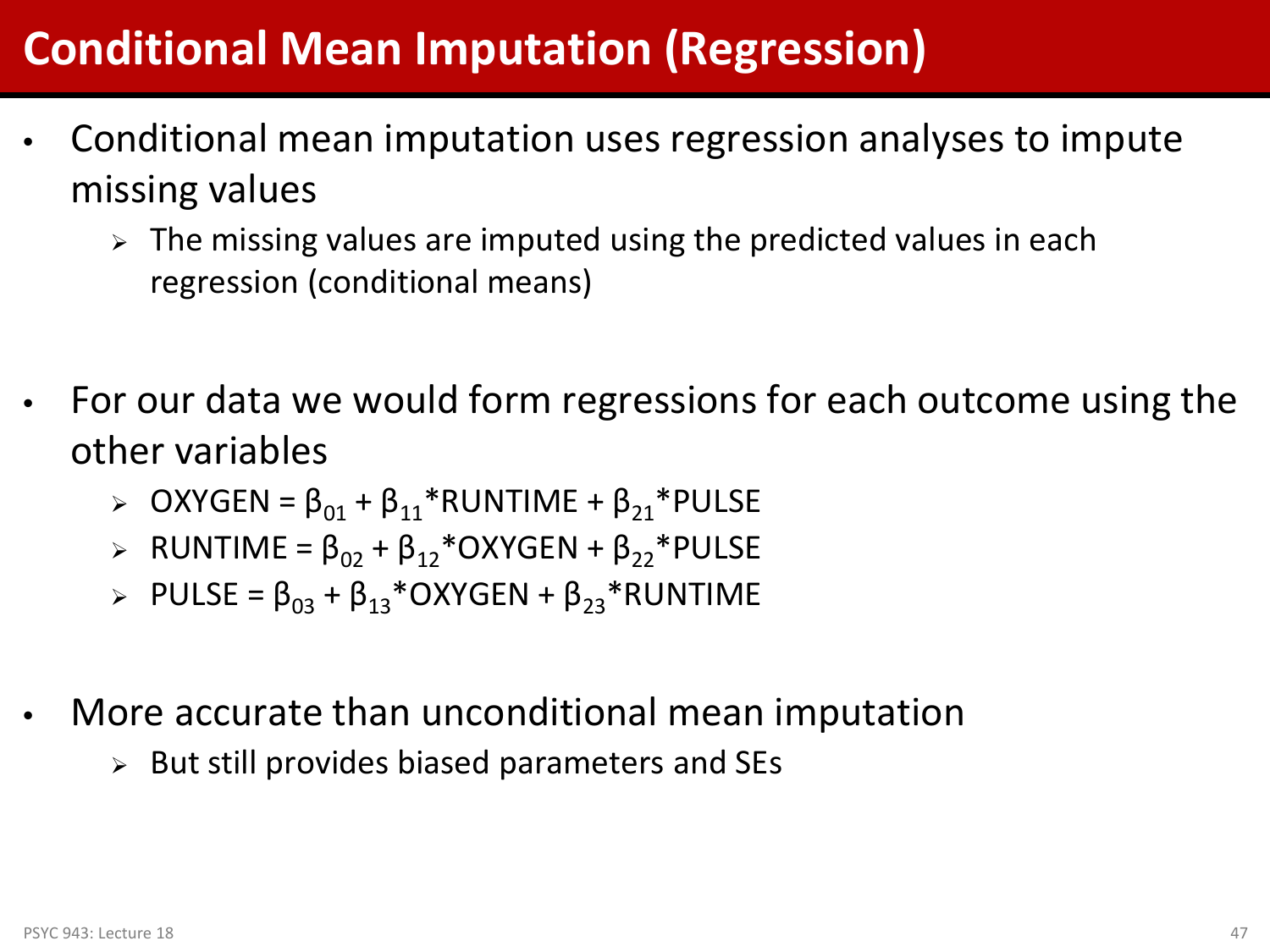## **Stochastic Conditional Mean Imputation**

- Stochastic conditional mean imputation adds a random component to the imputation
	- $\triangleright$  Representing the error term in each regression equation
	- $\triangleright$  Assumes MAR rather than MCAR
- Again, uses regression analyses to impute data:
	- $\triangleright$  OXYGEN =  $\beta_{01}$  +  $\beta_{11}$ <sup>\*</sup>RUNTIME +  $\beta_{21}$ <sup>\*</sup>PULSE + **Error**
	- $\triangleright$  RUNTIME =  $\beta_{02}$  +  $\beta_{12}$ <sup>\*</sup>OXYGEN +  $\beta_{22}$ <sup>\*</sup>PULSE + **Error**
	- $\triangleright$  PULSE =  $\beta_{03}$  +  $\beta_{13}$ <sup>\*</sup>OXYGEN +  $\beta_{23}$ <sup>\*</sup>RUNTIME + **Error**
- **Error** is random: drawn from a normal distribution
	- $\triangleright$  Zero mean and variance equal to residual variance  $\sigma_e^2$  for respective regression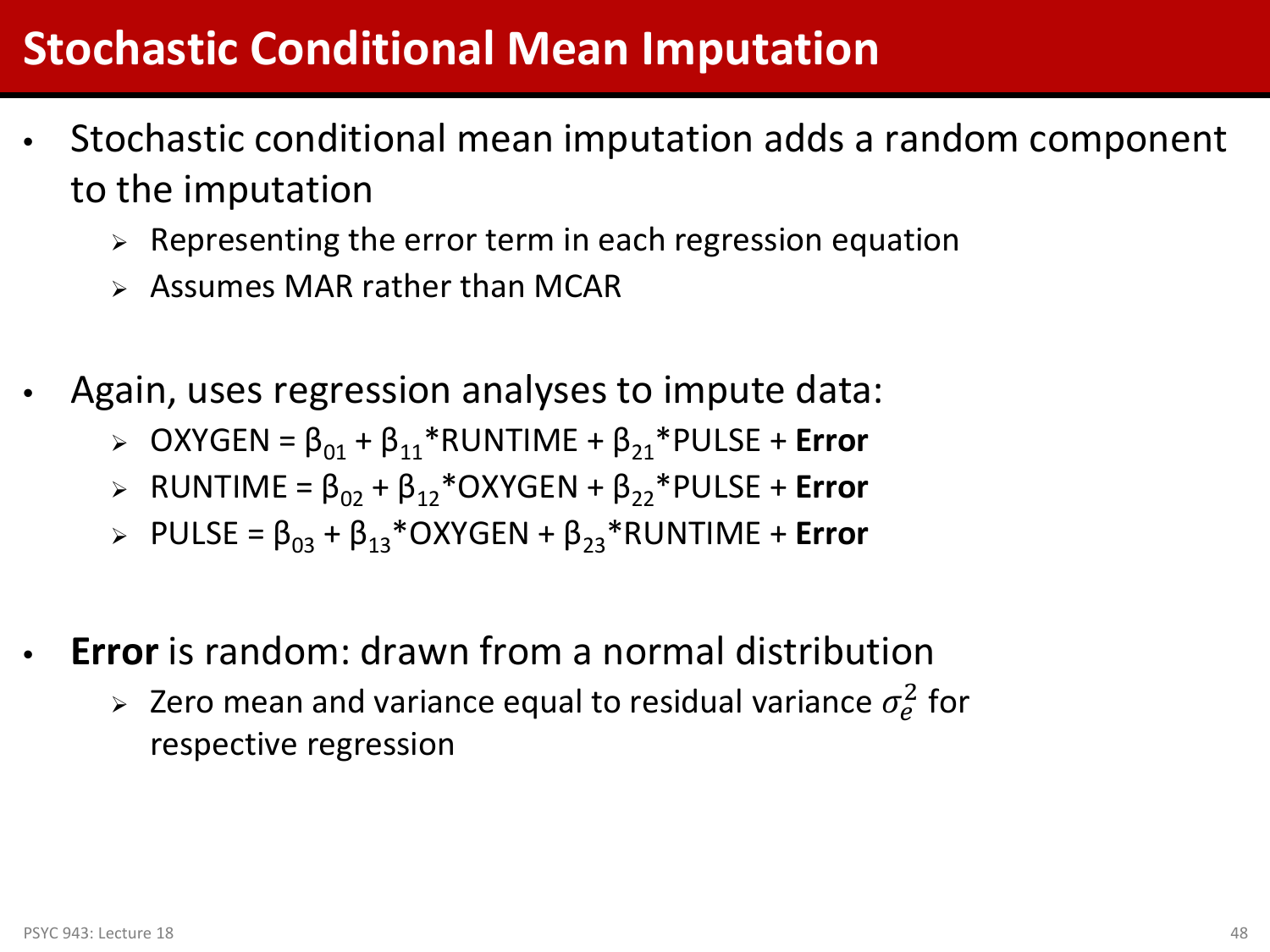## **Imputation by Proximity: Hot Deck Matching**

- Hot deck matching uses real data  $-$  from other observations as its basis for imputing
- Observations are "matched" using similar scores on variables in the data set
	- $\triangleright$  Imputed values come directly from matched observations
- Upside: Helps to preserve univariate distributions; gives data in an appropriate range
- Downside: biased estimates (especially of regression coefficients), too-small standard errors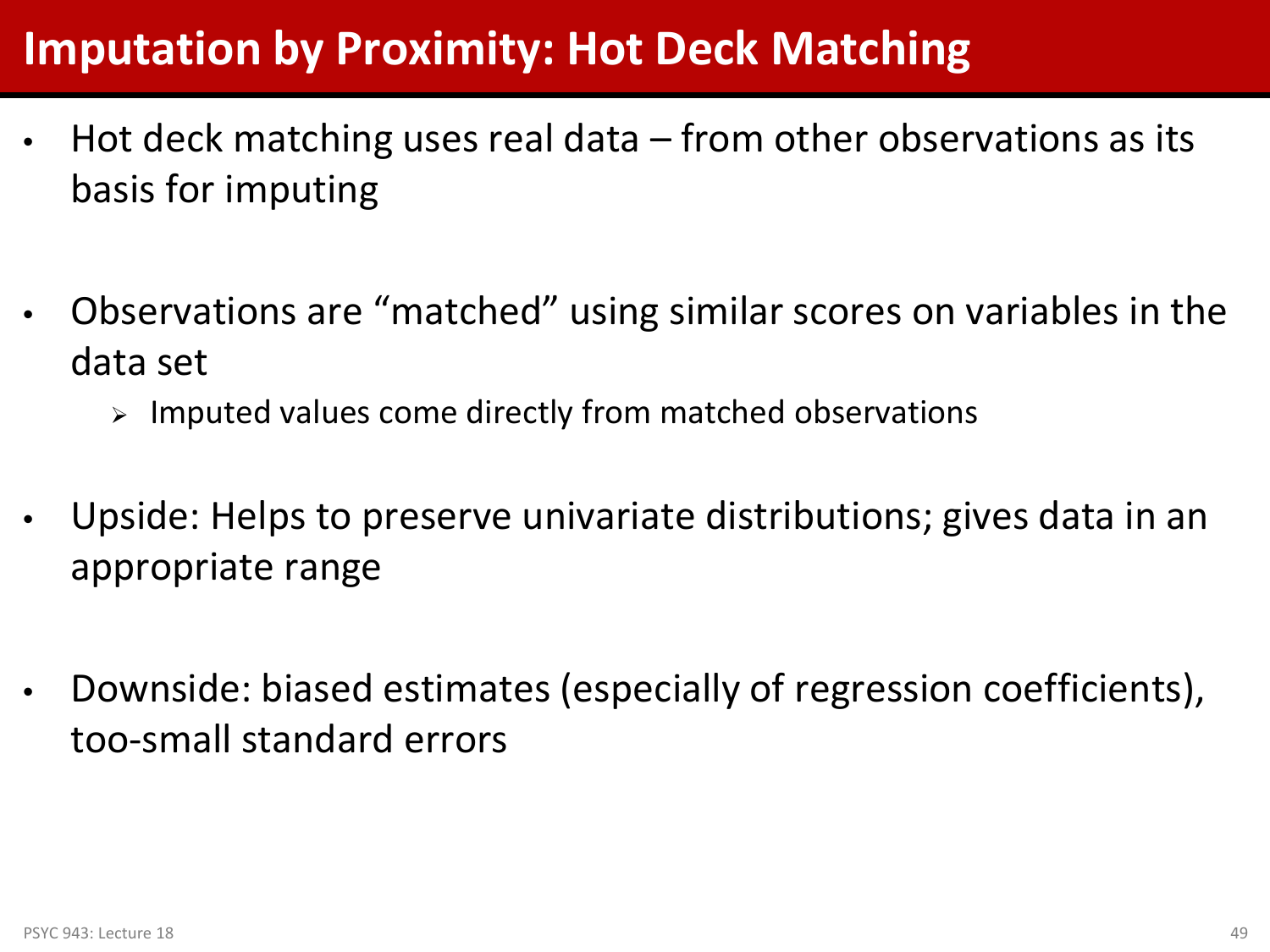## **Scale Imputation by Averaging**

- In psychometric tests, a common method of imputation has been to use a scale average rather than total score
	- $\triangleright$  Can re-scale to total score by taking # items  $*$  average score
- Problem: treating missing items this way is like using person mean
	- $\triangleright$  Reduces standard errors
	- $\triangleright$  Makes calculation of reliability biased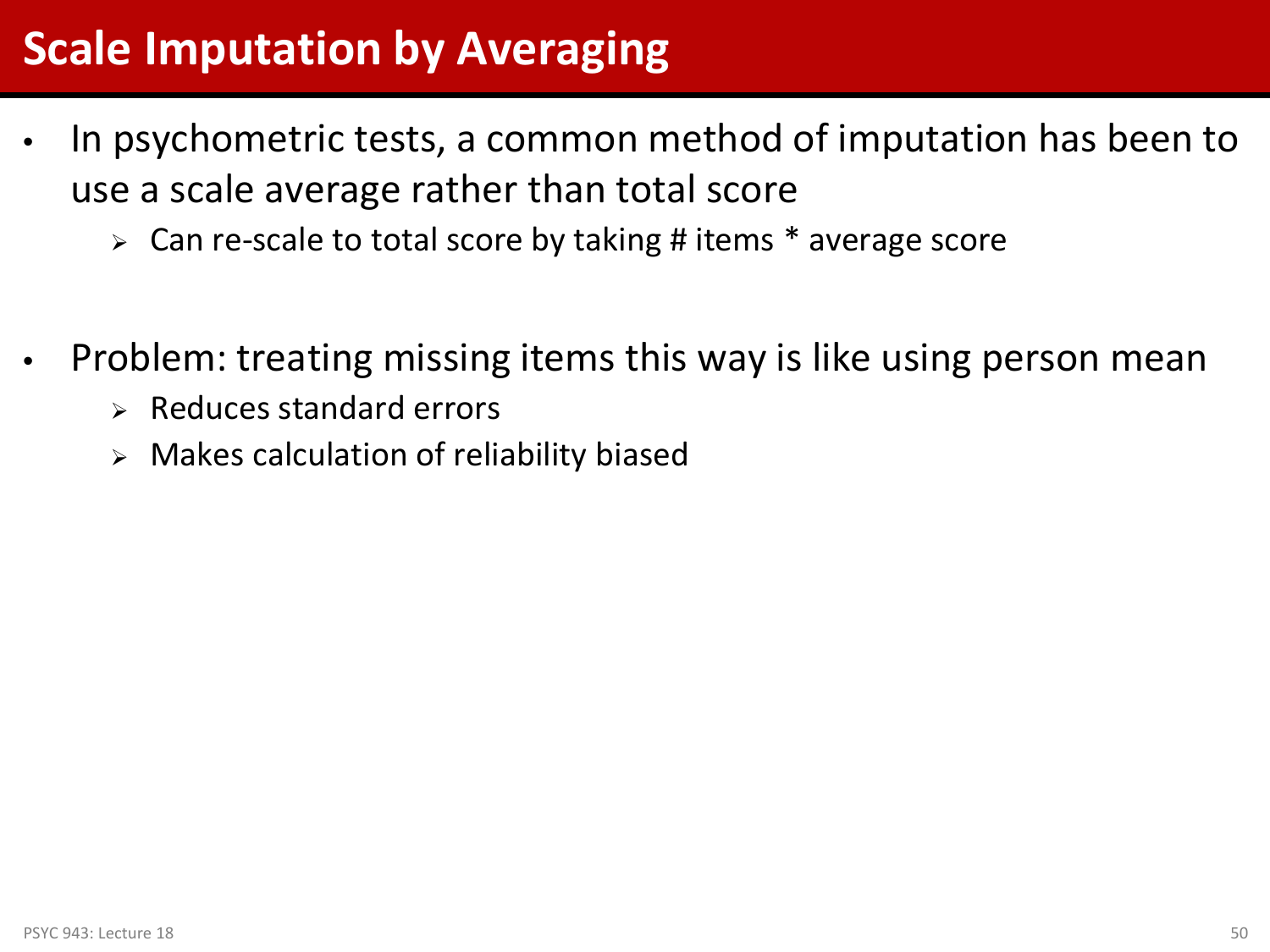### **Longitudinal Imputation: Last Observation Carried Forward**

- A commonly used imputation method in longitudinal data has been to treat observations that dropped out by carrying forward the last observation
	- $\triangleright$  More common in medical studies and clinical trials
- Assumes scores do not change after dropout bad idea
	- $\triangleright$  Thought to be conservative
- Can exaggerate group differences
	- $\triangleright$  Limits standard errors that help detect group differences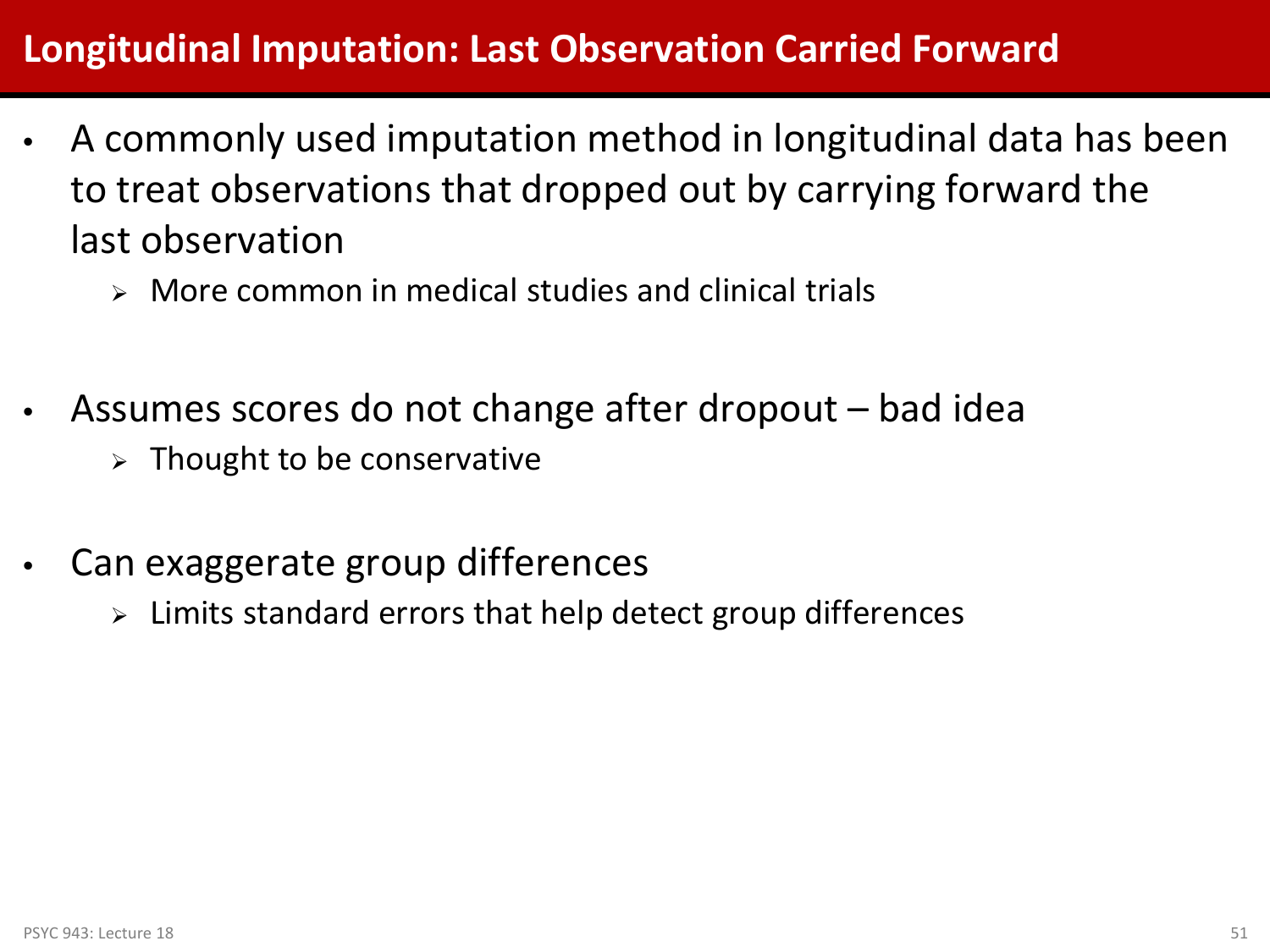## **Why Single Imputation Is Bad Science**

- Overall, the methods described in this section are not useful for handling missing data
- If you use them you will likely get a statistical answer that is an artifact
	- Actual estimates you interpret (parameter estimates) will be biased (in either direction)
	- $\triangleright$  Standard errors will be too small
		- ◆ Leads to Type-I Errors
- Putting this together: you will likely end up making conclusions about your data that are wrong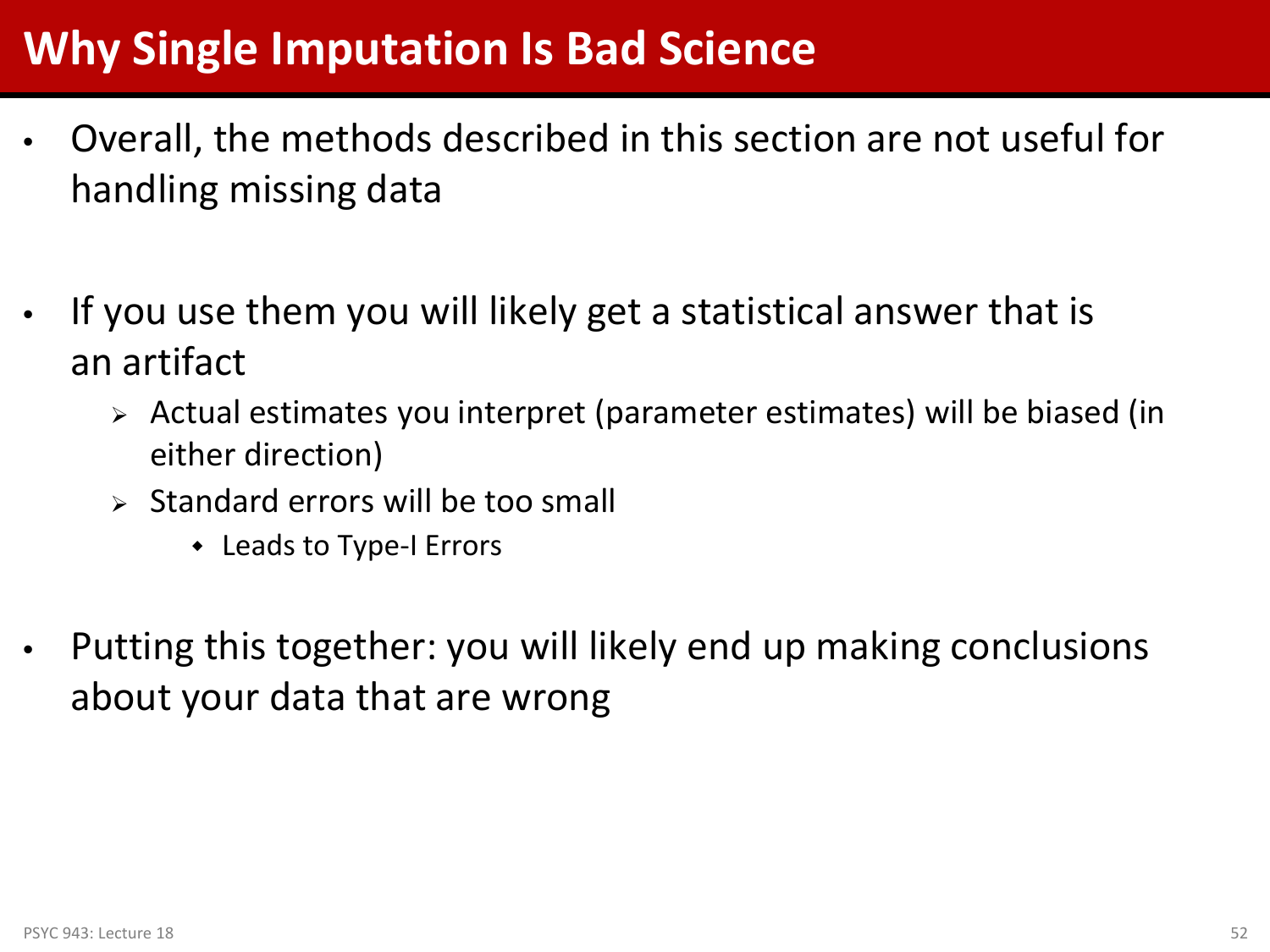## **WHAT TO DO WHEN ML WON'T GO: MULTIPLE IMPUTATION**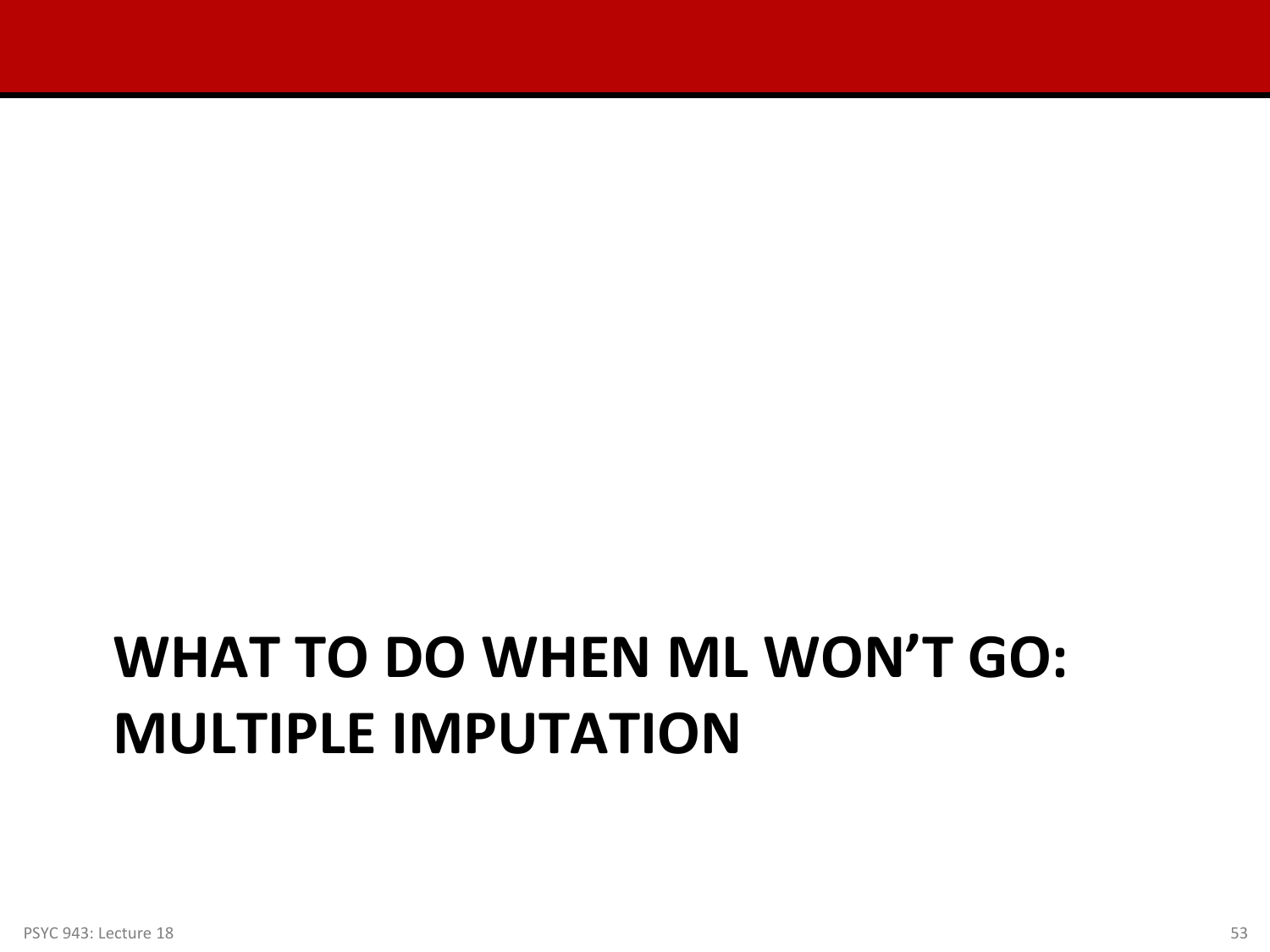## **Multiple Imputation**

- Rather than using single imputation, a better method is to use multiple imputation
	- $\triangleright$  The multiply imputed values will end up adding variability to analyses helping with biased parameter and SE estimates
- Multiple imputation is a mechanism by which you "fill in" your missing data with "plausible" values
	- $\triangleright$  End up with multiple data sets need to run multiple analyses
	- Missing data are predicted using a statistical model using the observed data (the MAR assumption) for each observation
- MI is possible due to statistical assumptions
	- $\triangleright$  The most often used assumption is that the observed data are multivariate normal
	- $\triangleright$  We will focus on this today and expand upon it on Friday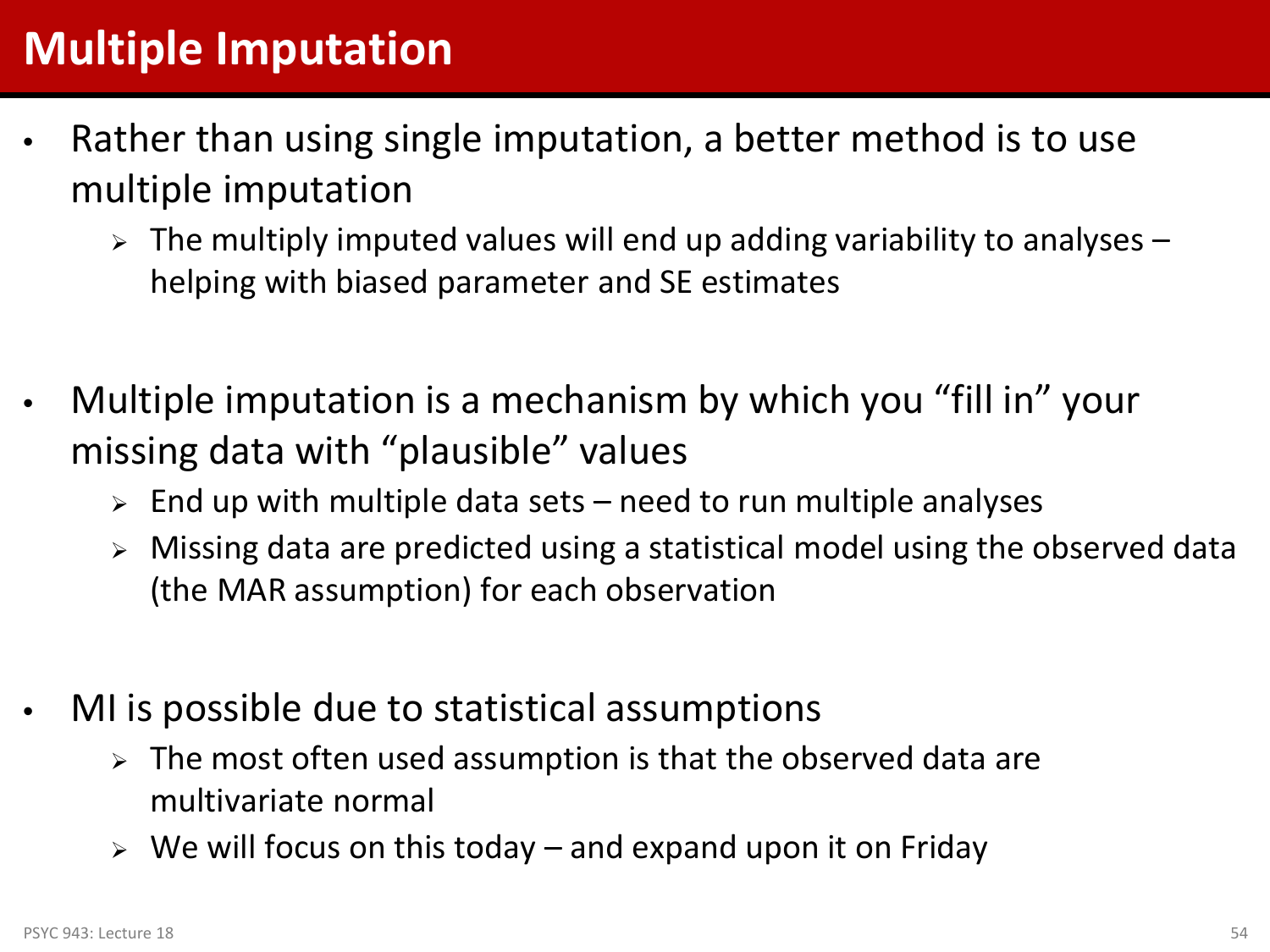## **Multiple Imputation Steps**

- 1. The missing data are filled in a number of times (say, *m* times) to generate *m* complete data sets
- 2. The m complete data sets are analyzed using standard statistical analyses
- 3. The results from the *m* complete data sets are combined to produce inferential results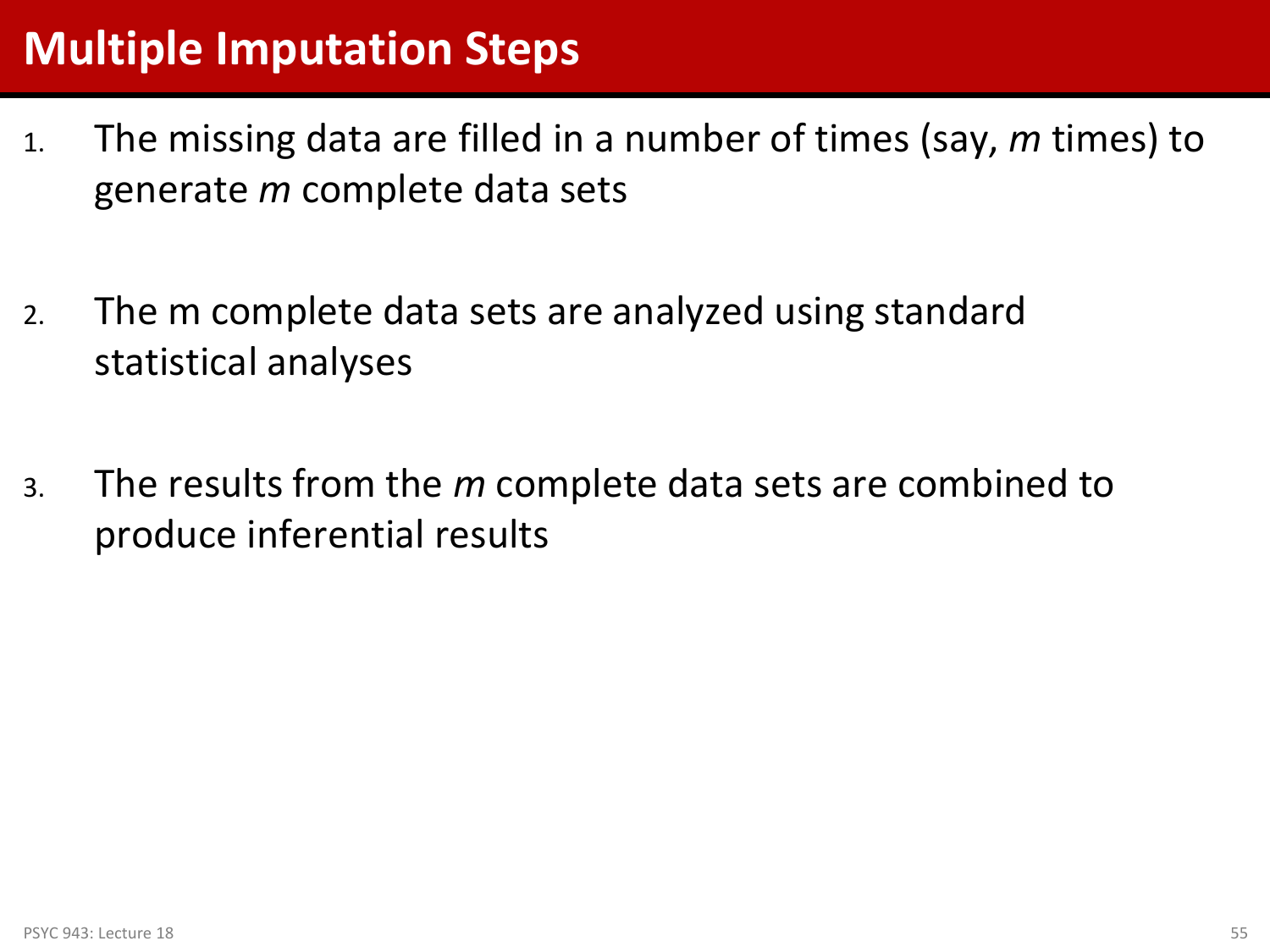## **Distributions: The Key to Multiple Imputation**

- The key idea behind multiple imputation is that each missing value has a **distribution** of likely values
	- $\triangleright$  The distribution reflects the uncertainty about what the variable may have been
- Multiple imputation can be accomplished using variables outside an analysis
	- $\triangleright$  All contribute to multivariate normal distribution
	- $\triangleright$  Harder to justify why un-important variables omitted
- Single imputation, by any method, disregards the uncertainty in each missing data point
	- $\triangleright$  Results from singly imputed data sets may be biased or have higher Type-I errors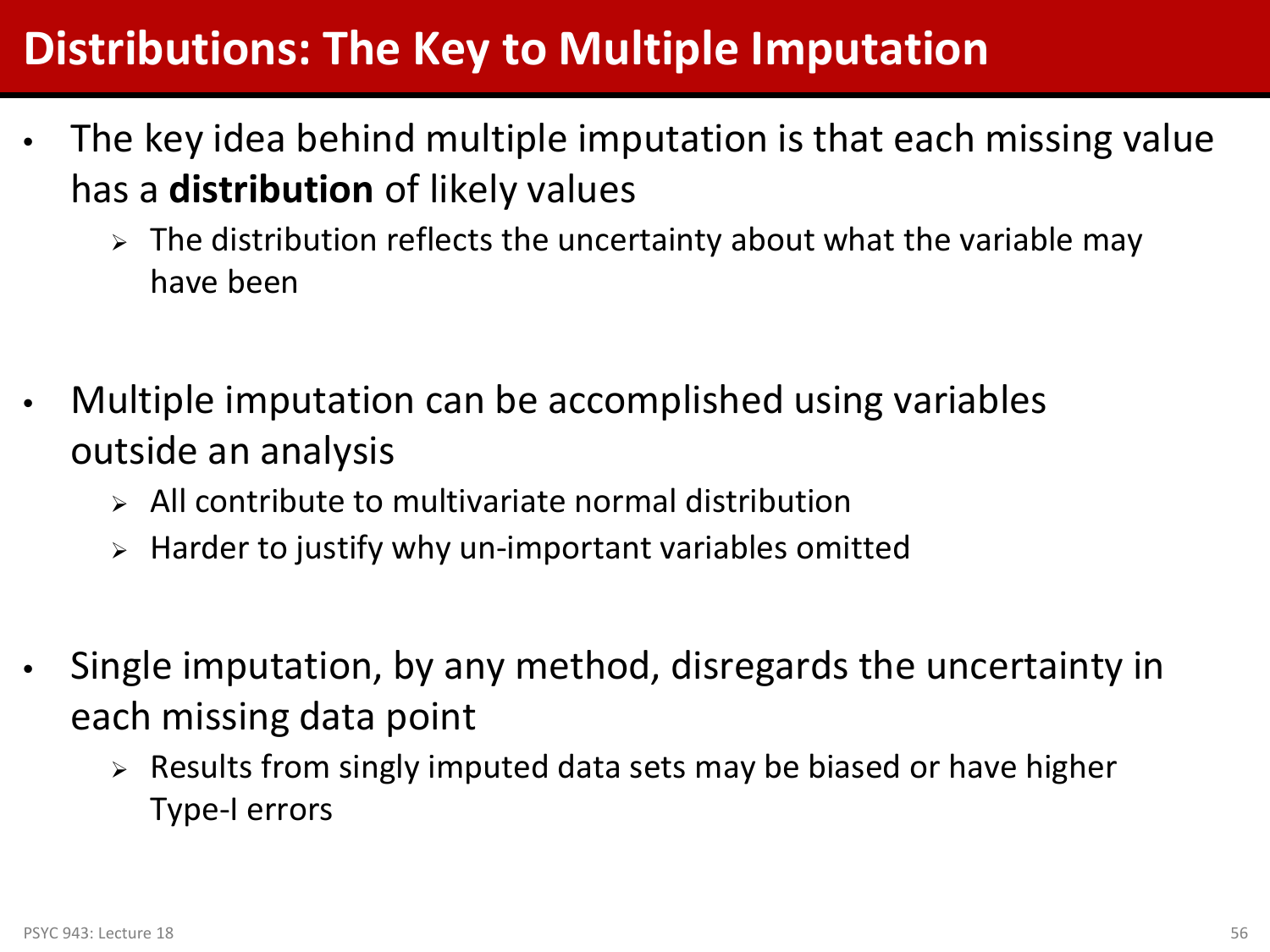## **Multiple Imputation in SAS**

- SAS has a pair of procedures for multiple imputation:
	- $\triangleright$  PROC MI: generates multiple complete data sets
	- $\triangleright$  PROC MIANALYZE: analyzes the results of statistical analyses with imputed data sets
- Most frequent assumption SAS uses is that data are multivariate normal
- Not MVN? Mplus provides imputation options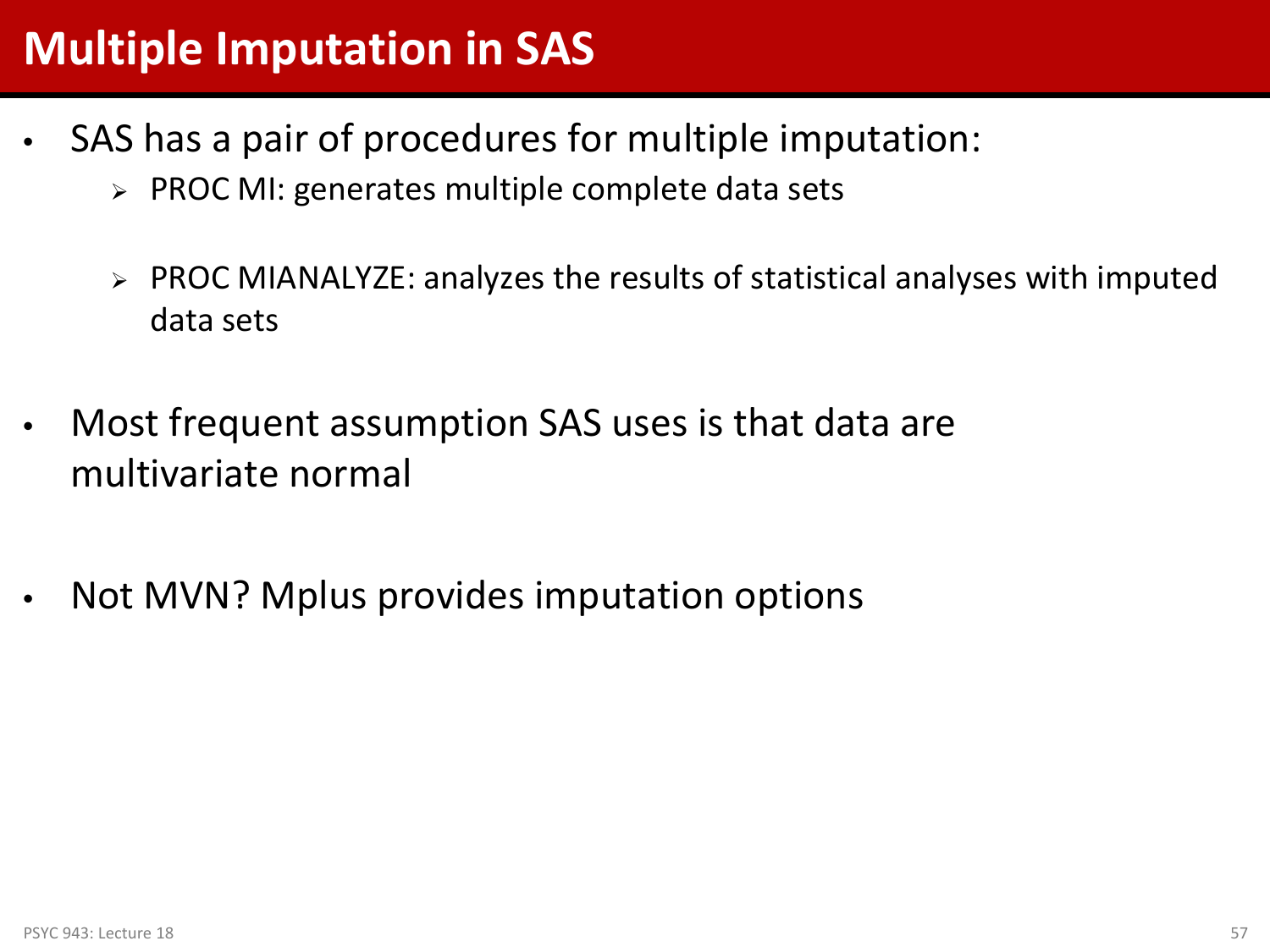## **IMPUTATION PHASE**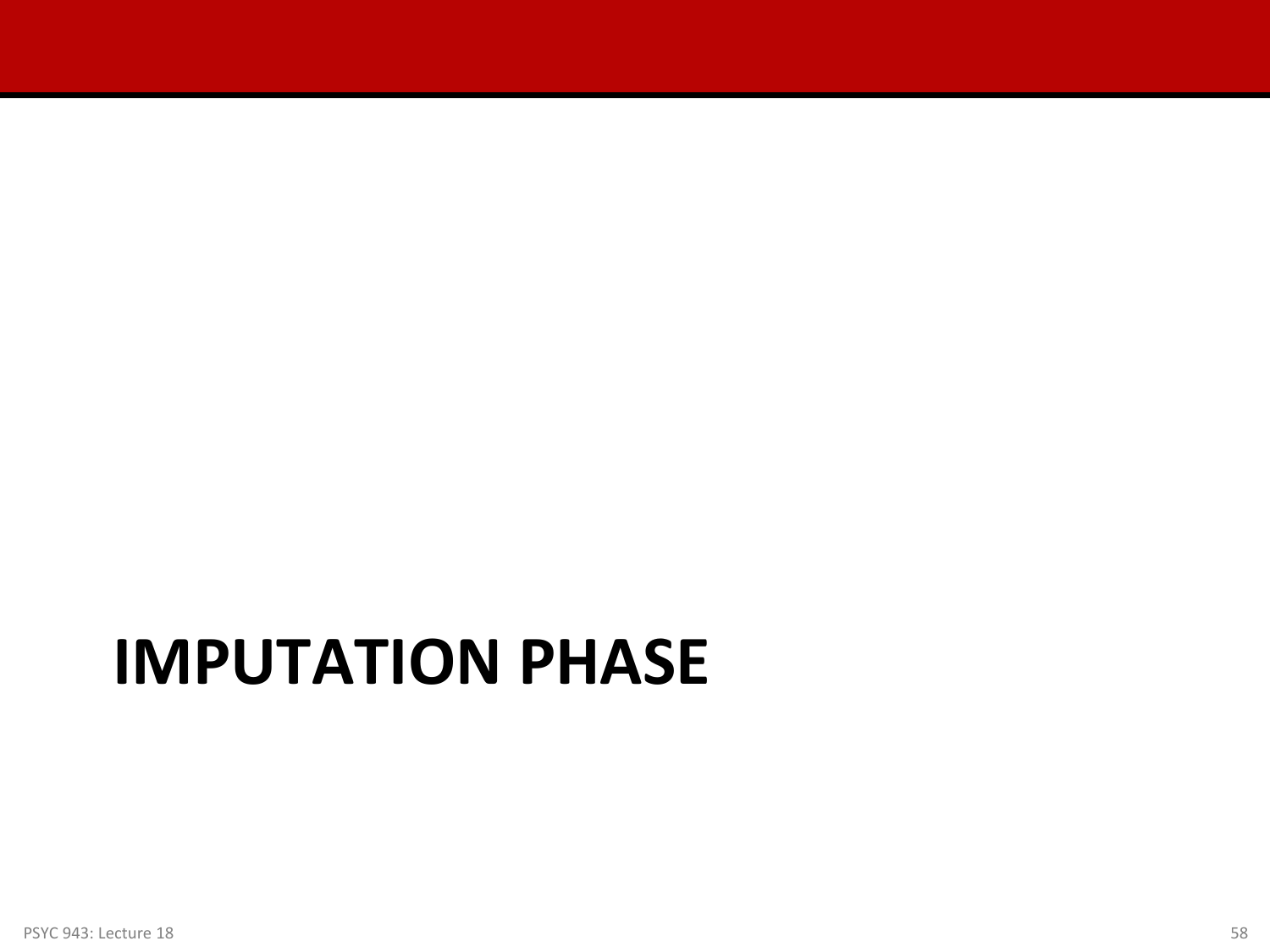## **SAS PROC MI**

- PROC MI uses a variety of methods depending on the type of missing data present
	- Monotone missing pattern: ordered missingness if you order your variables sequentially, only the tail end of the variables collected is missing
		- Multiple methods exist for imputation
	- $\triangleright$  Arbitrary missing pattern: missing data follow no pattern
		- Most typical in data
		- Markov Chain Monte Carlo assuming MVN is used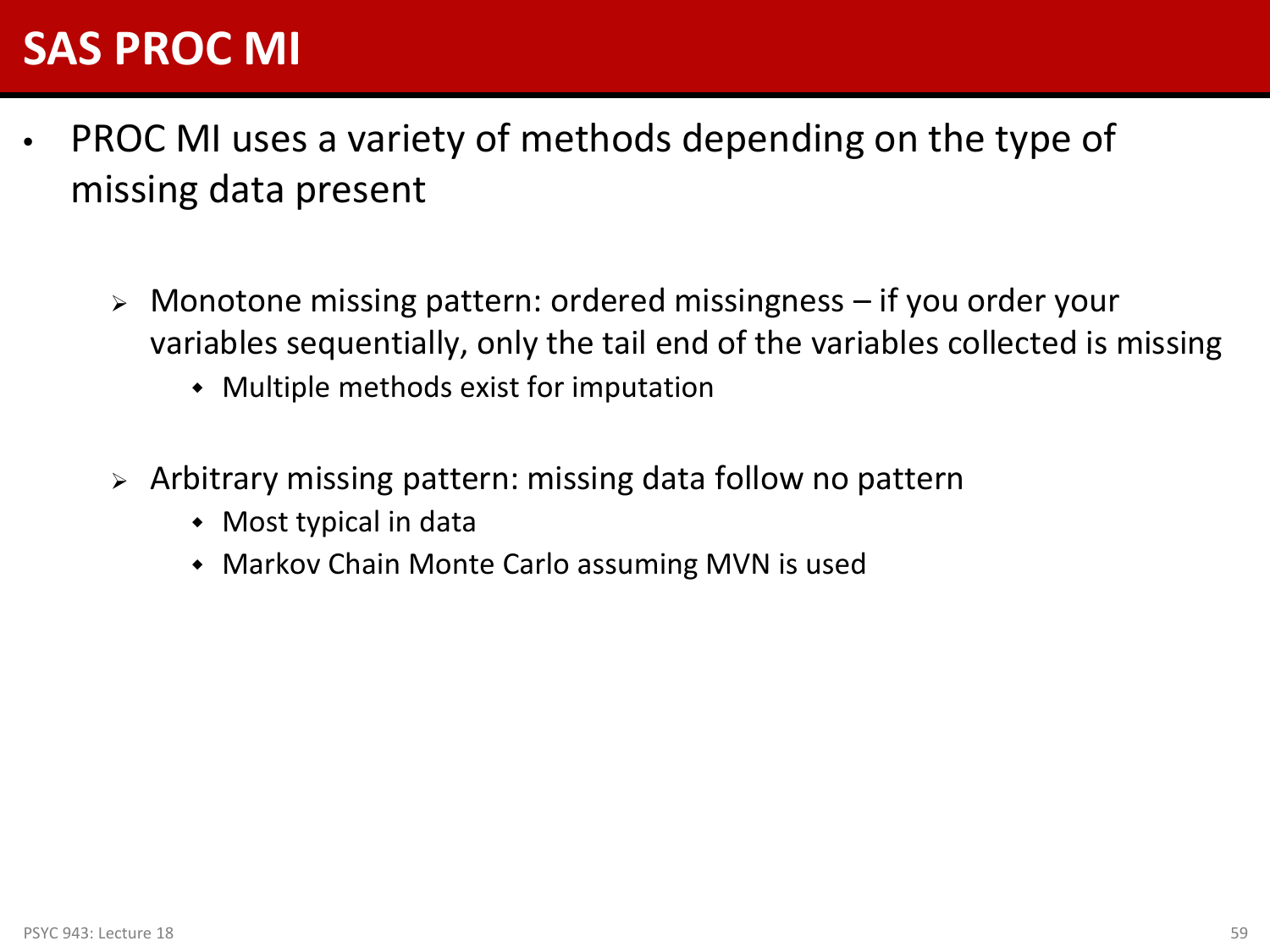- The MVN distribution has several nice properties
- In SAS PROC MI, multiple imputation of arbitrary missing data takes advantage of the MVN properties
- Imagine we have *N* observations of *V* variables from a MVN:  $Y_{(N \times V)} \sim N_V(\mu, \Sigma)$
- The property we will use is the conditional distribution of MVN variables
	- $\triangleright$  We will examine the conditional distribution of missing data given the data we have observed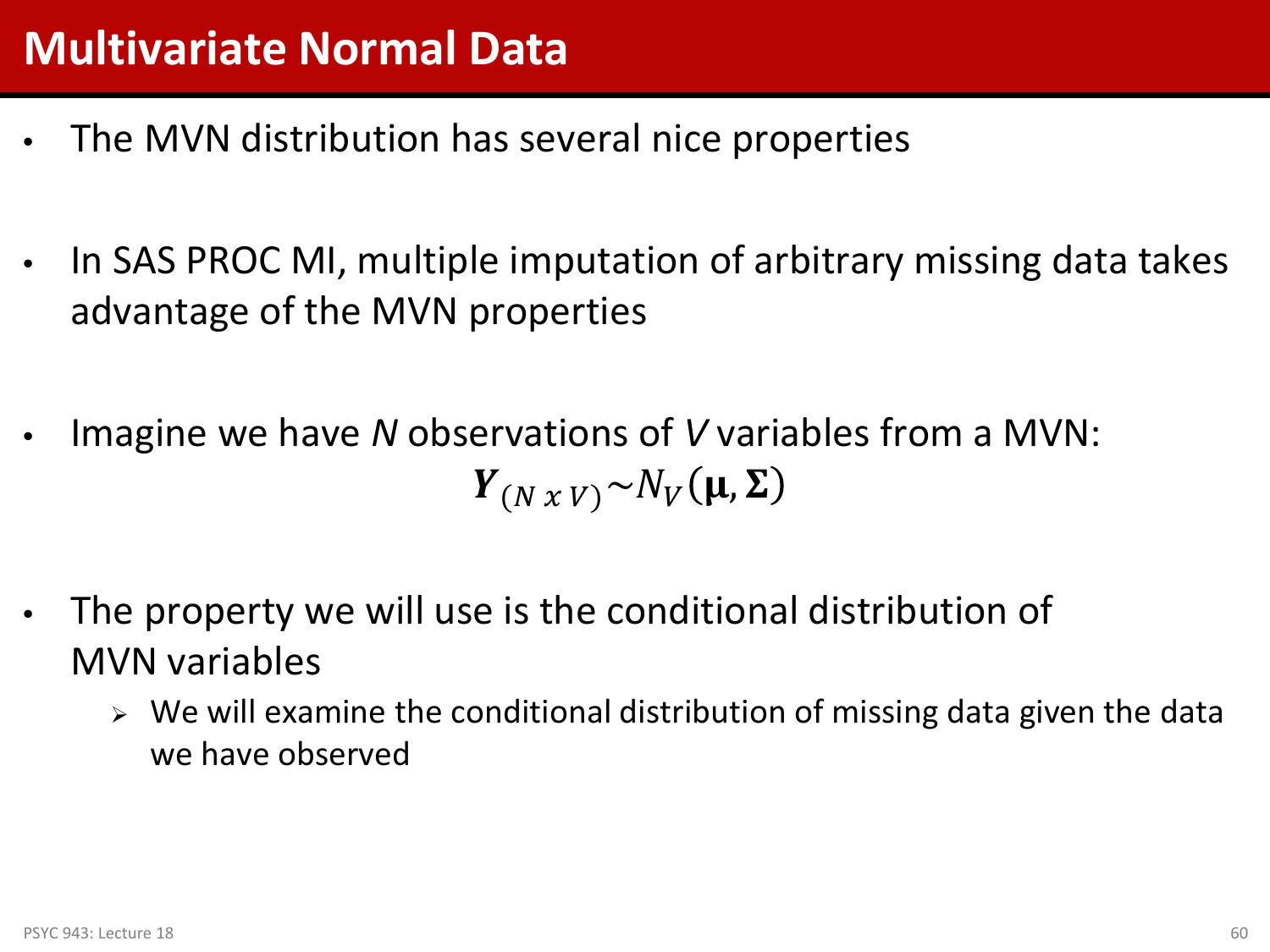## **Conditional Distributions of MVN Variables**

- The conditional distribution of sets of variables from a MVN is also MVN
	- Used as the data-generating distribution in PROC MI
- If we were interested in the distribution of the first *q* variables, we partition three matrices:

▶ The data: 
$$
[Y_{(N \, x \, q)} \ X_{(N \, x \, V-q)}]
$$

\n▶ The mean vector:  $\left[ \mu_{Y:(q \, x \, 1)} \mu_{X:(V-q \, x \, 1)} \right]$ 

\n▶ The covariance matrix:  $\left[ \sum_{XY:(q \, x \, q)} \sum_{YX:(q \, x \, V-q)} \sum_{XX:(V-q \, x \, V-q)} \right]$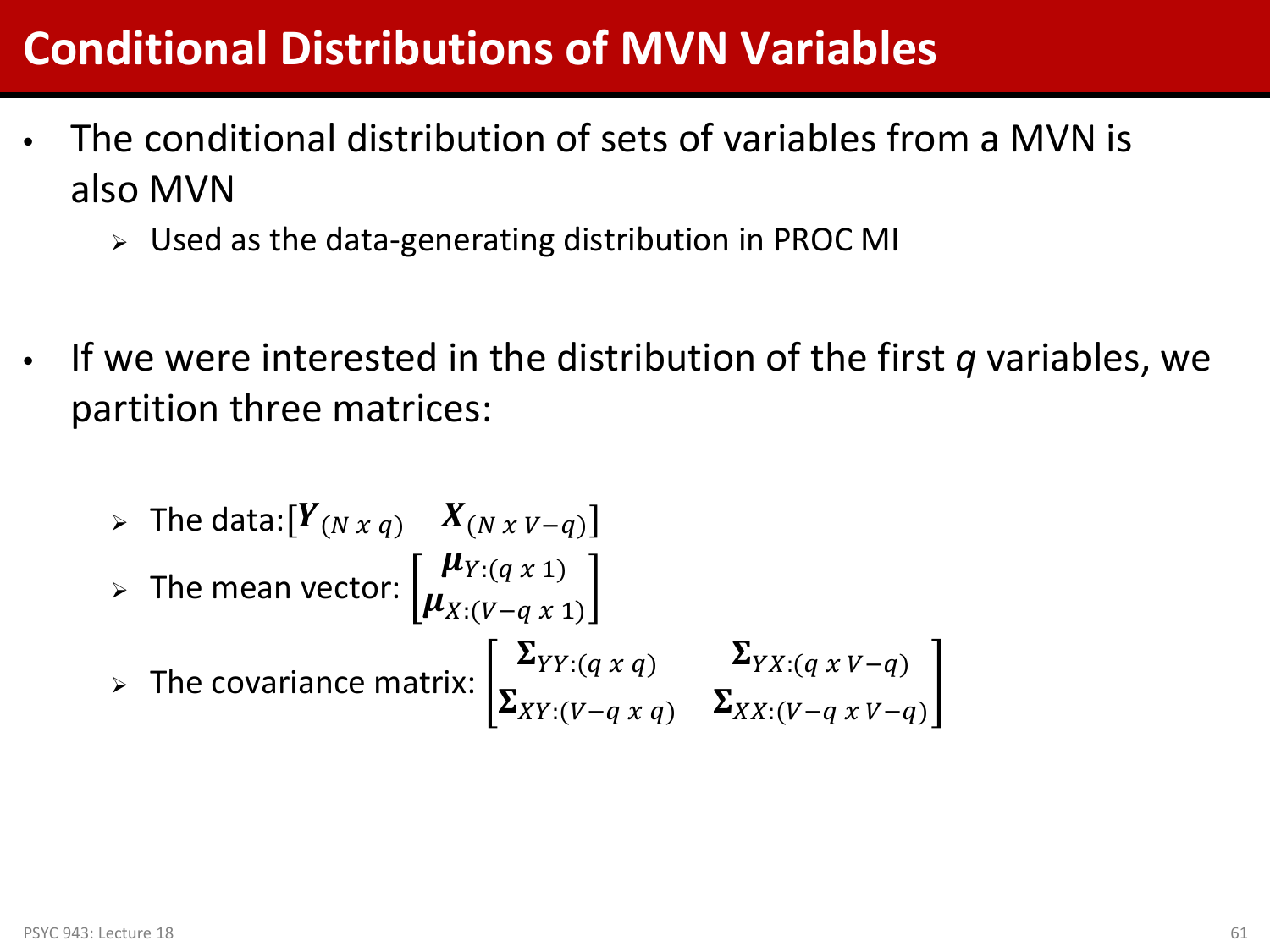## **Conditional Distributions of MVN Variables**

• The conditional distribution of  $Y$  given the values of  $X = x$  is then:

 $Y|X \sim N_q(\boldsymbol{\mu}^*, \boldsymbol{\Sigma}^*)$ 

Where (using our partitioned matrices):

$$
\boldsymbol{\mu}^* = \boldsymbol{\mu}_Y + \boldsymbol{\Sigma}_{YX} \boldsymbol{\Sigma}_{XX}^{-1} (\boldsymbol{x}' - \boldsymbol{\mu}_X)
$$

And:

$$
\Sigma^* = \Sigma_{YY} - \Sigma_{YX} \Sigma_{XX}^{-1} \Sigma_{XY}
$$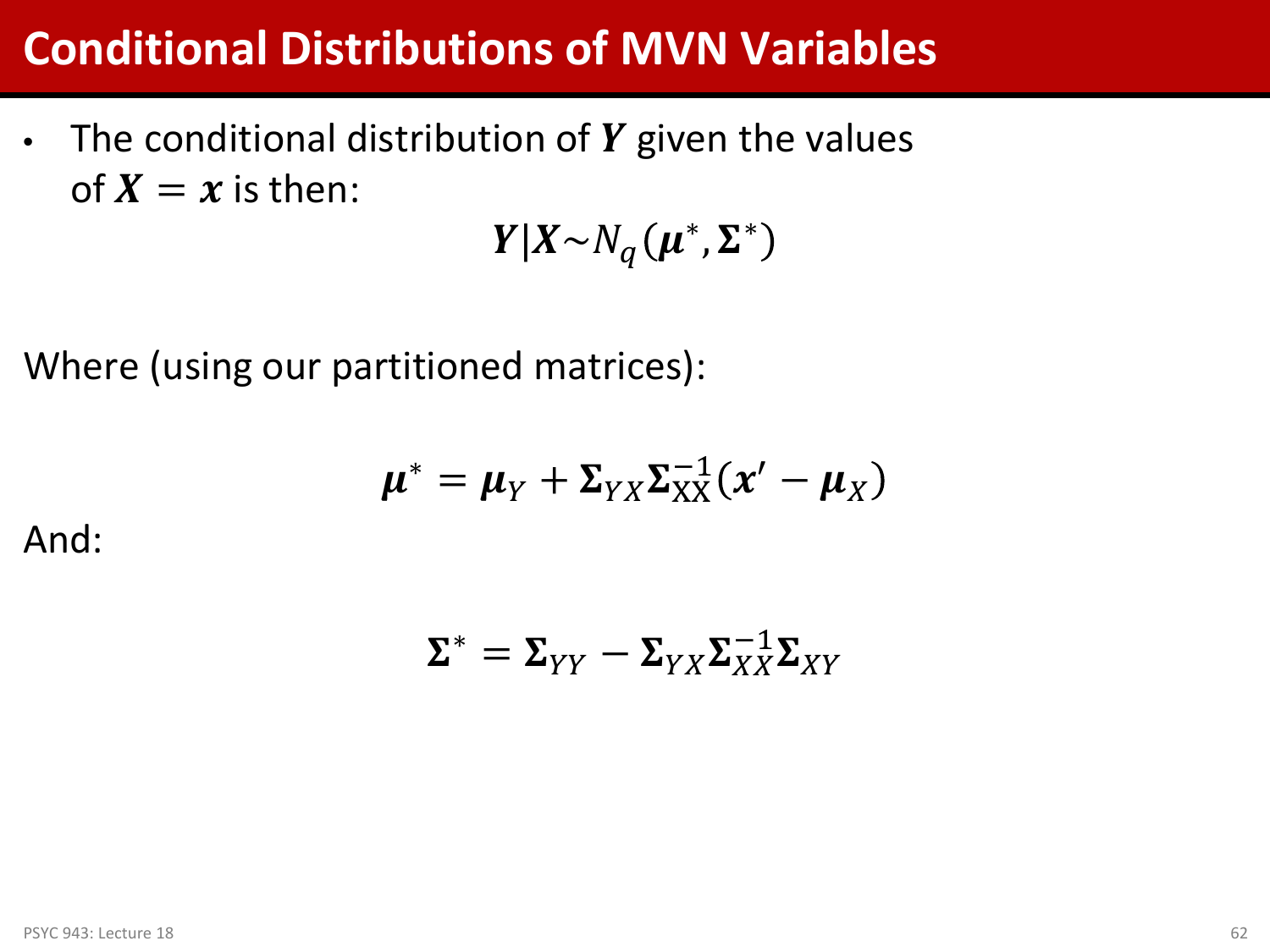## **Example from our Data**

• From estimates with missing data:

$$
\overline{\mathbf{y}} = \begin{bmatrix} 47.1 \\ 10.7 \\ 171.9 \end{bmatrix}; \mathbf{S} = \begin{bmatrix} 29.3 & -6.0 & -19.5 \\ -6.0 & 1.9 & 3.7 \\ -19.5 & 3.7 & 102.9 \end{bmatrix}
$$

- For observation #4 (missing oxygen):  $x = [11.96 \ 176]$ 
	- $\triangleright$  We wish to impute the first observation (oxygen) conditional on the values of runtime and pulse
- Assuming MVN, we get the following sub-matrices:

$$
\bar{\mathbf{x}}_{Y} = [47.1]; \ \bar{\mathbf{x}}_{X} = \begin{bmatrix} 10.7 \\ 171.9 \end{bmatrix}
$$

$$
\mathbf{S}_{YY} = [29.3]; \ \mathbf{S}_{YX} = [-6.0 \quad -19.5];
$$

$$
\mathbf{S}_{XY} = \begin{bmatrix} -6.0 \\ -19.5 \end{bmatrix}; \ \mathbf{S}_{XX} = \begin{bmatrix} 1.9 & 3.7 \\ 3.7 & 102.9 \end{bmatrix}; \ \mathbf{S}_{XX}^{-1} = \begin{bmatrix} 0.56 & -0.02 \\ -0.02 & 0.01 \end{bmatrix}
$$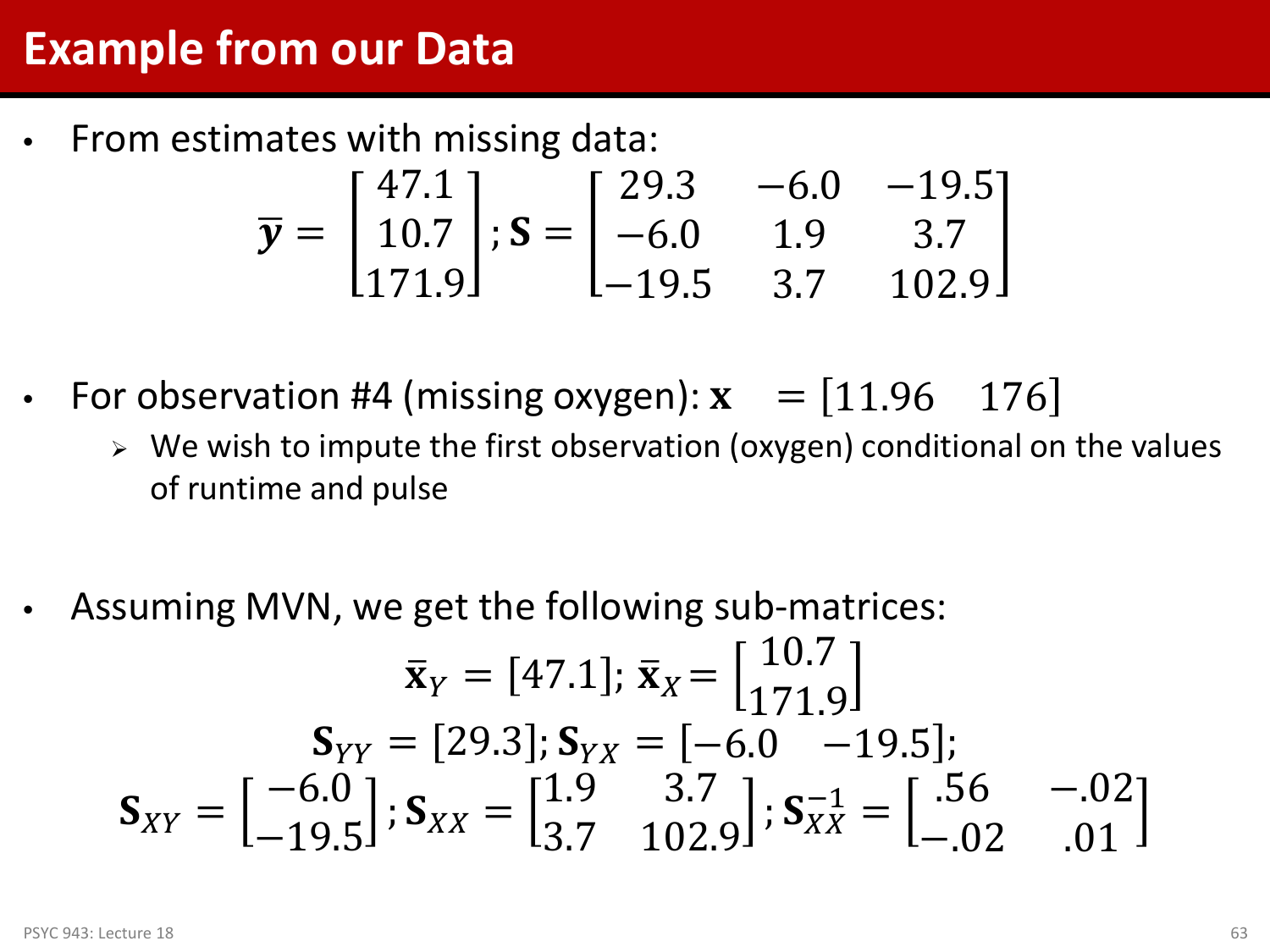### **Imputation Distribution**

• The imputed value for Oxygen for observation #4 is drawn from a  $N_1$ (43.0,9.8):

$$
\frac{\text{Mean:}}{\overline{y}^* = \overline{x}_Y + \mathbf{S}_{YX}\mathbf{S}_{XX}^{-1}(\mathbf{x}' - \overline{\mathbf{x}}_X) =
$$
\n
$$
[47.1] + [-6.0 \quad -19.5] \begin{bmatrix} .56 & -0.02 \\ -0.02 & 0.01 \end{bmatrix} \begin{bmatrix} 11.96 \\ 176 \end{bmatrix} - \begin{bmatrix} 10.7 \\ 171.9 \end{bmatrix}
$$
\n
$$
= 43.0
$$

Variance:

$$
\mathbf{S}^* = \mathbf{S}_{YY} - \mathbf{S}_{YX}\mathbf{S}_{XX}^{-1}\mathbf{S}_{XY}
$$
  
= [29.3] - [-6.0 -19.5]  $\begin{bmatrix} .56 & -.02 \\ -.02 & .01 \end{bmatrix} \begin{bmatrix} -6.0 \\ -19.5 \end{bmatrix}$   
= 9.8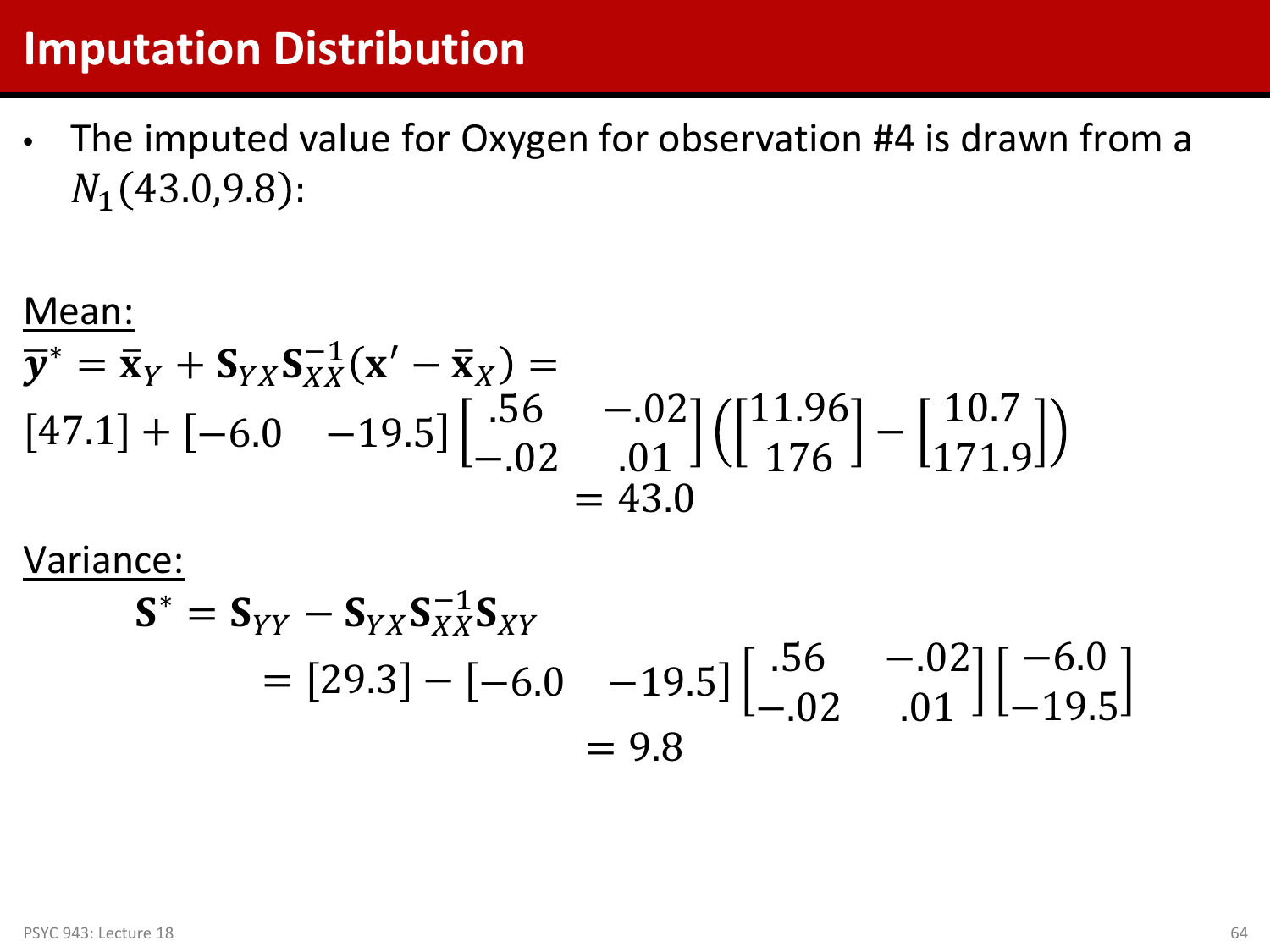## **Using the MVN for Missing Data**

- If we consider our missing data to be  $Y$ , we can then use the result from the last slide to generate imputed (plausible) values for our missing data
- Data generated from a MVN distribution is fairly common and "easy" to do computationally
- However….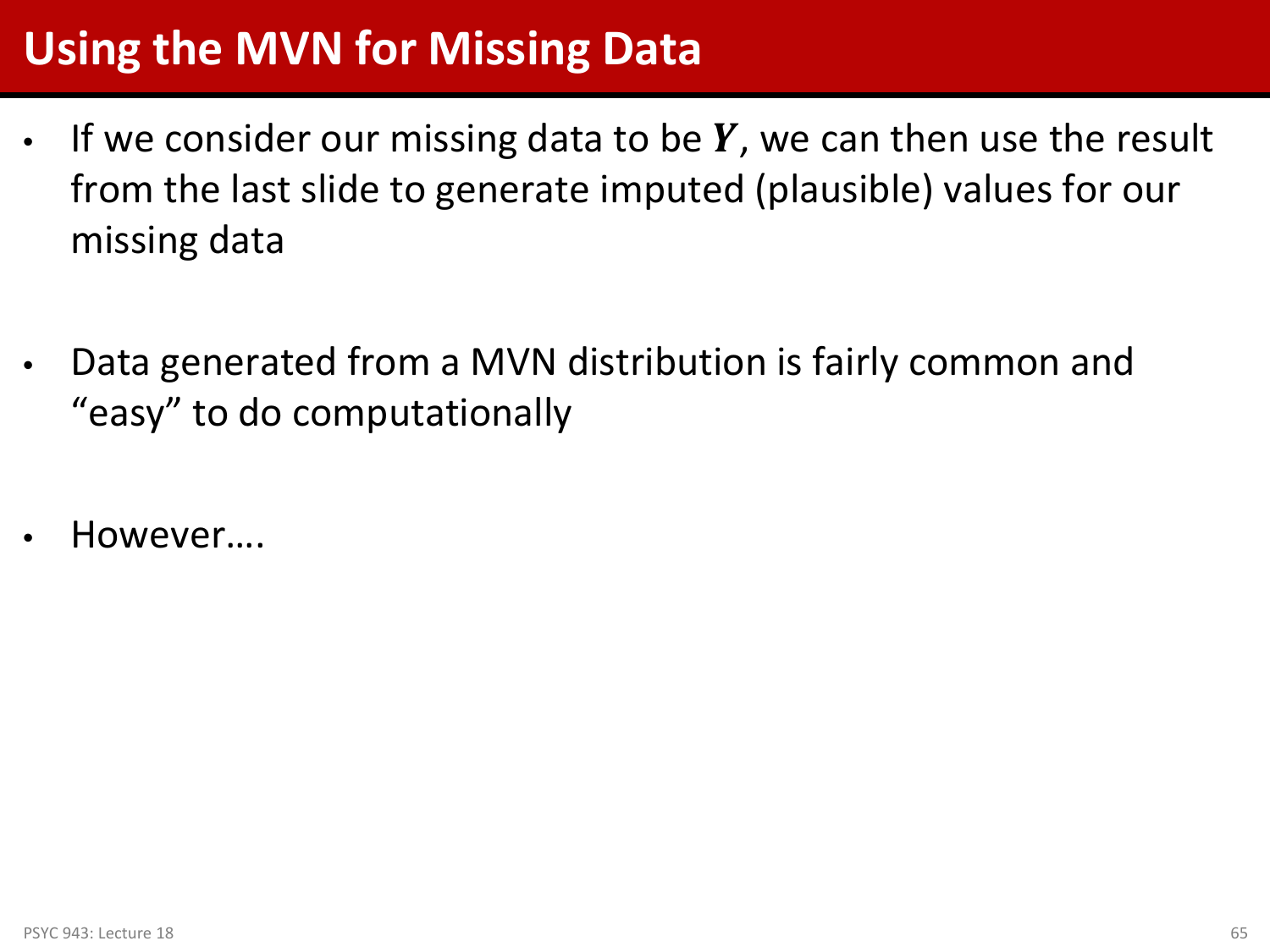## The Problem: True  $\mu$  and  $\Sigma$  are Unknown

- Problem: the true mean vector and covariance matrix for our data is unknown
	- $\triangleright$  We only have sample estimates
		- Sample estimates have sampling error
			- The mean vector has a MVN distribution
			- The sample covariance matrix has a (scaled) Wishart distribution
	- $\triangleright$  Missing data complicate the situation by providing even fewer observations to estimate either parameter
- The example from before used one estimate (but that is unlikely to be correct)
	- $\triangleright$  It used pairwise deletion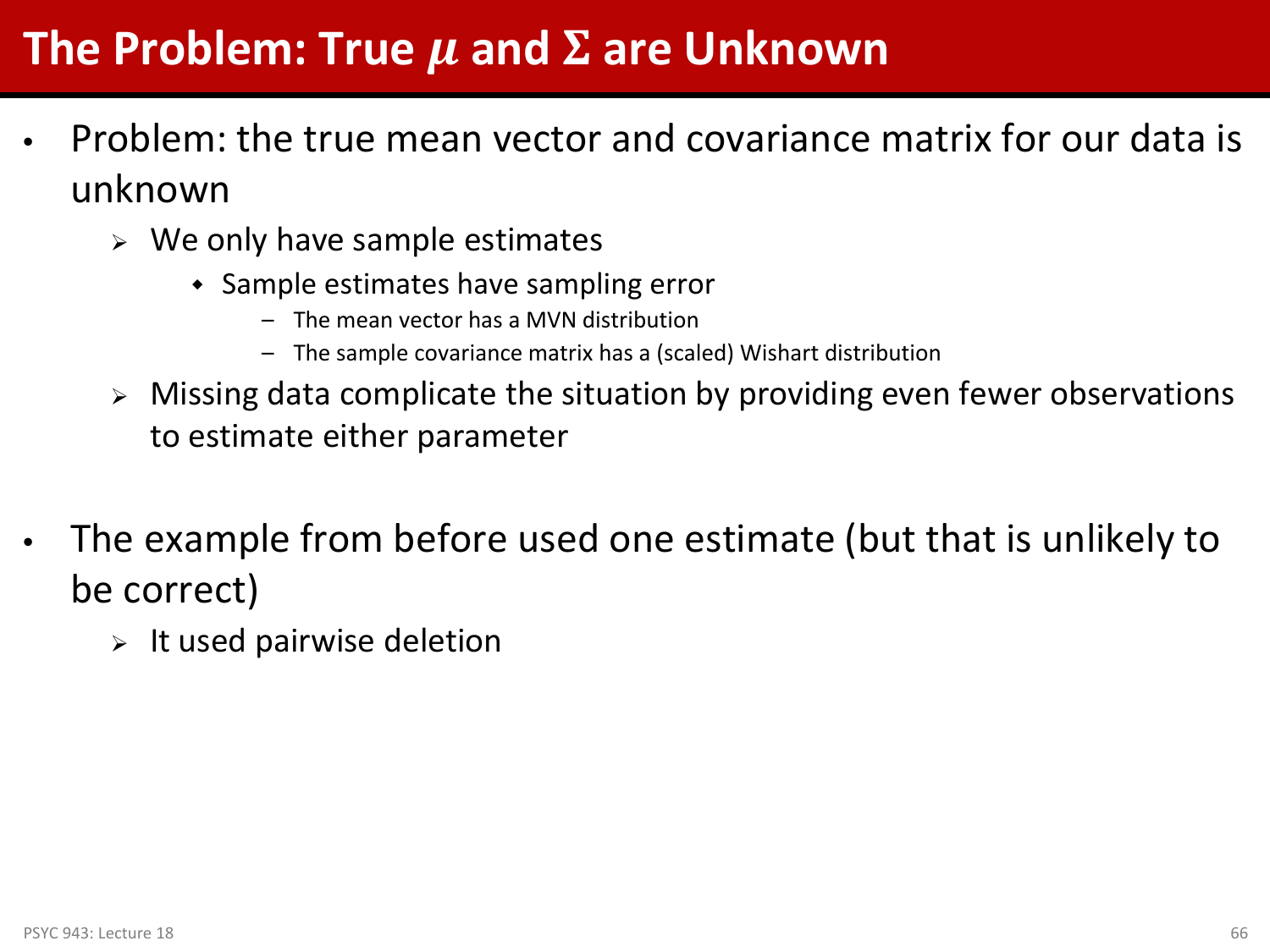## **The PROC MI Solution**

• PROC MI: use MCMC to estimate data and parameters simultaneously:

Step 0: Create starting value estimates for  $\mu$  and  $\Sigma: (\mu_{t-1=0}, \Sigma_{t-1=0})$ 

Iterate *t* times through:

Step 1: Using  $\mu_{t-1}$ ,  $\Sigma_{t-1}$  generate the missing data from the conditional MVN (conditional on the observed values for each case)

Step 2: Using the imputed and observed data, draw a new  $\mu_t$ ,  $\Sigma_t$  from the MVN and Wishart distributions, respectively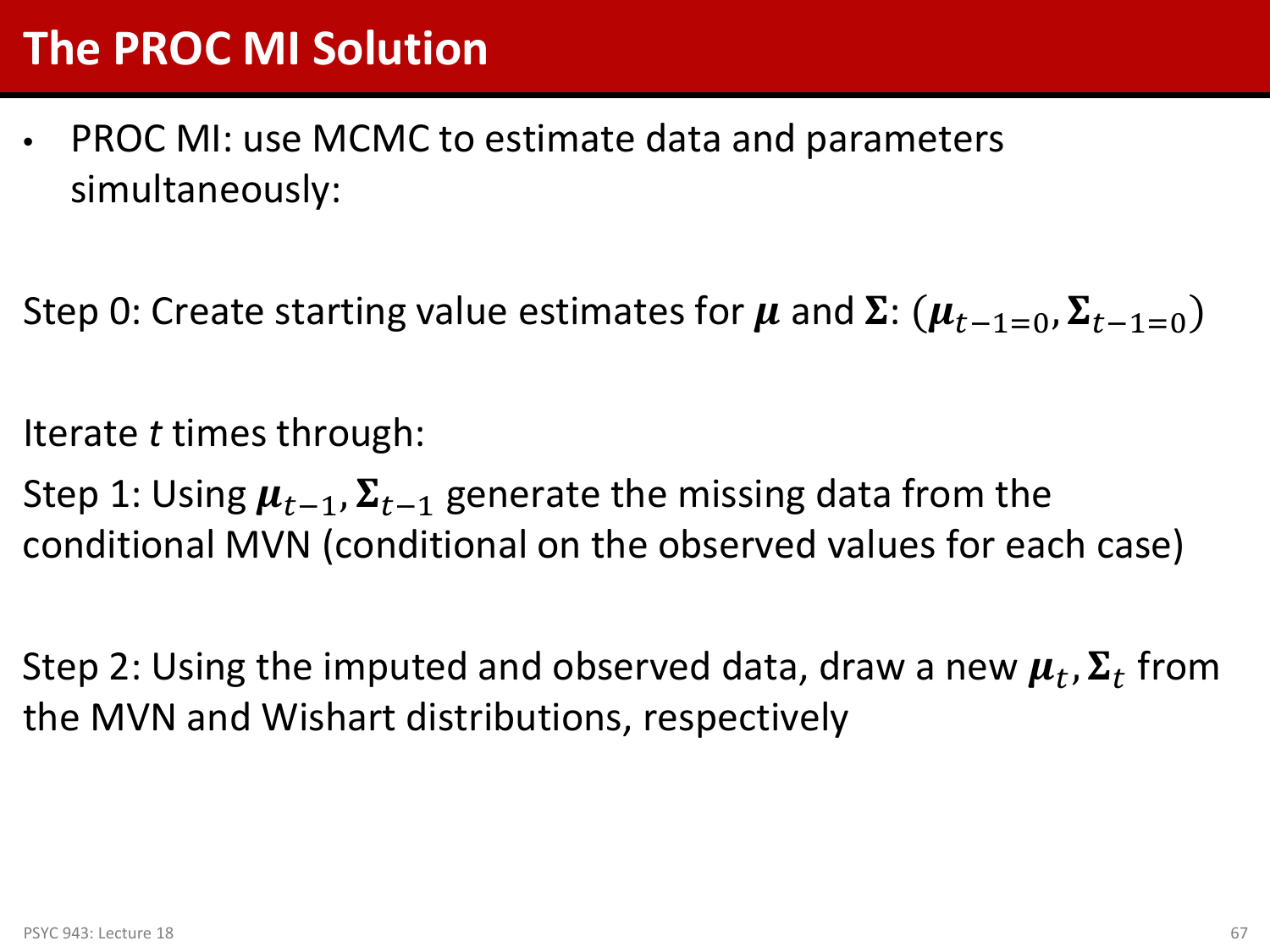## **The Process of Imputation**

- The iterations take "a while" to reach a steady state stable values for the distribution of  $\boldsymbol{\mu}_t$ ,  $\boldsymbol{\Sigma}_t$ 
	- $\triangleright$  The burn in period
- After this period, you can take sets of imputed data to be used in your multiple analyses
	- $\triangleright$  The sets should be taken with "enough" iterations in between so as to not be highly correlated
		- $\bullet$  The thinning interval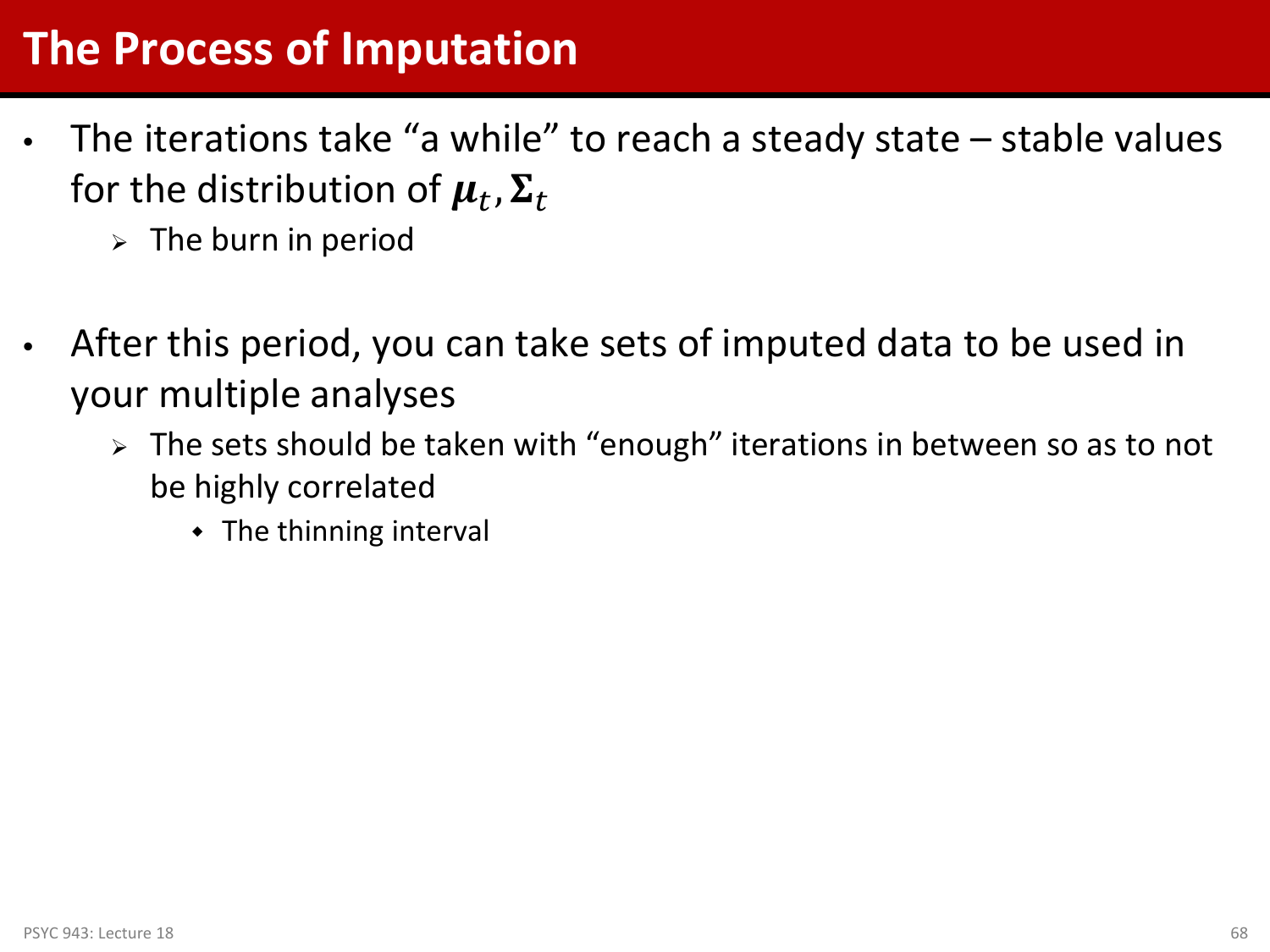## **Using PROC MI**

### • PROC MI Syntax:

```
*IMPUTATION PHASE::
*USING PROC MI TO IMPUTE DATA::
PROC MI DATA=WORK.fitmiss OUT=WORK.fitimpute NIMPUTE=30 SEED=10292012;
MCMC CHAIN=SINGLE DISPLAYINIT INITIAL=EM (ITPRINT) PLOTS=ALL
     OUTITER=WORK.outiter OUTEST=WORK.outest:
VAR oxygen runtime runpulse;
RUN:
```
- More often than not, the output of MI does not have much useful information
	- $\triangleright$  Must assume convergence of mean vector and covariance matrix  $-$  but limited statistics to check convergence
- Of interest is the new data set (WORK.fitimpute)
	- $\triangleright$  Here it contains 30 imputations for each missing variable
		- Need to run the regression 30 times Analysis and Pooling Phase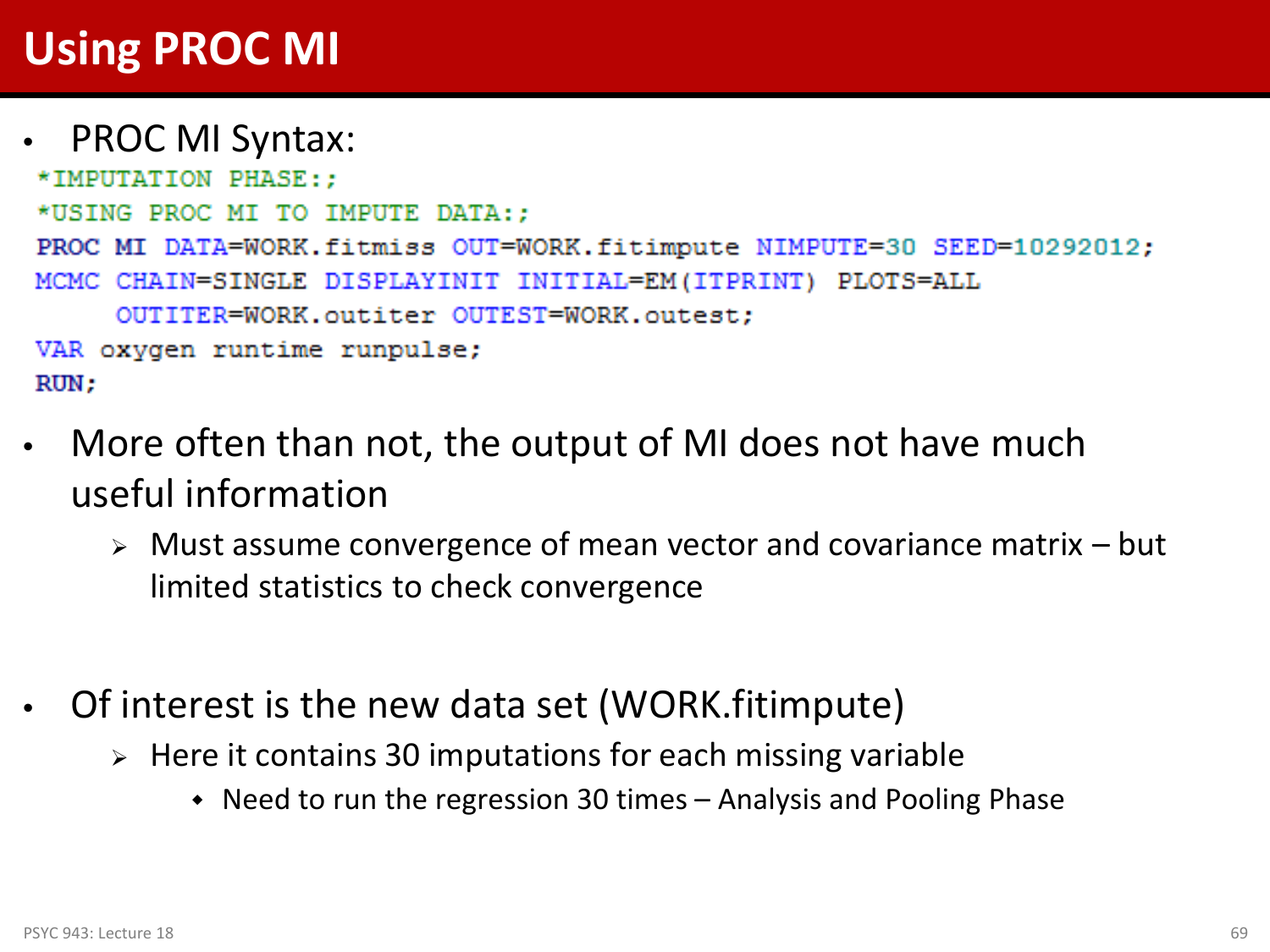## **MCMC Trace Plots – Use for Checking Convergence**

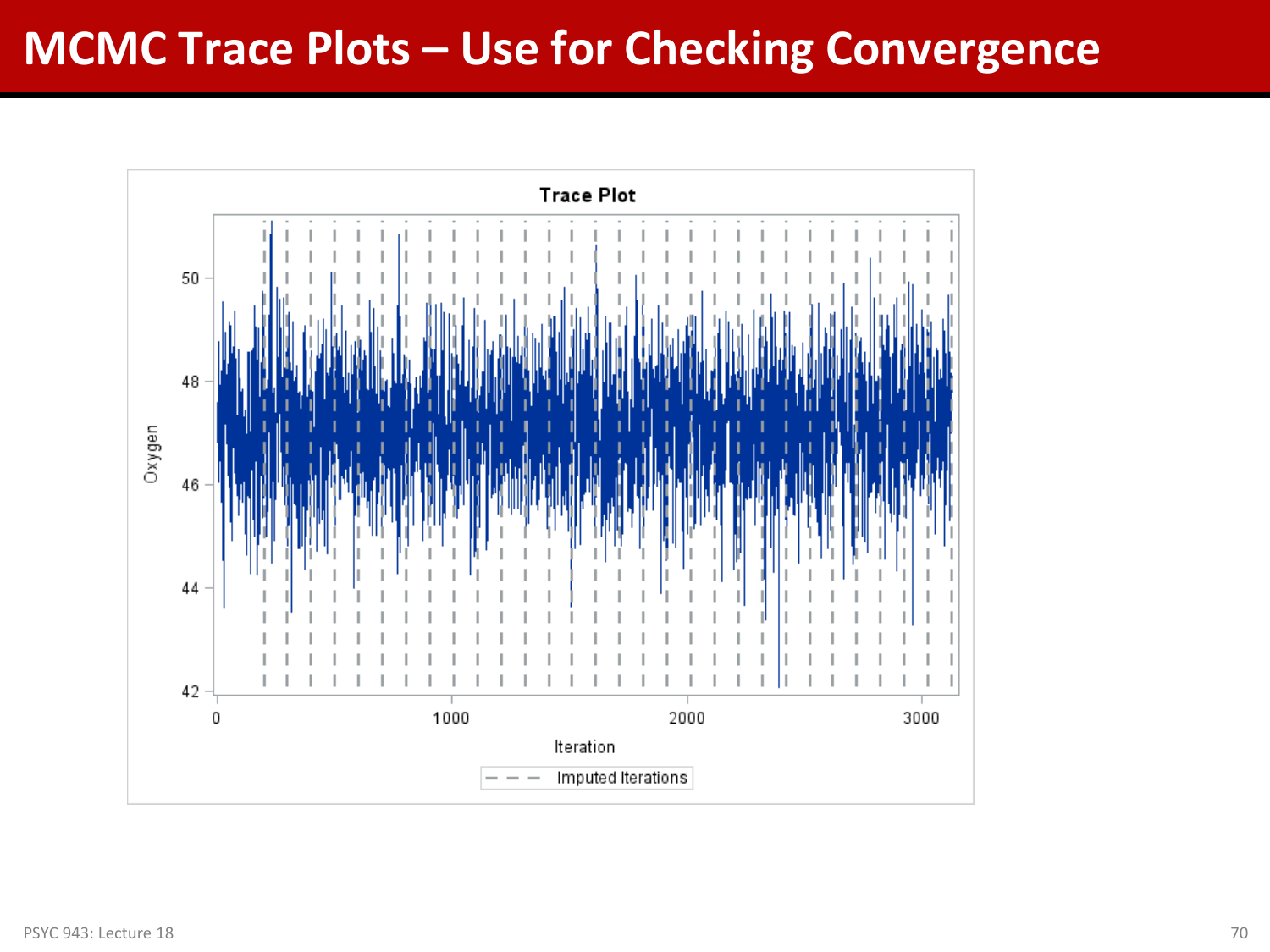## **Inspecting Imputed Values**

• To demonstrate the imputed values, look at the histogram of the 30 values for observation 4:



MULTNORM macro: Univariate and Multivariate Normality Tests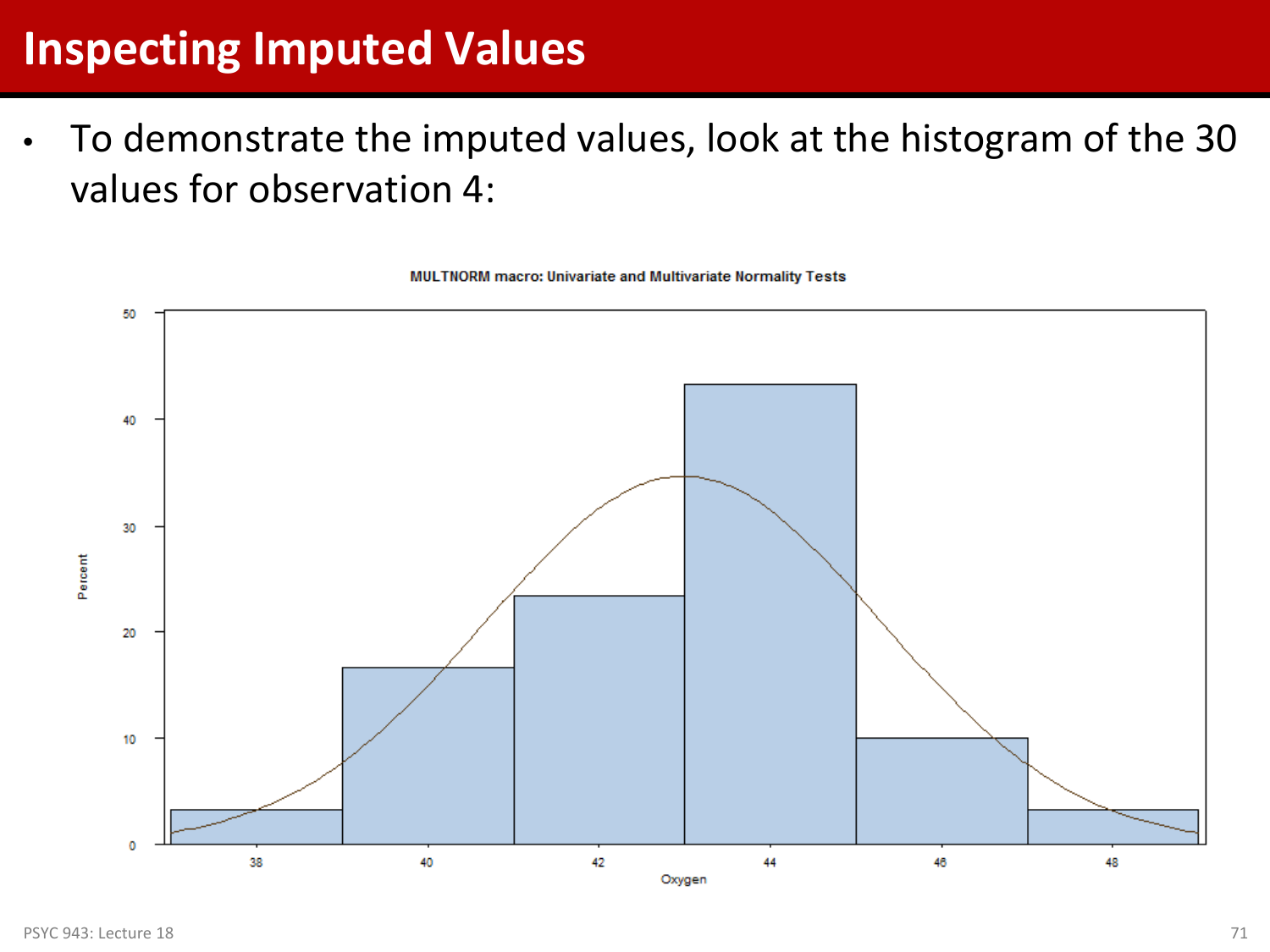## **Resulting Data Sets**

- The new data sets are all stacked on top of each other
- Analyses now must add a line that says BY so each new data set has its own analysis

|                | Imputation<br>Number | Oxygen       | <b>RunTime</b>      | <b>RunPulse</b> | <b>MissingPattem</b> |
|----------------|----------------------|--------------|---------------------|-----------------|----------------------|
| 1              | 1                    | 44.609       | 11.37               | 178             | 0                    |
| $\overline{2}$ | 1                    | 54.297       | 8.65                | 156             | 0                    |
| 3              | 1                    | 49.874       | 9.22                | 177.95495543    | 1                    |
| 4              | 1                    | 42.352679775 | 11.95               | 176             | 4                    |
| 5              | 1                    | 39.442       | 13.08               | 174             | 0                    |
| 6              | 1                    | 50.541       | 9.4485552222        | 177.07803459    | 3                    |
| 7              | 1                    | 44.754       | 11.12               | 176             | 0                    |
| 8              | 1                    | 51.855       | 10.33               | 166             | 0                    |
| 9              | 1                    | 40.836       | 10.95               | 168             | 0                    |
| 10             | 1                    | 46.774       | 10.25               | 166.09209796    | 1                    |
| 11             | 1                    | 39.407       | 12.63               | 174             | 0                    |
| 12             | 1                    | 45.441       | 9.63                | 164             | 0                    |
| 13             | 1                    | 45.118       | 11.08               | 179.26160327    | 1                    |
| 14             | 1                    | 45.79        | 10.47               | 186             | 0                    |
| 15             | 1                    | 48.673       | 9.4                 | 186             | 0                    |
| 16             | 1                    | 47.467       | 10.5                | 170             | 0                    |
| 17             | 1                    | 45.313       | 10.07               | 185             | 0                    |
| 18             | 1                    | 59.571       | 7.704924026         | 172.89225626    | 3                    |
| 19             | 1                    | 44.811       | 11.63               | 176             | 0                    |
| 20             | 1                    | 44.2901159   | 10.85               | 177.48176509    | 5                    |
| 21             | 1                    | 60.055       | 8.63                | 170             | 0                    |
| 22             | 1                    | 37.388       | 14.03               | 186             | 0                    |
| 23             | 1                    |              | 47.273 9.7465552053 | 162.99703576    | 3                    |
| 24             | 1                    | 49.156       | 8.95                | 180             | 0                    |
| 25             | 1                    | 46.672       | 10                  | 183.28206872    | 1                    |
| 26             | 1                    | 50.388       | 10.08               | 168             | 0                    |
| 27             | 1                    | 46.08        | 11.17               | 156             | 0                    |
| 28             | 1                    | 55.656883116 | 8.92                | 149.36487646    | 5                    |
| 29             | 1                    | 39.203       | 12.88               | 168             | 0                    |
| 30             | 1                    | 50.545       | 9.93                | 148             | 0                    |
| 31             | 1                    | 47.92        | 11.5                | 170             | 0                    |
| 32             | 2                    | 44.609       | 11.37               | 178             | 0                    |
| 33             | 2                    | 54.297       | 8.65                | 156             | 0                    |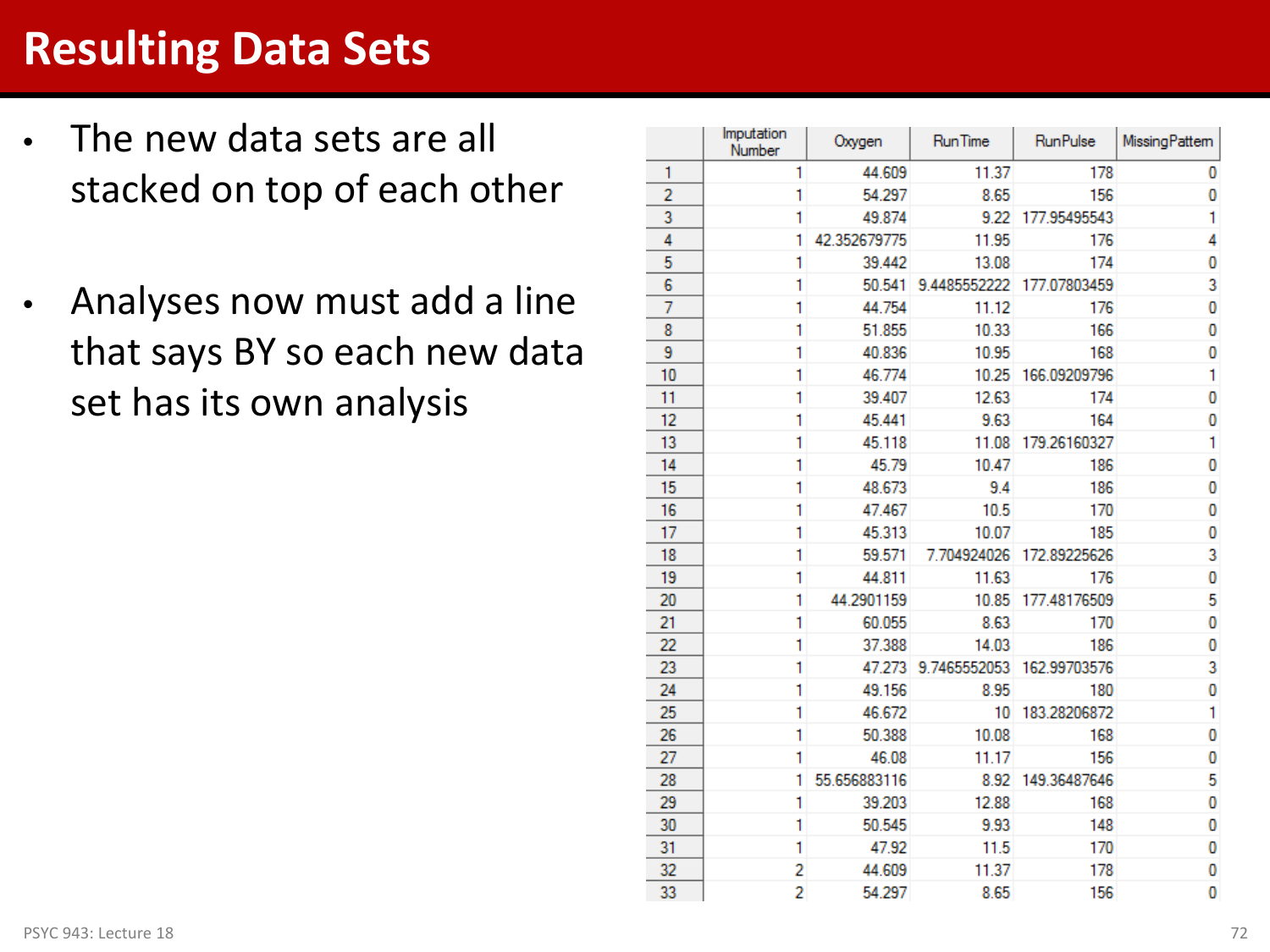# **MULTIPLE IMPUTATION: ANALYSIS PHASE**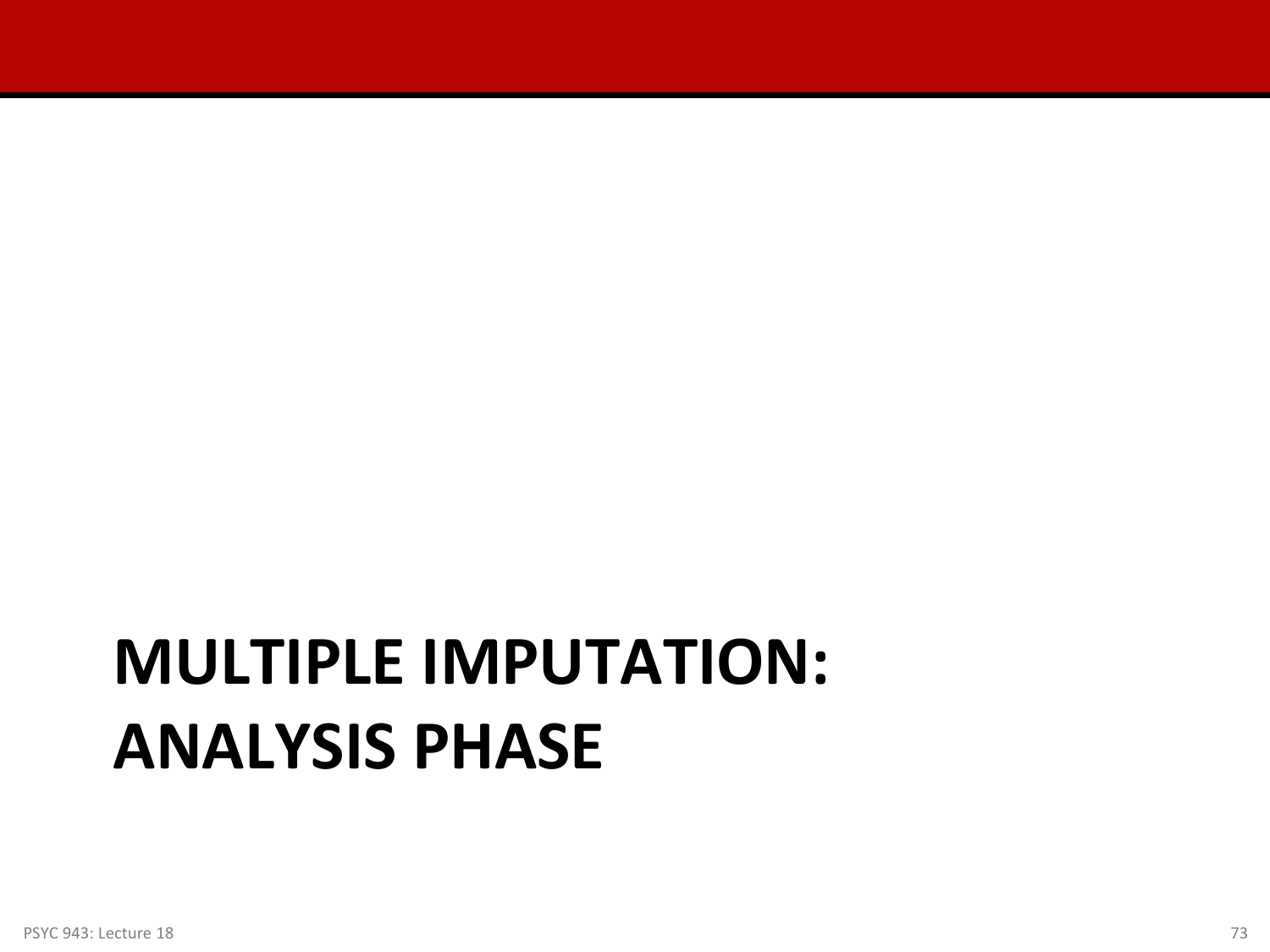## **Up Next: Multiple Analyses**

- Once you run PROC MI, the next step is to use each of the imputed data sets in its own analysis
	- $\triangleright$  Called the analysis phase
	- $\triangleright$  For our example, that would be 30 times
- The multiple analyses are then compiled and processed into a single result
	- $\triangleright$  Yielding the answers to your analysis questions (estimates, SEs, and Pvalues)
- GOOD NEWS: SAS will automate all of this for you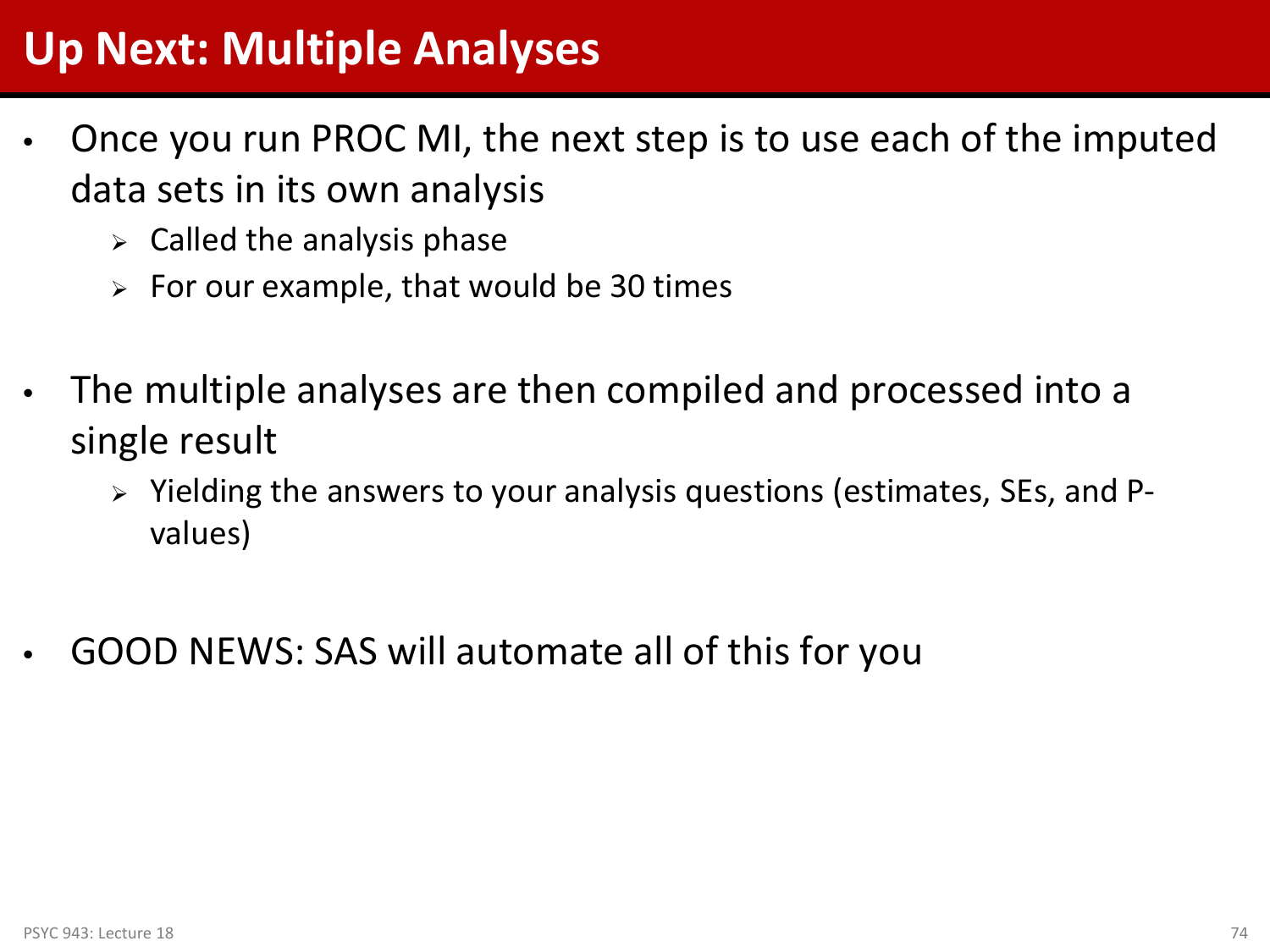## **Analysis Phase**

• Analysis Phase: run the analysis on all imputed data sets

```
*ANALYSIS PHASE::
PROC MIXED DATA=WORK.fitimpute METHOD=ML COVTEST NOPROFILE ITDETAILS IC ASYCOV;
BY IMPUTATION ;
MODEL oxygen = runtime runpulse / SOLUTION COVB;
ODS OUTPUT SolutionF=WORK. FixedEffects CovB=WORK. CovMatrices:
RUN:
```
- Syntax runs for each data set (BY IMPUTATION)
- The ODS OUTPUT line saves information needed in the pooling phase:
	- Parameter estimates (to make parameter estimates)
		- SolutionF=WORK.fixedeffects
	- Asymptotic covariance matrix of the fixed effects  $(X^T V^{-1} X)^{-1}$ 
		- CovB=WORK.CovMatrices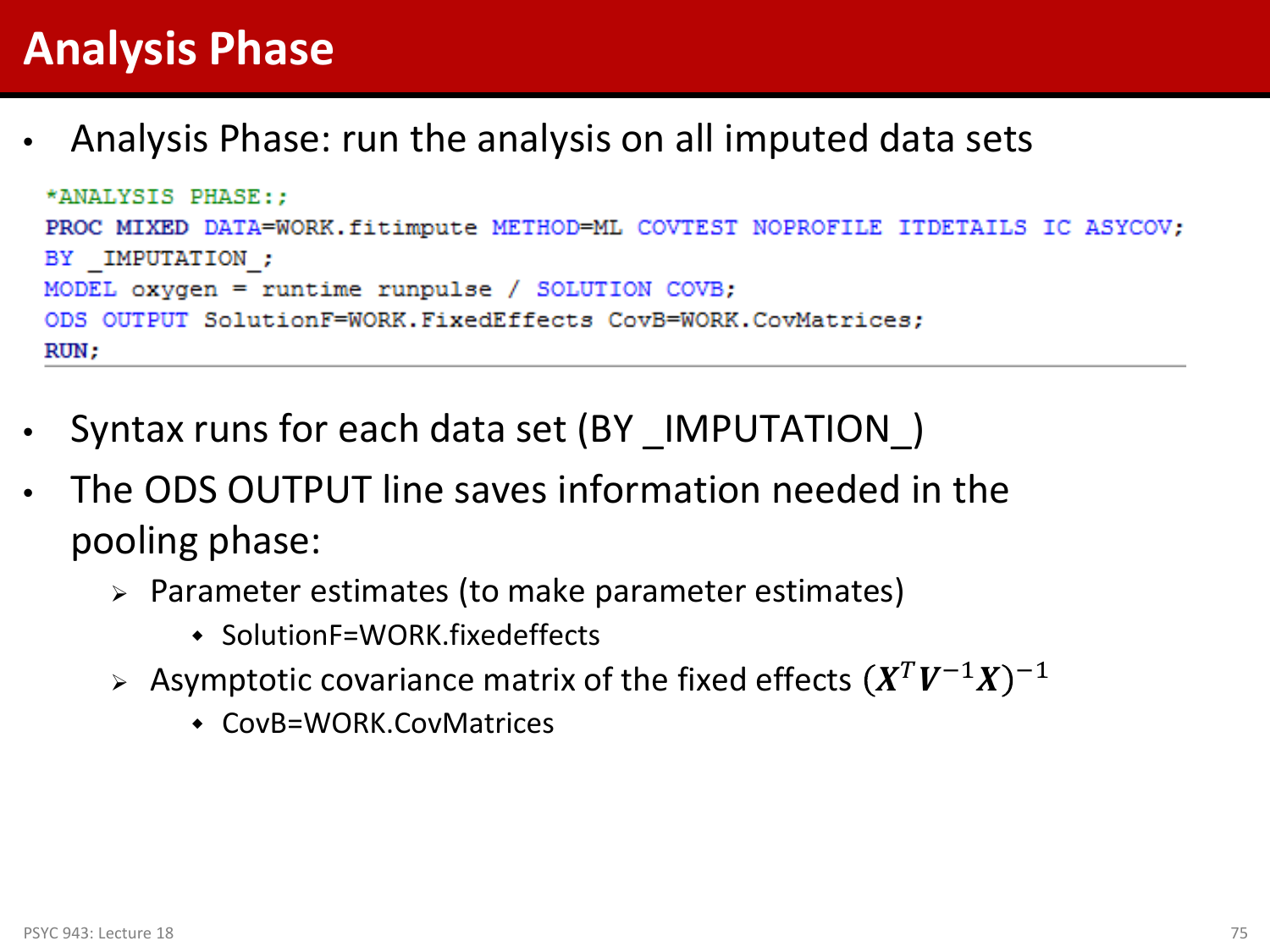## **Saving Information from Other SAS PROCs**

- Because of the various number of PROC types SAS implements, there are a variety of difference commands you must use if you are using Multiple Imputation in SAS
- The SAS User's Group document by Yuan posted on our website outlines the varying ways to do so
	- Although, some will not work without a reference to the SAS 9.3 manual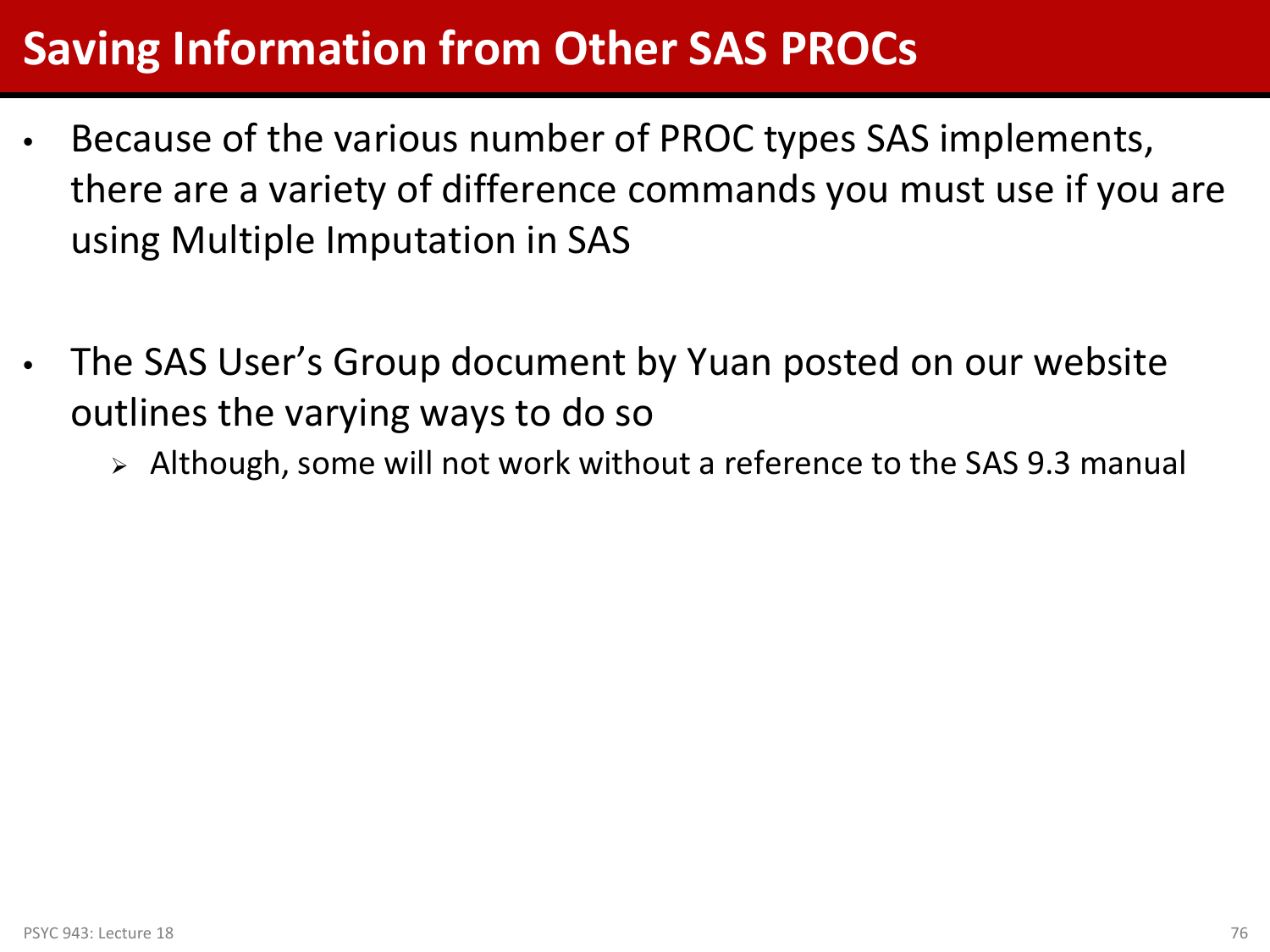# **MULTIPLE IMPUTATION: POOLING PHASE**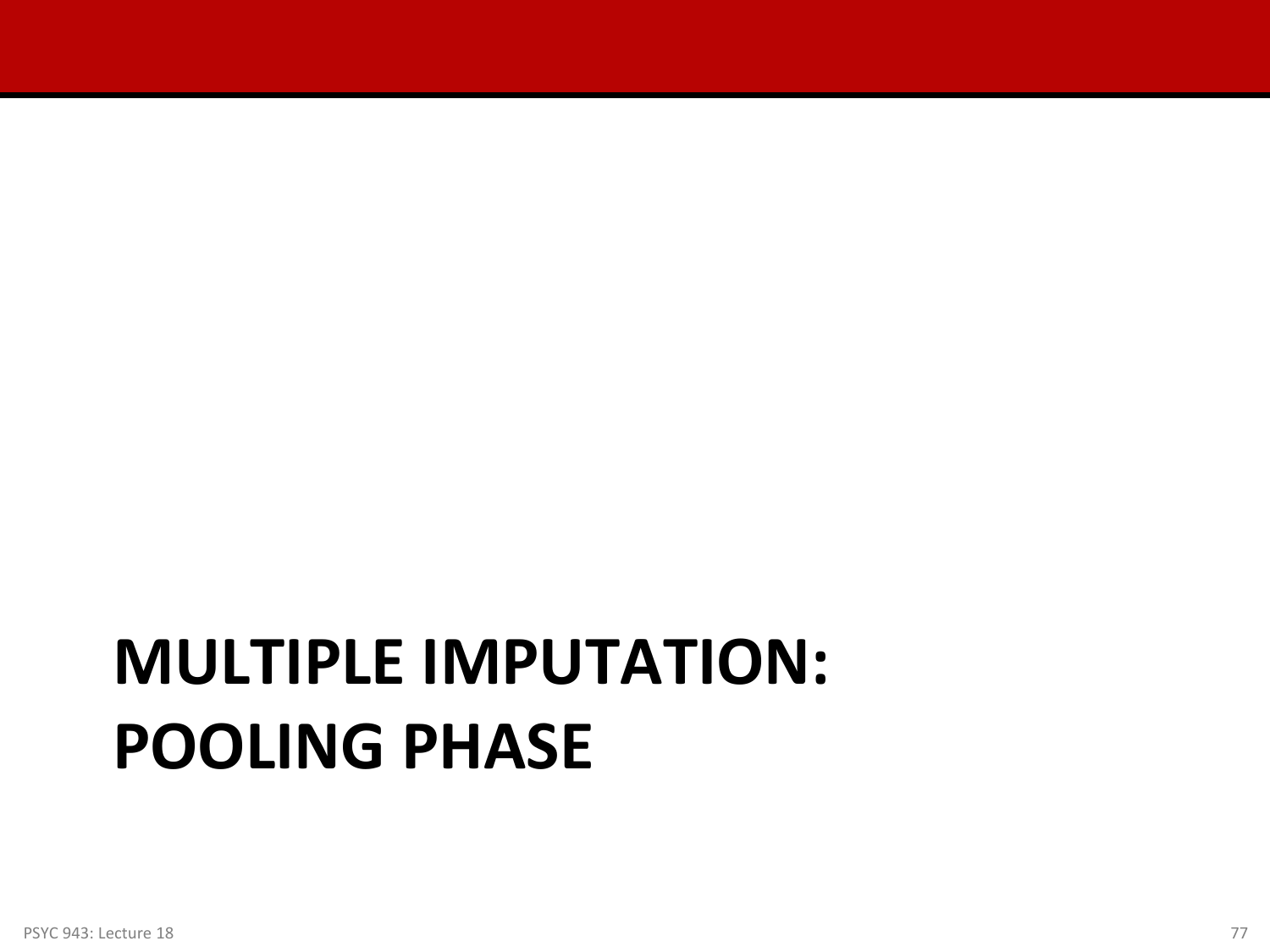## **Pooling Parameters from Analyses of Imputed Data Sets**

- In the pooling phase, the results are pooled and reported
- For parameter estimates, the pooling is straight forward
	- $\triangleright$  The estimated parameter is the average parameter value across all imputed data sets
		- For our example the average intercept, slope for runtime, and slope for runpulse are taken over the 30 imputed data sets and analyses
- For standard errors, pooling is more complicated
	- $\triangleright$  Have to worry about sources of variation:
		- Variation from sampling error that would have been present had the data not been missing
		- Variation from sampling error resulting from missing data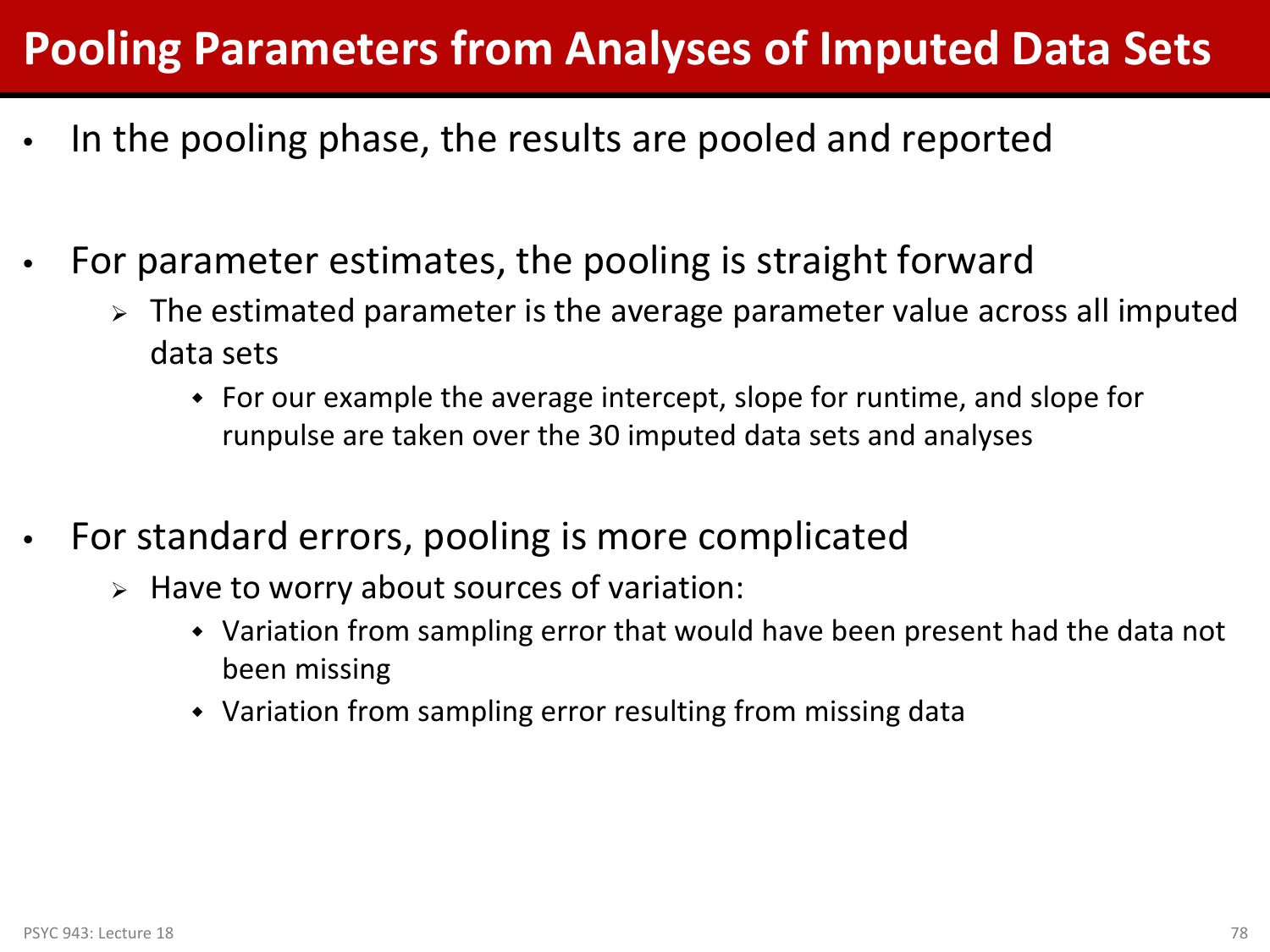## **Pooling Standard Errors Across Imputation Analyses**

- Standard error information comes from two sources of variation from imputation analyses (for  $m$  imputations)
- Within Imputation Variation:

$$
V_W = \frac{1}{m} \sum_{i=1}^{m} SE_i^2
$$

Between Imputation Variation (here  $\theta$  is an estimated parameter from an imputation analysis):

$$
V_B = \frac{1}{m-1} \sum_{i=1}^m \left(\hat{\theta}_i - \bar{\theta}\right)^2
$$

- Then, the total sampling variance is:  $V_T = V_W + V_B + \frac{V_B}{M}$
- The subsequent (imputation pooled) SE is  $SE = \sqrt{V_T}$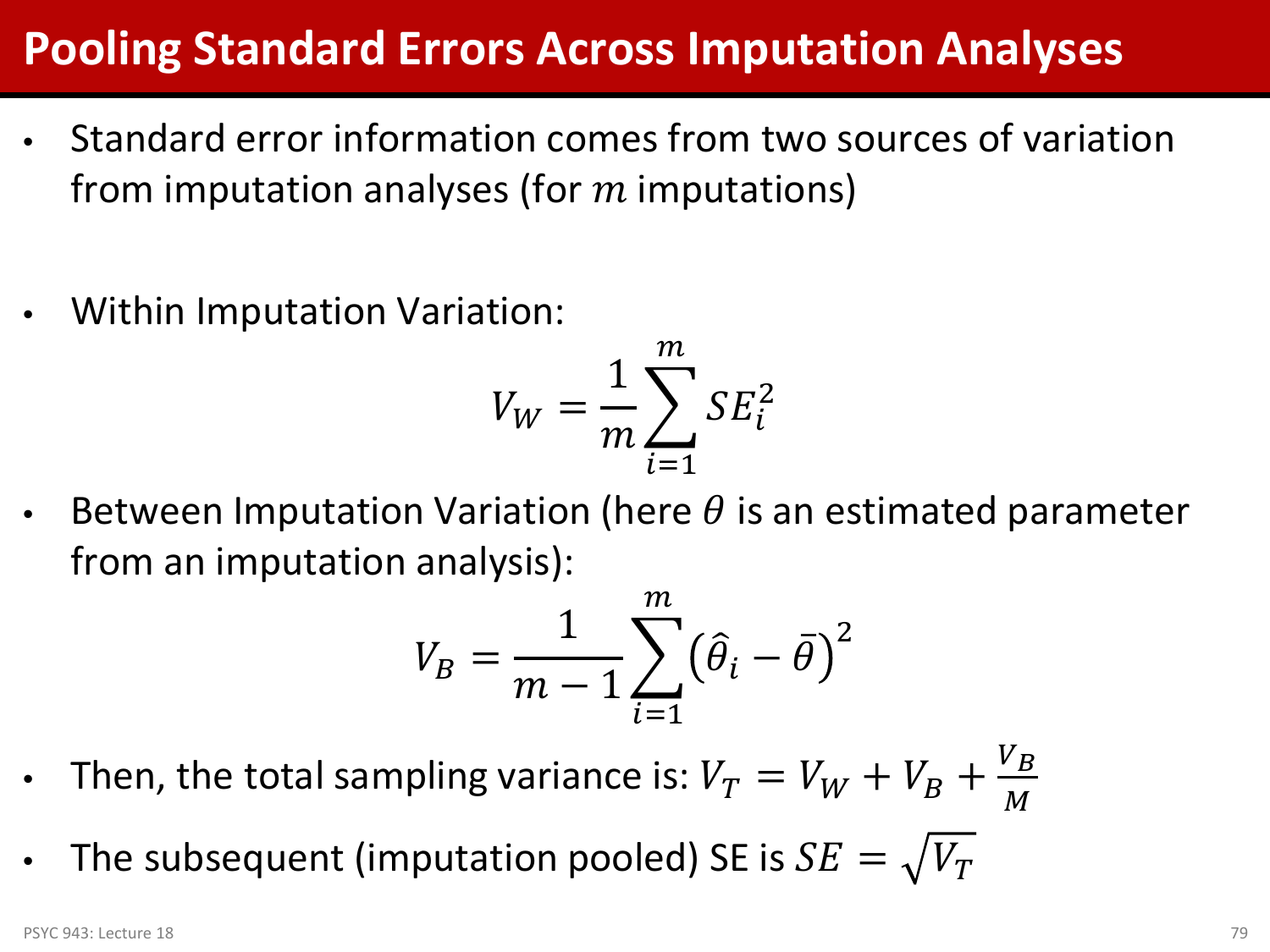## **Pooling Phase in SAS: PROC MIANALYZE**

SAS PROC MIANALYZE conducts the pooling phase of imputations: no calculations are needed

```
*POOLING PHASE::
[19] PROC MIANALYZE PARMS=WORK.fixedeffects CovB(EFFECTVAR=ROWCOL)=Work.CovMatrices EDF=28;
MODELEFFECTS Intercept RunTime RunPulse;
RUN:
```
- The parameter data set, the asymptotic covariance matrix dataset, and the number of error degrees of freedom are all input
- The MODELEFFECTS line combs through the input data and conducts the pooling
- NOTE: different PROC lines have different input values. SEE: [http://support.sas.com/documentation/cdl/en/statug/63962/HTML/d](http://support.sas.com/documentation/cdl/en/statug/63962/HTML/default/viewer.htm) [efault/viewer.htm#mianalyze\\_toc.htm](http://support.sas.com/documentation/cdl/en/statug/63962/HTML/default/viewer.htm)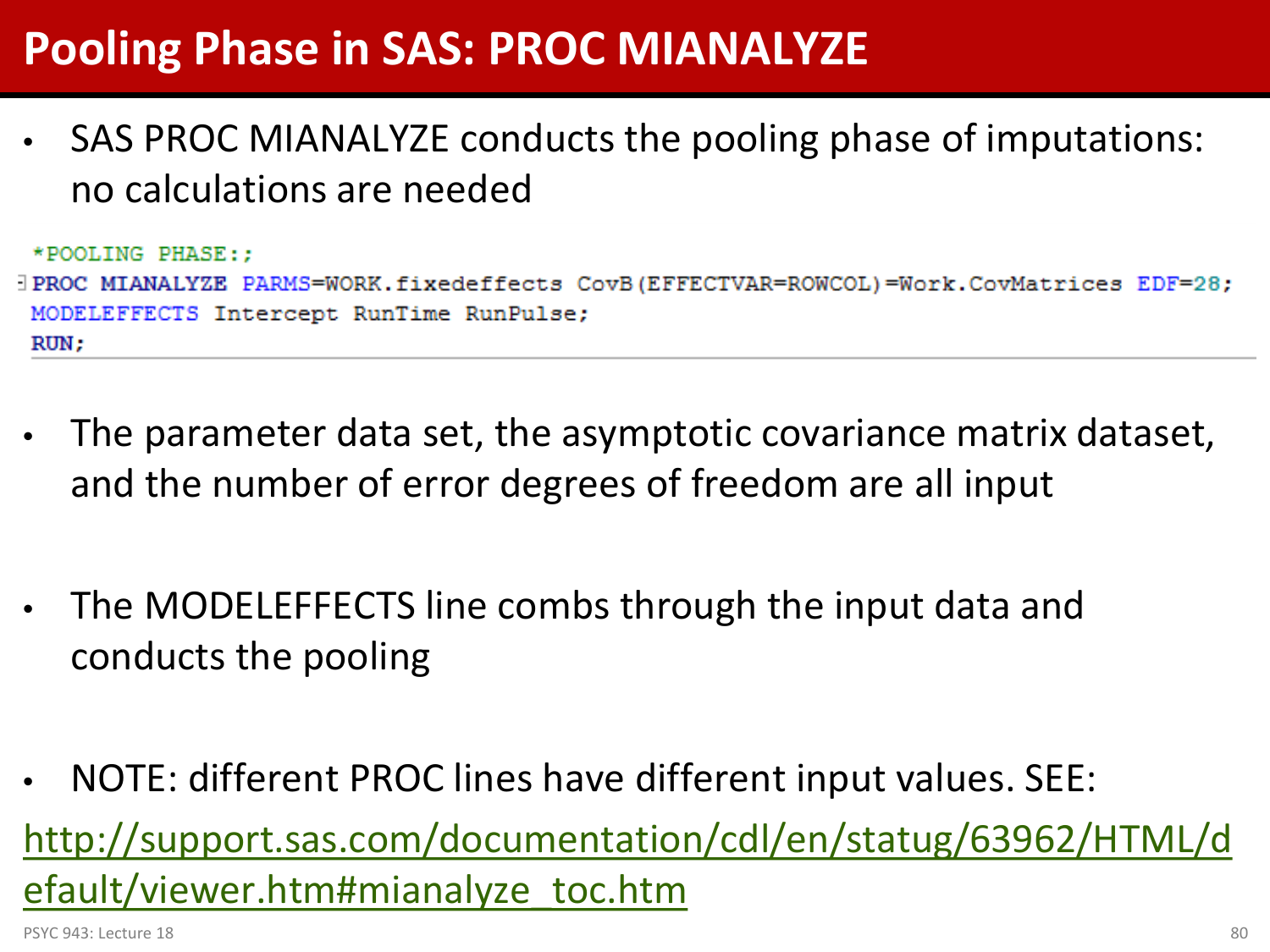### **PROC MIANALYZE OUTPUT**

|                                  |                                     | Variance Information                      |                                   |                            |
|----------------------------------|-------------------------------------|-------------------------------------------|-----------------------------------|----------------------------|
|                                  |                                     | .-------------Variance-----------------   |                                   |                            |
| Parameter                        | <b>Between</b>                      | Within                                    | <b>Total</b>                      | DF.                        |
| Intercept<br>RunTime<br>RunPulse | 24.841980<br>0.039703<br>0.000808   | 67.878685<br>0.117858<br>0.002397         | 93.548731<br>0.158884<br>0.003233 | 18.112<br>18.599<br>18.594 |
|                                  |                                     | Variance Information                      |                                   |                            |
| Parameter                        | Relative<br>Increase<br>in Variance | Fraction<br>Missing<br><b>Information</b> | Relative<br><b>Efficiency</b>     |                            |
| Intercept<br><b>RunTime</b>      | 0.378175<br>0.348097                | 0.278142<br>0.261601                      | 0.990814<br>0.991355              |                            |

### **Variances: See Next Slides**

### **Parameter Estimates – With Hypothesis Test P-Values**

0.348394

#### **Parameter Estimates**

0.261768

0.991350

| Parameter      | Estimate    | <b>Std Error</b> | 95% Confidence Limits |           | DF     |
|----------------|-------------|------------------|-----------------------|-----------|--------|
| Intercept      | 92.129564   | 9.672059         | 71.81834              | 112.4408  | 18.112 |
| <b>RunTime</b> | $-3.055738$ | 0.398603         | $-3.89124$            | $-2.2202$ | 18.599 |
| RunPulse       | $-0.074091$ | 0.056855         | $-0.19327$            | 0.0451    | 18.594 |

#### Parameter Estimates

| Parameter | Minimum     | Maximum     | Theta0 | t for HO:<br>Parameter=Theta0 | $Pr \rightarrow \{t\}$ |
|-----------|-------------|-------------|--------|-------------------------------|------------------------|
| Intercept | 83.042973   | 101.702192  | 0      | 9.53                          | $\zeta$ .0001          |
| RunTime   | $-3.409403$ | $-2.709447$ | 0      | $-7.67$                       | $\epsilon$ .0001       |
| RunPulse  | $-0.132395$ | $-0.003353$ | 0      | $-1.30$                       | 0.2084                 |

**RunPulse**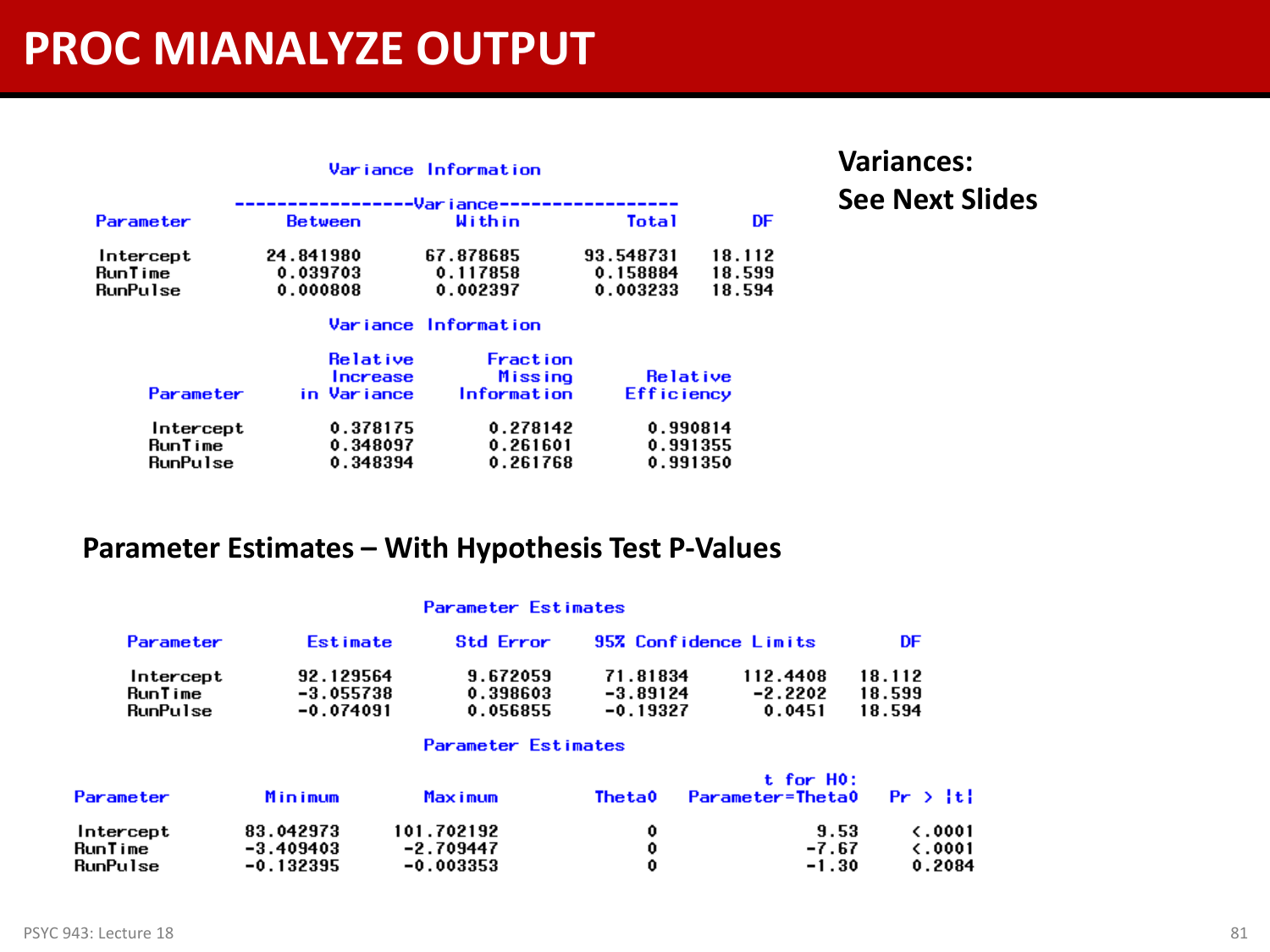## **Additional Pooling Information**

- The decomposition of imputation variance leads to two helpful diagnostic measures about the imputation:
- Fraction of Missing Information:  $FMI =$  $V_B$ +  $V_{B}$ <u>т</u>  $V_T$ 
	- Measure of influence of missing data on sampling variance
	- Example: intercept = 0.28; runtime = .26; runpulse = .26
	- $>$  ~27% of parameters variance attributable to missing data
- Relative Increase in Variance:  $RIV =$  $V_B$ +  $\frac{V}{B}$ <u>т</u>  $V_W$ = <u>F</u>  $1-F$ 
	- $\triangleright$  Another measure of influence of missing data on sampling variance
	- Example: intercept =  $0.38$ ; runtime =  $.35$ ; runpulse =  $.35$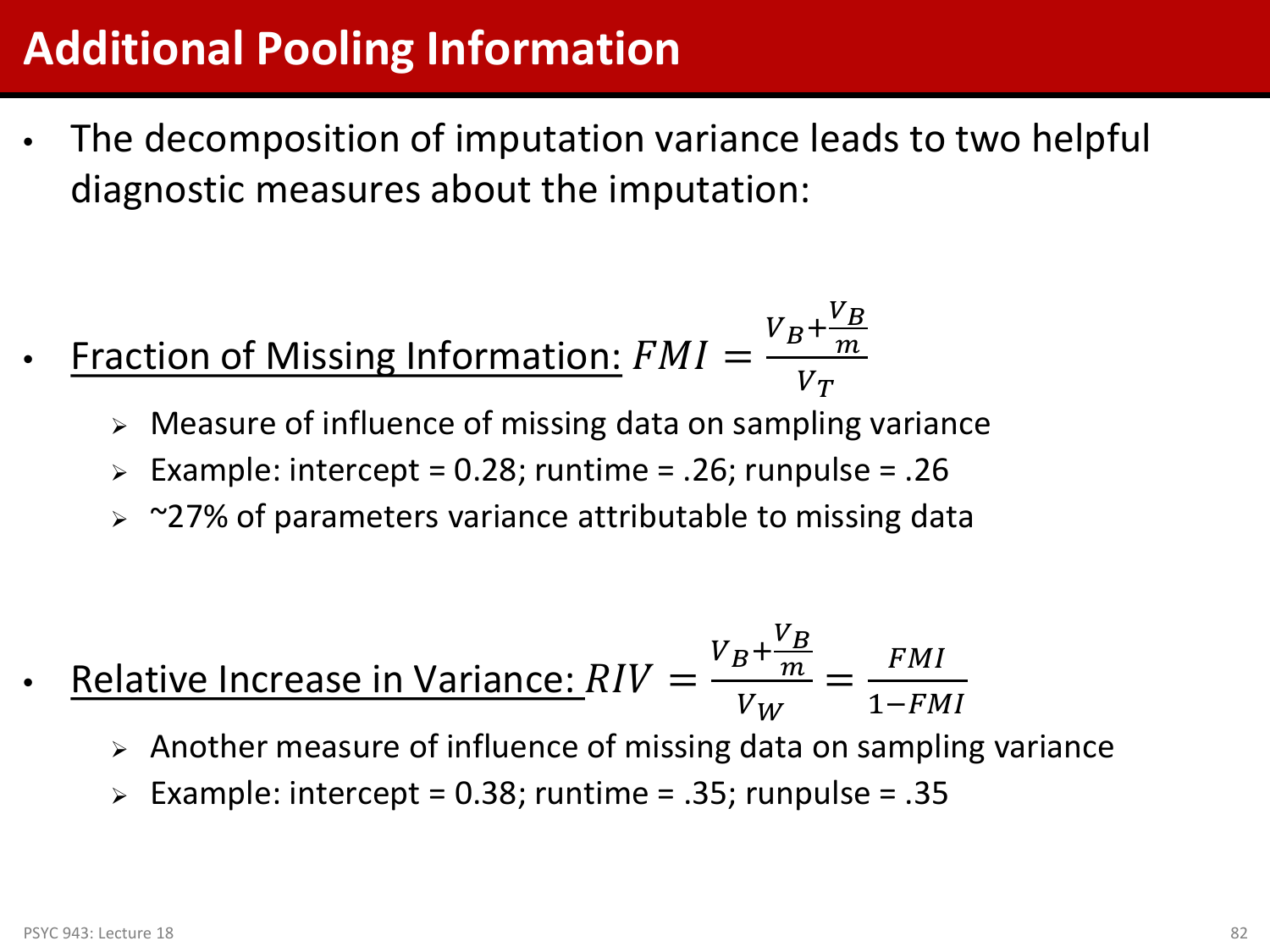## **ISSUES WITH IMPUTATION**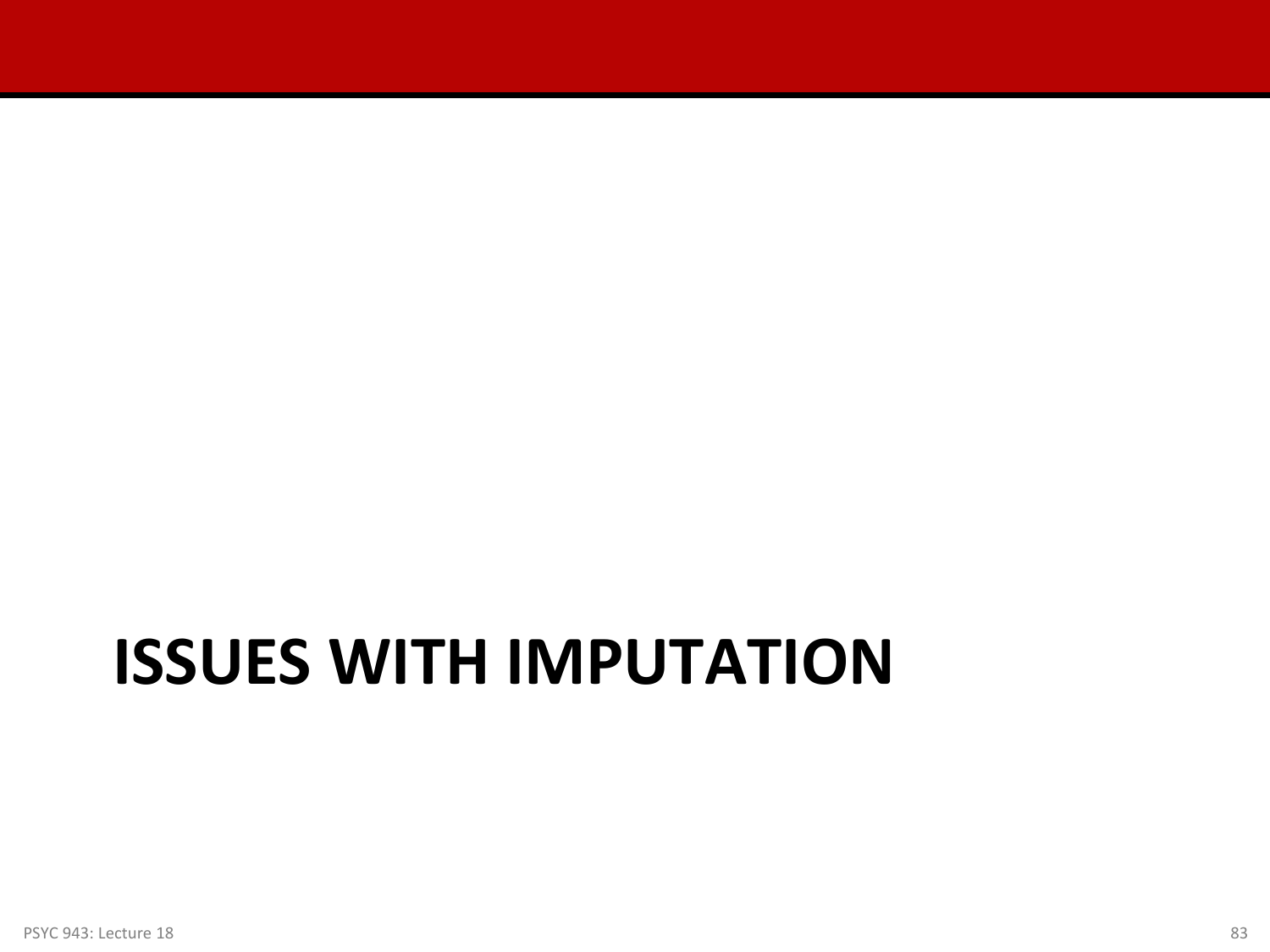- MCMC Convergence
	- $\triangleright$  Need "stable" mean vector/covariance matrix
- Non-normal data: counts, skewed distributions, categorical (ordinal or nominal) variables
	- $\triangleright$  Mplus is a good option
	- $\geq$  Some claim it doesn't matter as much with many imputations
- Preservation of model effects
	- $\triangleright$  Imputation can strip out effects in data
		- $\bullet$  Interactions are most difficult form as auxiliary variable
- Imputation of multilevel data
	- Differing covariance matrices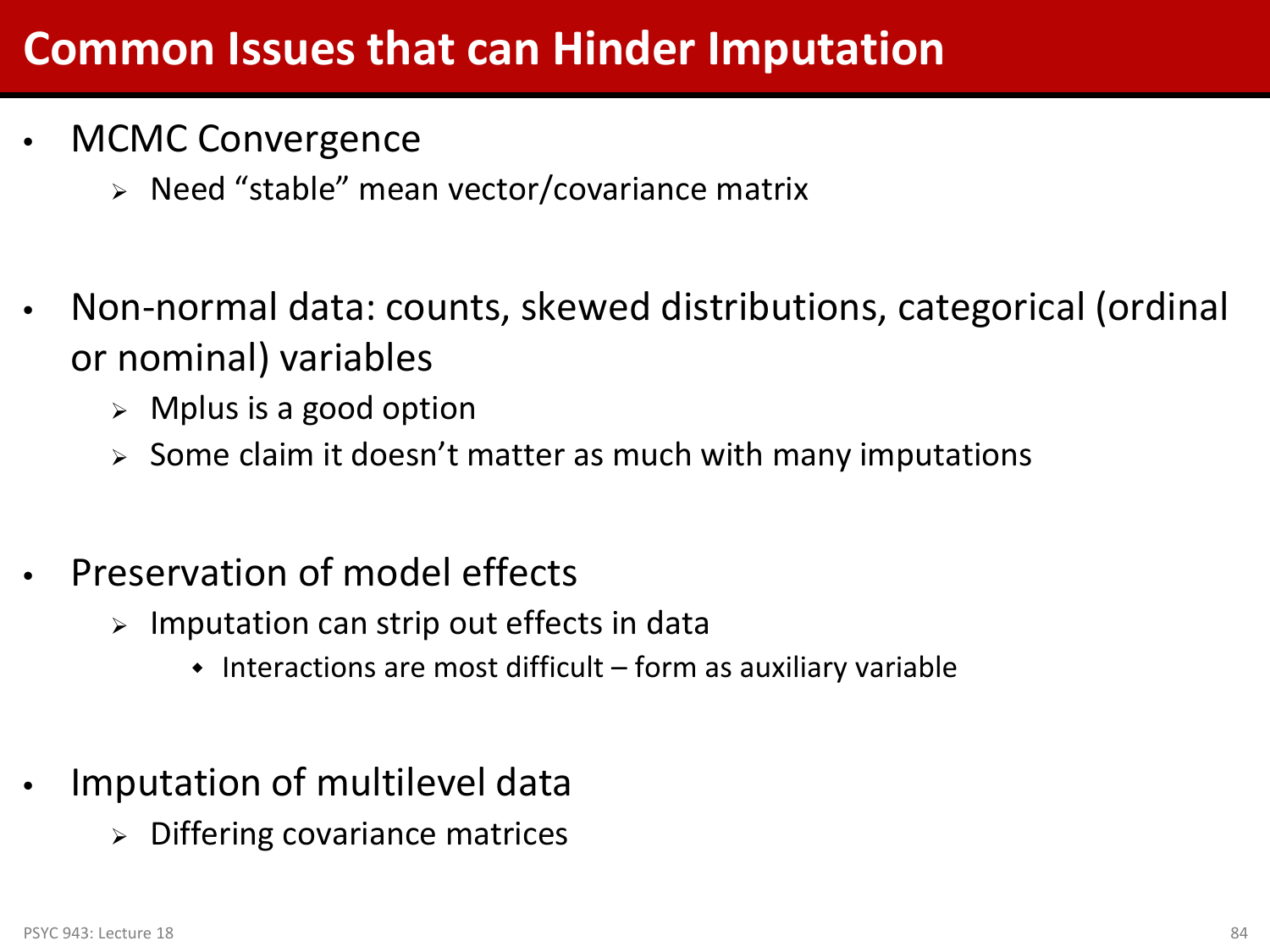## **Number of Imputations**

- The number of imputations ( $m$  from the previous slides) is important: bigger is better
	- $\triangleright$  Basically, run as many as you can (100s)
- Take a look at the SEs for our parameters as I varied the number of imputations:

| <b>Parameter</b> | $m=1$ | $m=10$ | $m = 30$ | $m = 100$ |
|------------------|-------|--------|----------|-----------|
| Intercept        | 8.722 | 9.442  | 9.672    | 9.558     |
| RunTime          | 0.366 | 0.386  | 0.399    | 0.389     |
| <b>RunPulse</b>  | 0.053 | 0.053  | 0.057    | 0.056     |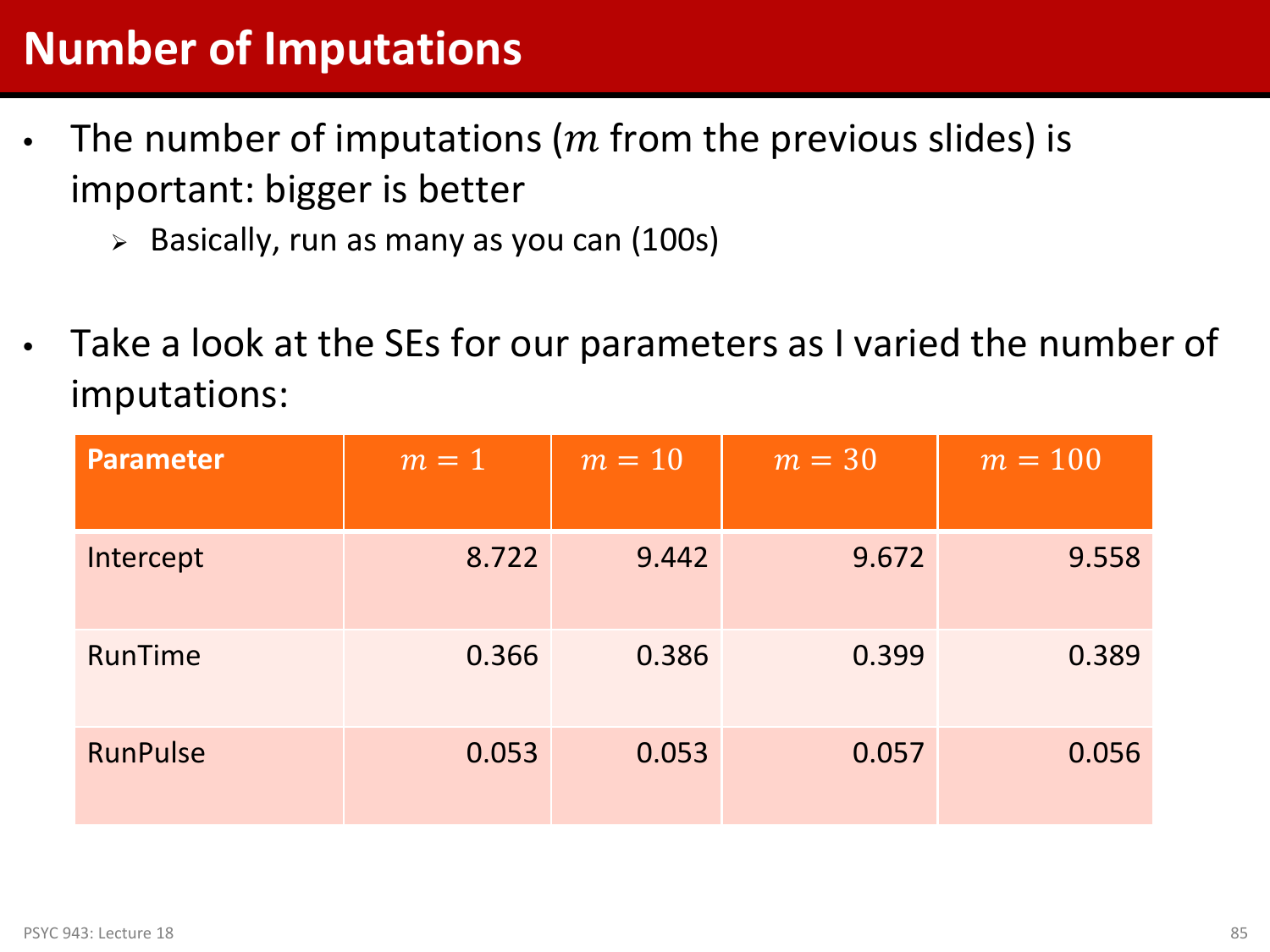## **WRAPPING UP**